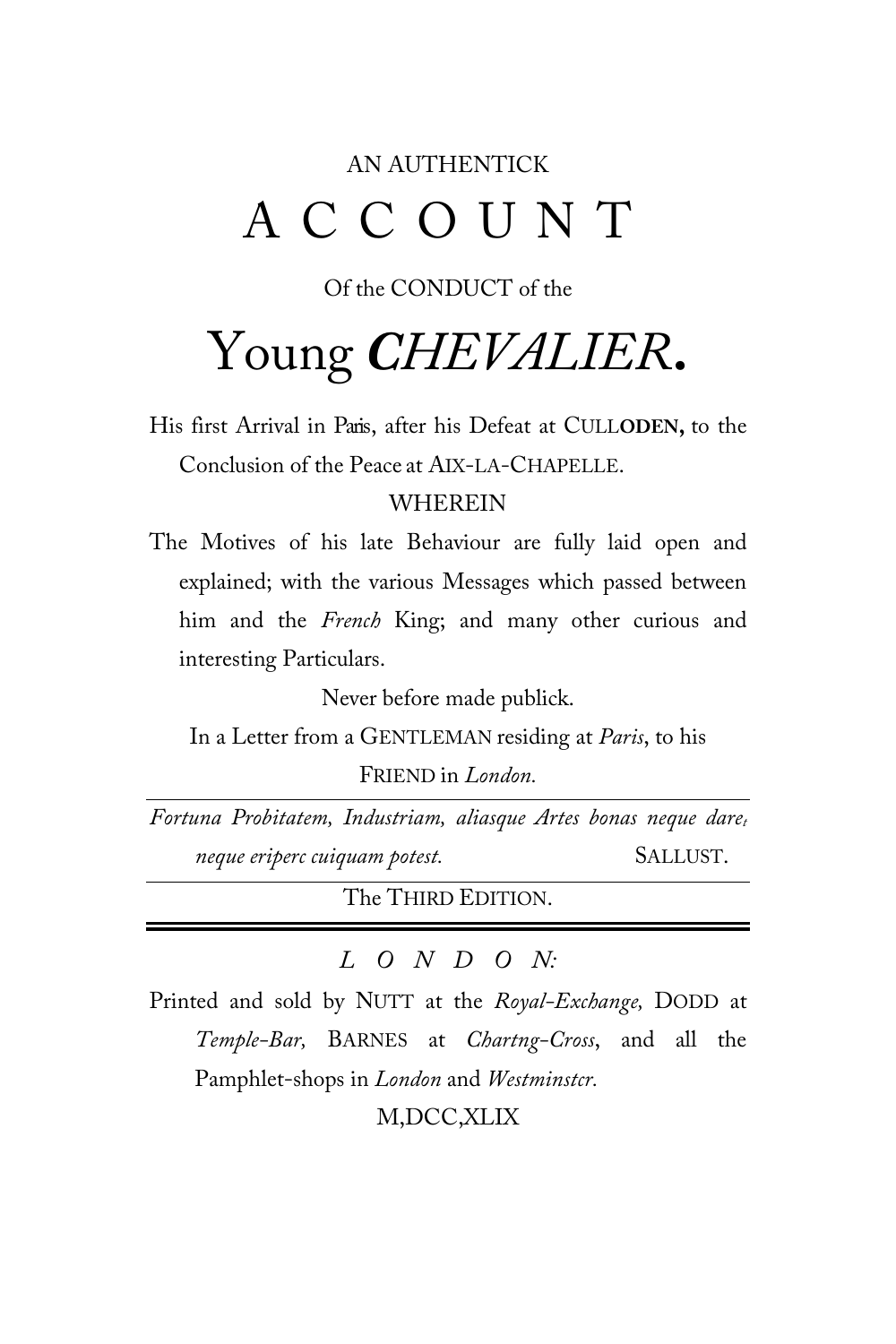#### AN AUTHENTICK

## ACCOUNT

Of the CONDUCT of the

# Young *CHEVALIER***.**

Dear *SIR,*

HE Request of Friends ought never to be deemed Troubles, but when it is not in our Power to comply with them. Your's, of the 6th instant, in relation to the Conduct of the deemed Troubles, but when it is not in our<br>
Power to comply with them. Your's, of the 6th<br>
instant, in relation to the Conduct of the<br>
young *Chevalier*, is so far from being a Matter of Disquiet to me, that I rejoice in the Opportunity of obliging you; as it happens, that I am able to give you greater Satisfaction in this Point, than perhaps you expect from me.

I am not surprised to hear you have but very confused and indistinct Accounts of this mysterious Affair, since many who are on the same Spot know not well what Judgment to make of it. My Way of Life, you are sensible, obliges me to converse with Persons of almost all Ranks; and as I am looked upon as wholly disinterested, and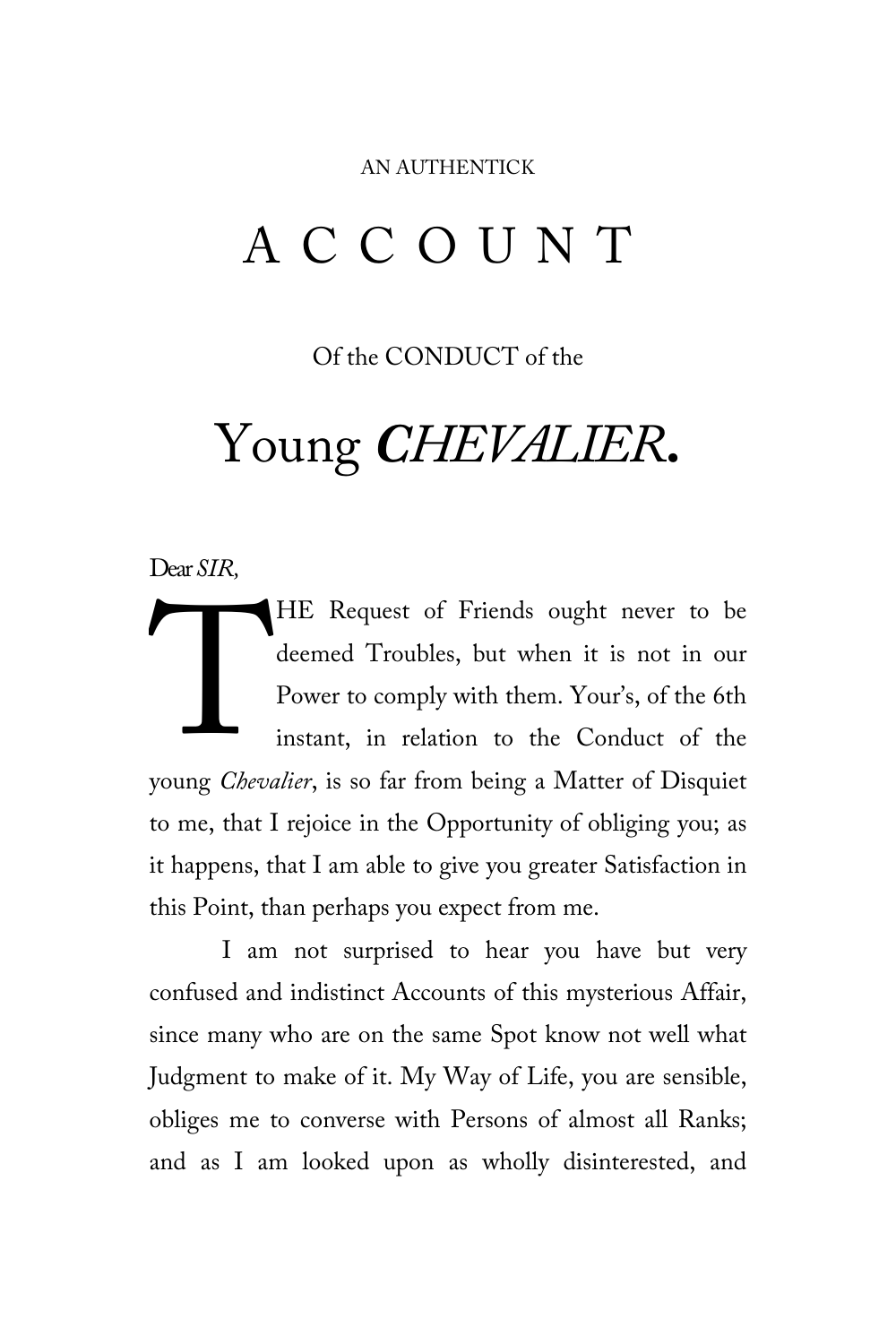negligent of every thing out of the Sphere of my own Business, both Parties communicate their Thoughts to me with a good deal of Freedom. You may possibly wonder what I mean by the Word *Parties:* But I assure you there are Divisions among the *French*, as well as among the *English*, on the Score of the young *Chevalier*. Some, charmed with his fine Person and Accomplishments, extremely love, and sincerely wish him Success in all his Undertakings. Others, deeper skilled in Politicks, think the Acquisition he aims at would be of Prejudice to the Good of their Country; and therefore have used their utmost Endeavours, to render of no Effect whatever Resolutions the King of himself might have been inclined to make in his Favour. Of this latter Class are all the Ministry, and most of the Princes of the Blood: But the rest of the *Noblesse*, the greatest Part of the Commonality, and all the Ladies in general, are as strong *Jacobites* as the most sanguine of your *Nonjurors;* which you will easily perceive before the Conclusion of this Letter.

To give you a Detail of the Particulars of his Behaviour since the Signing of the Preliminaries of Peace, would be doing little, though it is all you seem to require of me; but I flatter myself with being able to let you into the *Motives* which induced him to act in a Fashion so very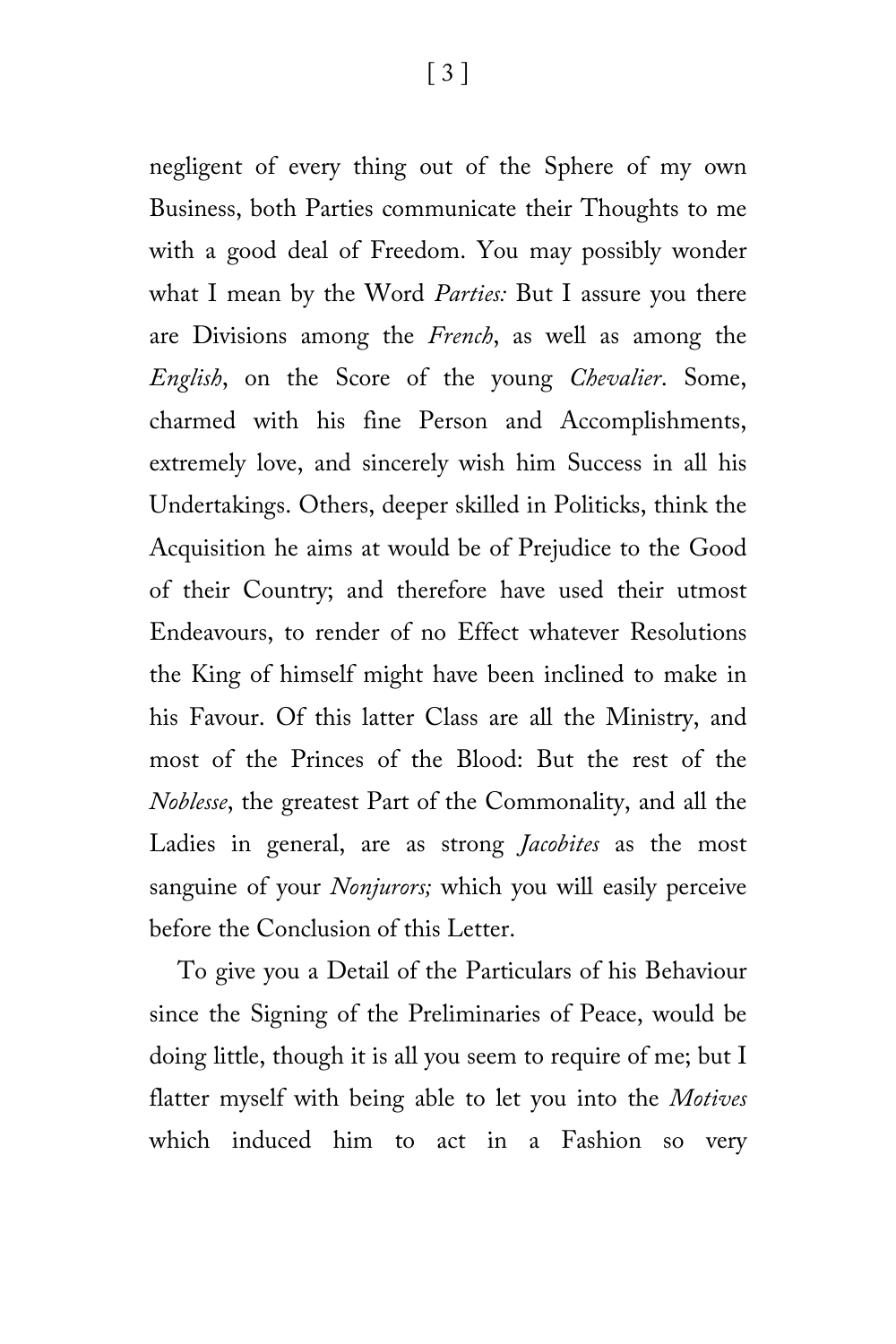extraordinary, and so astonishing to all *Europe*. For certain it is, that he did not all at once throw off that Moderation for which he has been so much famed, and fly in the Face of a King, in whose Dominions he had taken Refuge. No; the Resentment was long before kindled, though it lay dormant in his Breast till Opportunity made it ripe for Action. The Affronts he gave were premeditated, and came on Step by Step, till they arrived at the Height you must have had an Account of in the publick Papers.

I know it would be natural for you to ask, What Reasons he could have to justify so violent a Proceeding? I shall, therefore, present you with such as I have heard given by his Adherents, and could not be denied by his Enemies; with such also as, from my own Observation, and upon impartially comparing the former with the more late Circumstances of his Treatment, have occurred to myself; but which, to make clear to you, I am under a Necessity of going so far back as to his Arrival at *Paris*, after his Defeat in *Scotland*, and the unspeakable Fatigues and Dangers he had passed through, in his almost miraculous Escape from the Hands of his Pursuers.

Intelligence was no sooner brought that he was landed at *Roscort,* than the Castle of *St. Anthoine* was ordered to be fitted up for his Reception. A great Number of young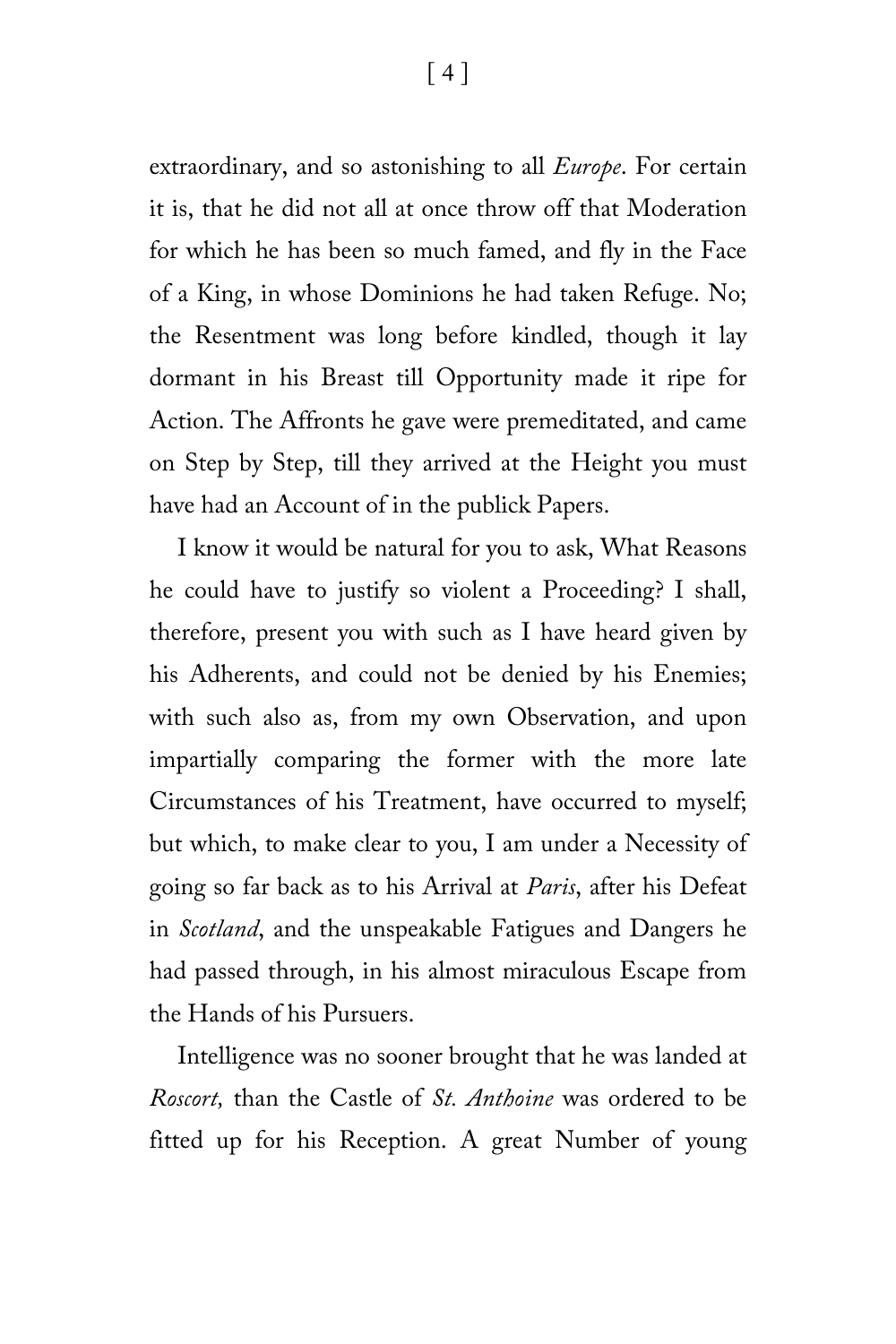Noblemen attended his Brother, to meet him on the Road, and conducted him to *Paris*; where he would not be prevailed upon to stay for any Refreshment, but went directly to *Versailles*. The King, though at that Time in Council, on some Affairs of Importance, immediately quitted it to receive him; and, as he advanced, took him in his Arms, with all the Marks of the most tender Affection; saying, as I was informed by one who was actually in Presence,

*[\\*](#page-4-0) Mon tres chere Prince*, *je rend grace au ciel qui me donne le plaisir extreme*, *de vous voir arrivé en bonne santé*, *apres tant de fatigues et de dangers*. *Vous avez fait voir que toutes les grand qualités des heros, et des philosophes, se trouvent unies en vous; el j'espere, qu'un de ces jours vous receverez la recompence d'un merite si extraordinaire*.

After staying about a Quarter of an Hour with the King, he passed to the Queen's Apartment, who welcomed him with all imaginable Demonstrations of Good-will and

ī

<span id="page-4-0"></span><sup>\*</sup> My most dear Prince, I thank Heaven for the extreme Pleasure it gives me, to see you returned in Safety, after so many Fatigues and Dangers. You have proved that all the great Qualities of the Heroes and Philosophers are united in you; and I hope, that one Day you will receive the Reward of such extraordinary Merit.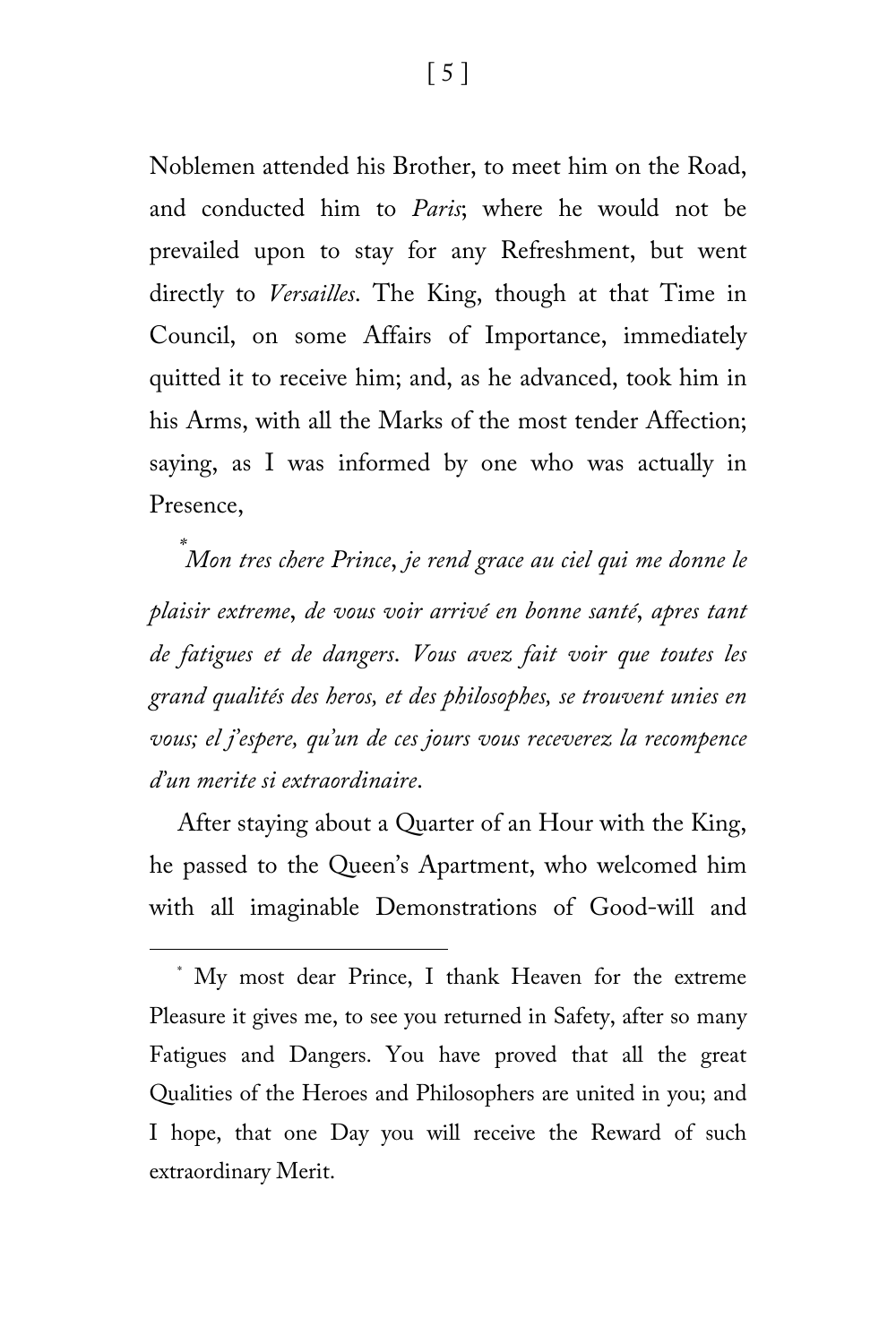Satisfaction. The whole Court crowded about him, to pay their Compliments, as he went through the Rooms in going out of the Palace. Scarce could they have testified greater Joy, or expressed themselves in Terms more warm, had Monsieur *le Dauphin* been engaged in the same dangerous Expedition, and returned from it in Safety.

In spite of the Reasons the *French* have given for their Sincerity being called in question, and in spite of the Events which have since happened to give the Lie to all these kind Professions, I cannot help thinking, but that the King had really a very great personal Regard for the young *Chevalier*, though the Interest of his Kingdom, and the incessant Remonstrances of his Ministers, (some of whom it is suspected have other Views besides the national Concerns), has prevented his Majesty from giving such Proofs of that Regard as the other expected, and he made him hope. But, however that may be, the Sincerity of the Queen's Professions admits no doubt. Her Majesty and the Princess *Sobieski* had passed some Years of their Youth together; they had contracted the intimate and lasting Friendship with each other; and it is natural to suppose, the favourite Son of a Person who had been so dear to her, and who has so much the Resemblance of his Mother, cannot be indifferent to her. It has been with a kind of maternal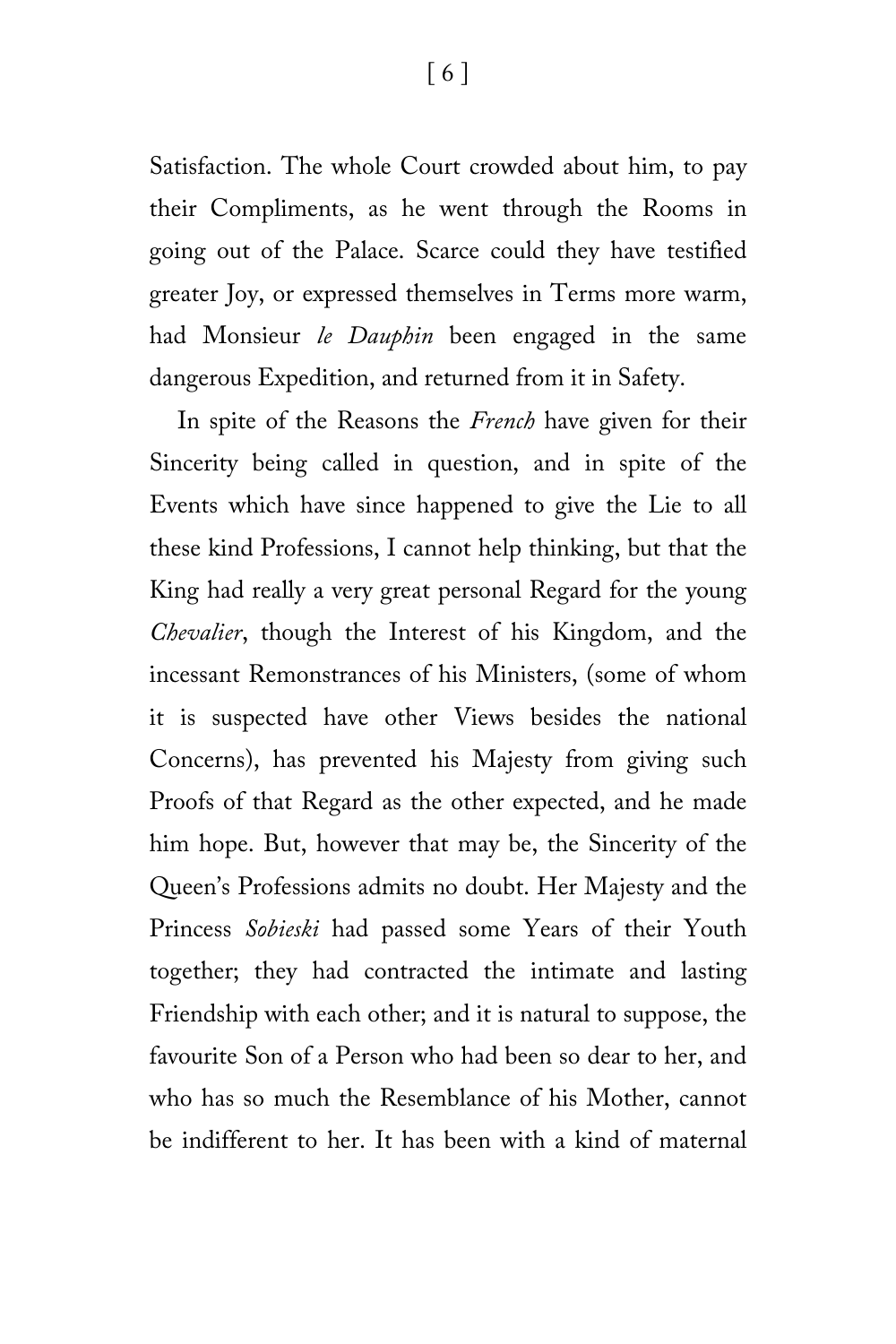Tenderness she has always looked upon him; and I have been told by several about her Majesty, that whenever he came to Court, (which, till the signing the Peace, he did once or twice every Week), she used to keep him in Conversation for whole Hours together, and make him recite to her, and the Ladies who were with her, his Adventures; the Detail of which seldom failed of drawing Tears from her Eyes; nor were the young Princesses, one of them especially, less affected with the melancholy Story.

This, you will say, was sufficient to flatter a youthful Heart; yet did he not appear at all elevated with it. The Memory of his Disappointment was yet too recent, and the News which was continually arriving, of the Commitments, Trials, and Executions of some of his most faithful Followers, filled him with an Anxiety, which left but little Room for pleasurable Ideas.

Punctilios, however, were to be observed. The little Visit he had made at *Versailles,* was as it were *incog.* It was necessary he should pay his Compliments in form, and in the Character his Father had conferred upon him, that of Prince Regent of *England, Scotland,* and *Ireland*,. Accordingly, in about ten Days after, he set out from the Castle, with a Parade and Equipage, which, as I had the Curiosity to be one of the Spectators of, I shall describe as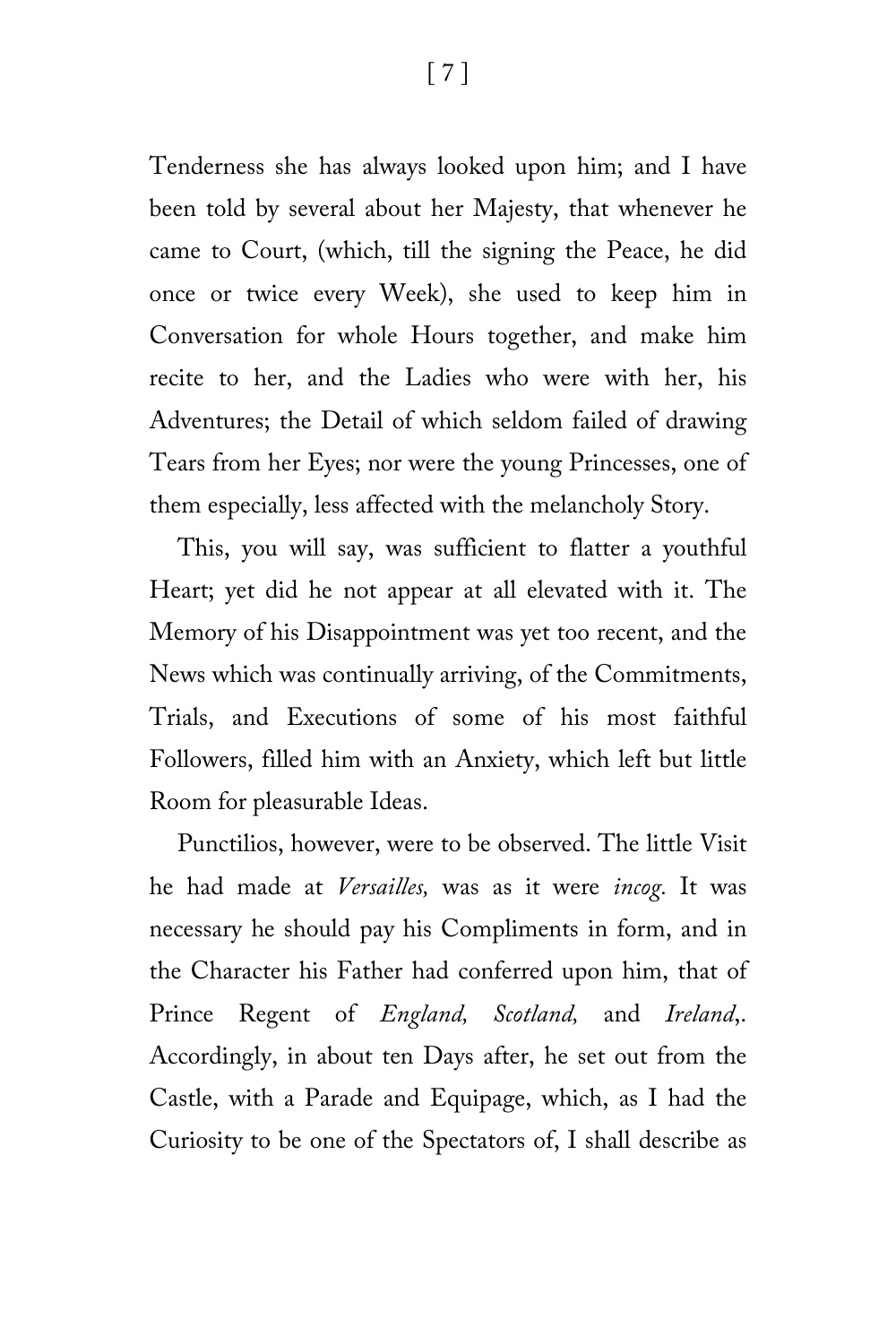near as my Memory will permit.

Having an Interest with one of the Domesticks, I was placed by him in the *Salon* of the Castle; which, commanding the great Stair-case, and the Gate at the same time, gave me a full View of the young Chevalier, and those who attended him, as they passed through, and went into the Coaches, which stood ready to receive them. Into the first went the Lords *Ogilvie* and *Elcho*, with the venerable *Glenbucket*, and Mr. *Kelly* his Secretary:—In the second, went the young *Chevalier* himself, with Lord *Lewis Gordon*, and the eldest *Lochiel,* who was Master of the Horse to him; two Pages richly habited, lolled on the Boot; and ten Footmen in the Livery of the Character he assumes, walked on each Side:—In the third, went four Gentlemen of his Bedchamber; one of whom you must Have heard spoke of, for he was a long time Prisoner in *Newgate*; they call him Capt. *Stafford;* the Names of the others I do not know. The younger *Lochiel,* with several Gentlemen, followed on Horseback. All made a very grand Appearance; but the young *Chevalier* himself took off my Attention from every thing besides. I shall say nothing of his Person, you have doubtless heard it sufficiently described; I shall only tell you, that he did not at that time entirely trust to the Graces it had received from Nature, for attracting Admiration. His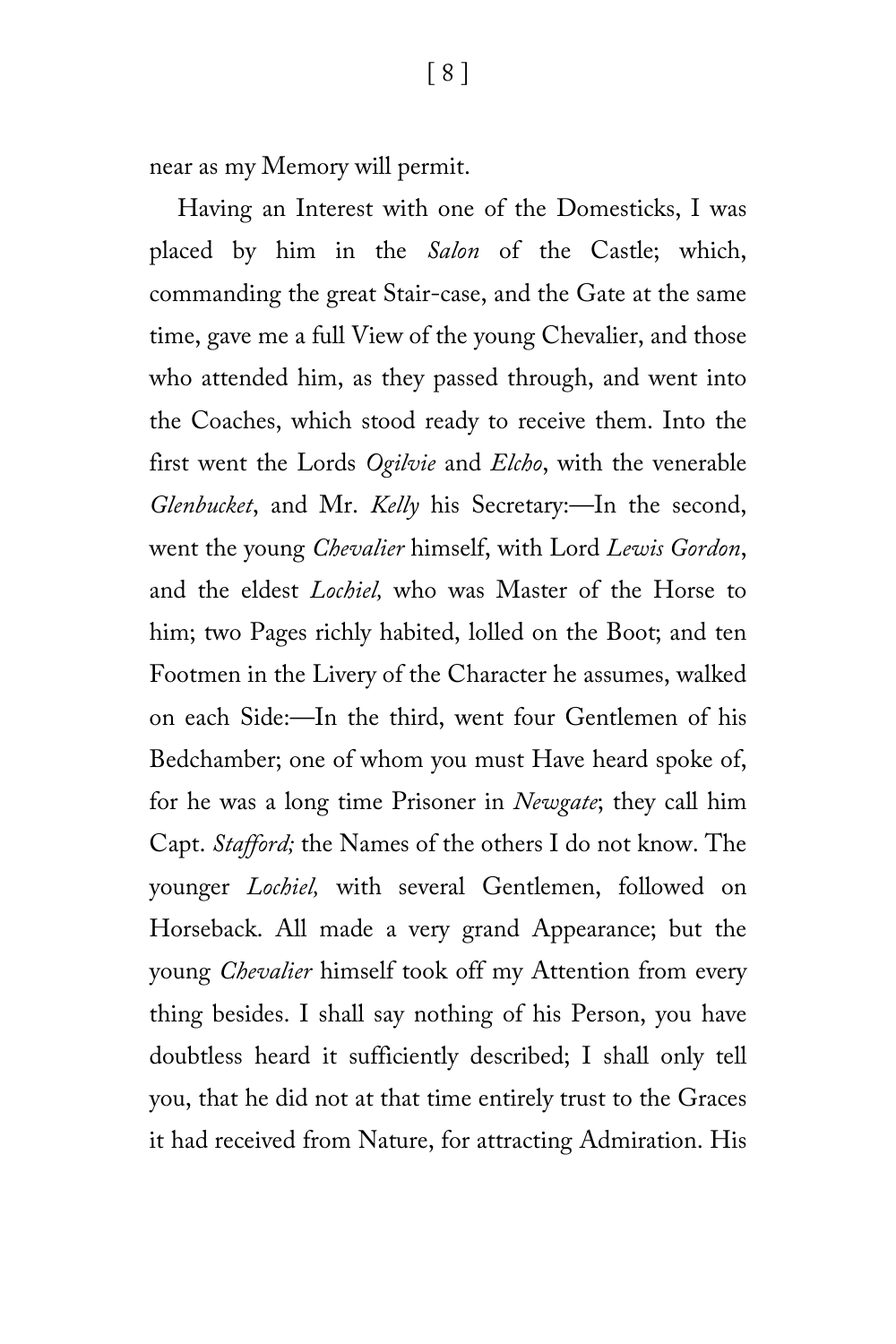Habit had in it, I thought, somewhat of an uncommon Elegance.—His Coat was Rose-coloured Velvet, embroidered with Silver, and lined with Silver Tissue; his Waistcoat was a rich Gold Brocade, with a spangled Fringe set on in Scollops; the Cockade in his Hat, and the Buckles of his Shoes, were Diamonds; the *George* at his Bosom, and the Order of St. *Andrew*, which he wore also tied by a Piece of green Ribbon to one of the Buttons of his Waistcoat, were prodigiously illustrated with large Brilliants: In fine, he glittered all over like the Star which they tell you appeared at his Nativity, and rendered him an Object which I should have been sorry to have omitted seeing. I heard afterwards, that he supped with the King, Queen, and Royal Family; and that all who attended him were magnificently entertained at the several Tables appointed for them, according to the Rank they held under him.

I should not have mentioned these Particulars, but to shew you that the *French* Court took all imaginable Pains to lull him into a Forgetfulness of the Breach of past Promises, and persuade him that his Concerns would now be taken into immediate Consideration. It was certainly Policy in him, to let them think their Artifices had succeeded in this Point, since at present he had no other Resource: But what I have to relate, will easily convince you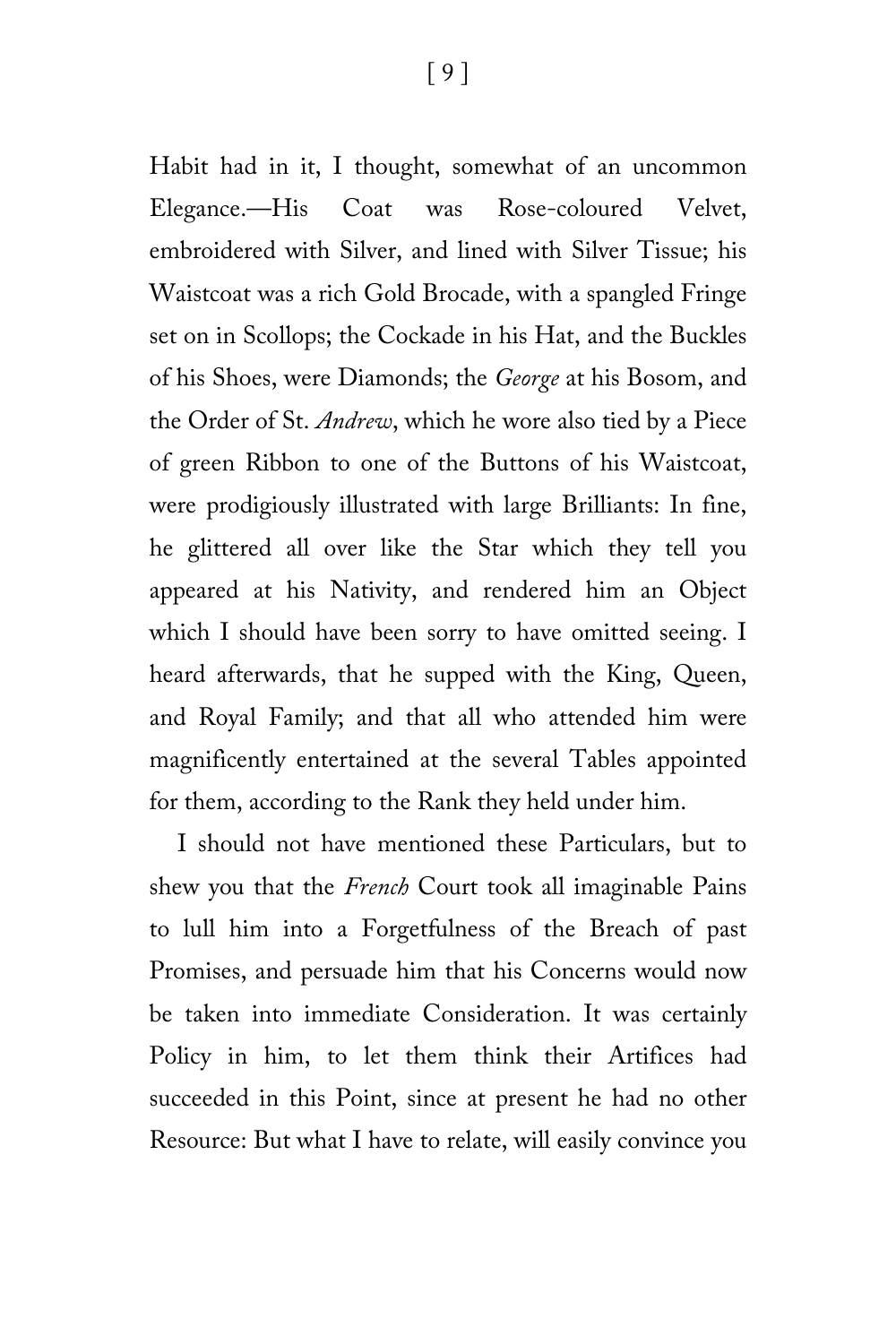he was far from being in reality imposed upon to their Wish, even at the very first.

He had already sadly experienced how small a Dependence he ought to place on their most fair Professions. When Lord *John Drummond* arrived in *Scotland,* with the Handful of Men he carried thither, he published a Declaration, wherein he expressly told that deluded Nation, that his Most Christian Majesty was determined to assist his good Ally (for so he termed the young *Chevalier)* with all his Forces, if found needful, for the Redaction of those Places which should stand out against him. How far this Promise was verified, every one knows. It was not therefore *Words,* but *Deeds*, which could now persuade a Person of that Penetration the young *Chevalier* is allowed to have, into a Belief that they had his Interest at Heart.

They were too good Judges of his Capacity, not to know in what Light he would conceive their behaviour towards him, in case somewhat was not *done,* as well as *said.* To give therefore a Gloss to this Deception, that Minister to whom was imputed the Blame of countermanding those Troops which had been actually imbarked in order to proceed to *Scotland,* was removed from his Post; and one who was supposed a favourer of the young *Chevalier's* Pretensions,

#### [ 10 ]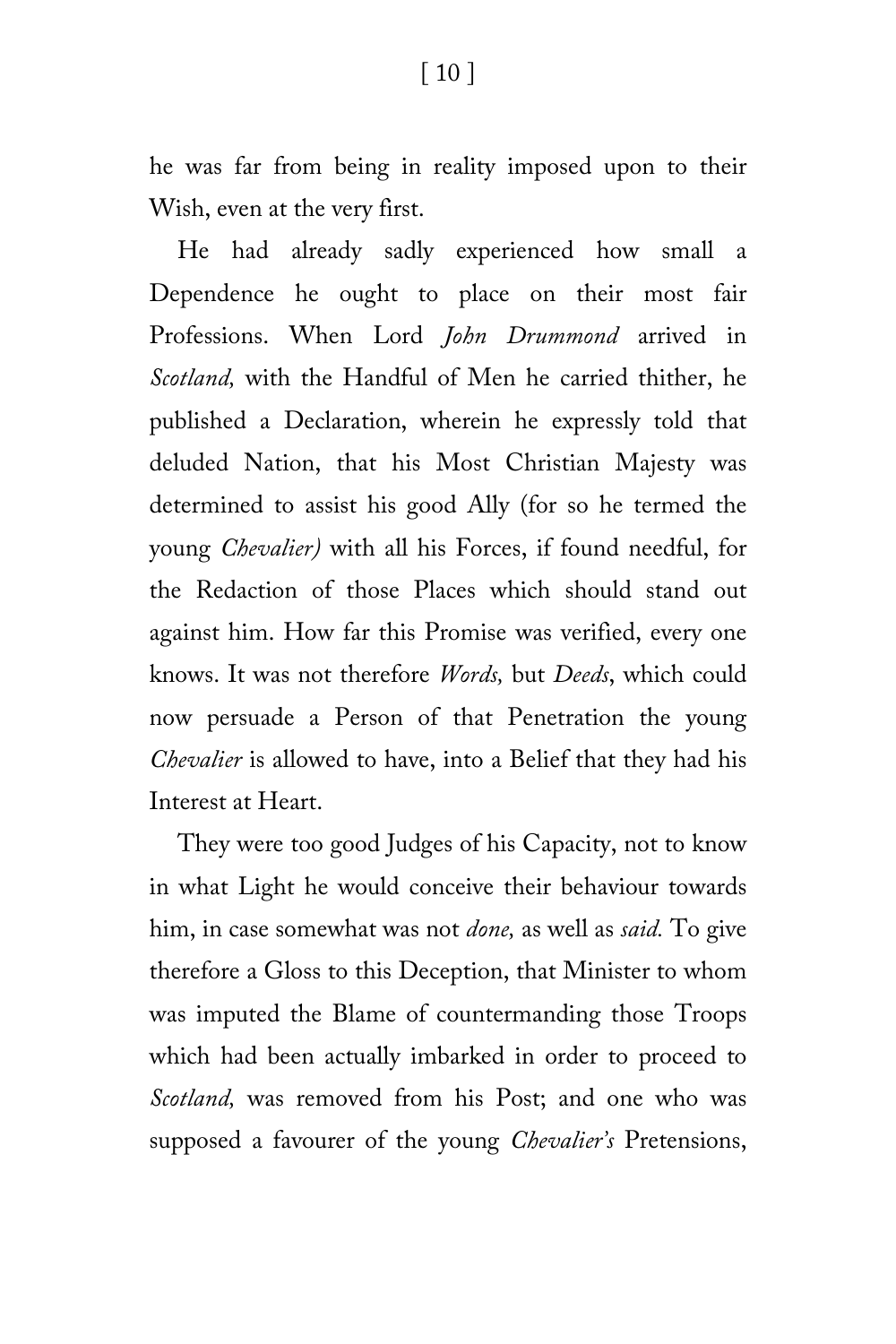[ 11 ]

put into his Place: Several new Regiments were raised, as it was given out, for his Service; and the Command of two of them, which were wholly composed of *English*, *Scots*, and *Irish,* was given to Lord *Ogilvie,* and the younger *Lochiel.* It was the former of these, who, being afterwards sent into the *Low Countries,* sought with so much Desperation at the Battle of *La Val.*

While these Preparations were going forward, *This looks well,* cried the Adherents of the young *Chevalier*. Nor is it to be wondered at, that they were imposed upon by these fair Pretences, when the *French* themselves believed great Things were now upon the Tapis for him;—such of them I mean as did not consider that it was the Policy of those at the Helm to *distress,* not *change*, the Government in *England*, and how disadvantageous it would be to their Scheme of universal Monarchy, to have the *British* Throne filled by any Person whatever, who had no foreign Dominions to divide his Cares, and consequently could have no other Views than the Glory and Interest of a People, whose Welfare they (the *French*) had always looked upon with a jealous Eye, and the Force of whose Arms, when justly provoked, they had in many Instances fatally experienced.

This Reflexion methinks should be of itself sufficient to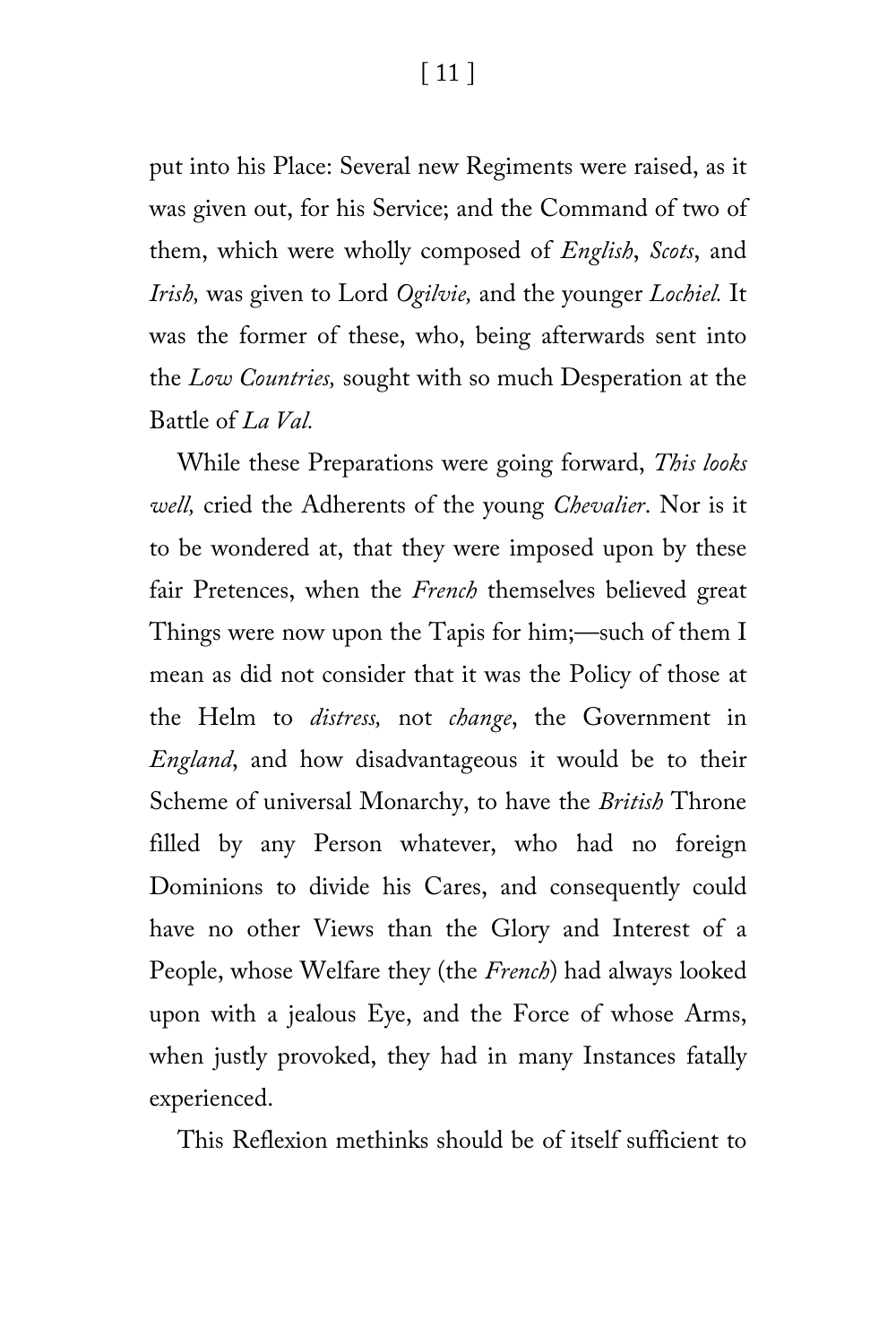dissipate all those vain Imaginations with which the Wellwithers of the *Stuart* Family have ever flattered themselves; and make them see, that if they have no other Hopes, they may sit down contented with their Lot: For unless they could produce some good Arguments to prove *France* would receive Benefit, by setting any Branch of that Family on the Throne of *Great Britain,* and not, on the contrary, be prejudiced by it, or that she was ever prevailed upon to do any thing wherein she did not propose some Interest to herself; till they can do this, I say, nothing can be more chimerical than the Expectations they have been forming for so many Years, and which they on every Occasion still continue to form, to the real Disadvantage of the Cause they wish to promote.—I make no question but you saw them extremely alert there, as well as they were here, on the News that those Regiments I mentioned, were ordered to march to *Dieppe*, *Bulloign*, and *Calais.*

I suppose they made themselves sure that the first foggy Night would bring them upon the *English* Coasts, with the young *Chevalier* at their Head!—But Raillery apart.

The young *Chevalier* was not to be imposed upon by **t**his Equipment, any more than if it never had been made. He told the Ministry in plain Terms, that the Troops they offered were but an inconsiderable Few in comparison with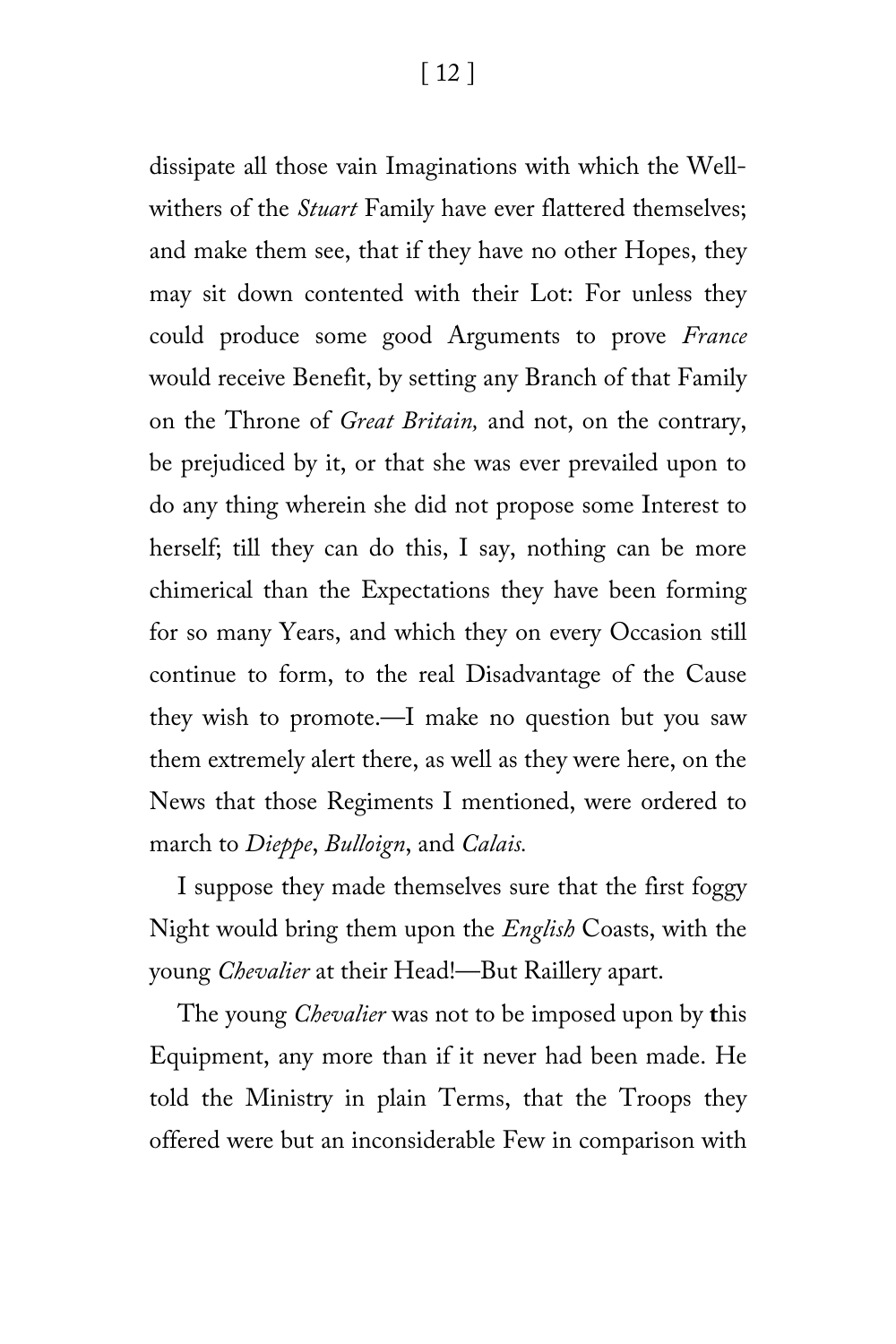[ 13 ]

the Number requisite for succeeding in his Attempt; and that he would neither hazard his own Person, nor the Lives of those who might possibly join him on his landing, on so vague and romantick an Expedition. I am ready to believe he might give some such Answer as this; because I am well assured, that he publickly declared, he never more would set his Foot within the *British* Territories, unless called by the People, or with a Force sufficient to overawe all Opposition could be made, and save the Effusion of Blood; too much of which had been already shed.

The sending these Troops, however, to the Sea-coasts, answered the End of the Ministry, as it hindered the Imbarkation of the *English* Forces for *Flanders* so soon as they were expected, and indeed wanted there.

Thus you see, Sir, and he himself saw, that the Name and Pretensions were only made the Dupes of their own Designs: A Consideration which probably gave him no less Matter of Discontent, than the little Appearance he found of gaining his Point by any other Means. But whatever was his Chagrin on this Score> he concealed it, returning *Finesse* with *Finesse*. When they alledged, which indeed they might do with a great deal of Truth, the Impracticability of sparing a greater Number; he seemed to allow the Justice of their Reasoning, and to be content to wait the Issue of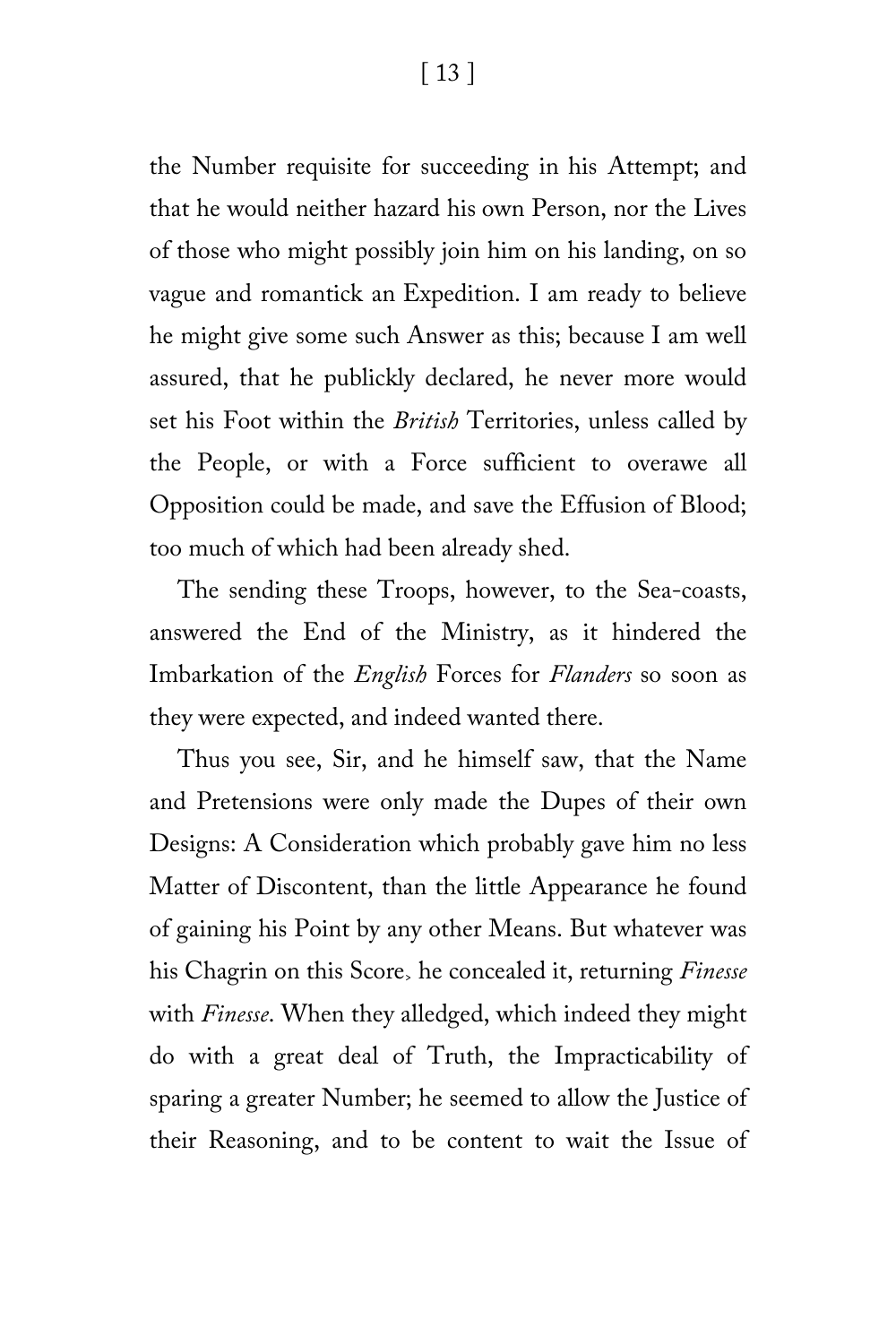Things; saying, he would not give himself leave to suspect the Veracity of the Promises had been made him; and should depend on being effectually succoured, when Heaven should be pleased to give Success to their Arms in *Italy*.— I cannot here forbear remarking, though somewhat foreign to the Purpose, that he was never known to express any Satisfaction at the Conquests they made in *Flanders,* though Marshal *Saxe*, who was known to be his hearty Friend, had the Glory of them; which seems to me, as if he still flattered himself with the secret Hope of being one Day established in *England:* For, on all Occasions, even when he was most caressed by the King and Ministry, he could not restrain himself from testifying a very great Concern at any Event which seemed a Diminution of the *British* Honour. I have been told by Persons of the best Credit, that when any of the *French* Wits, who are but too apt to depretiate all Countries but their own, have spoken contemptuously of the Policy, Manners, and even Bravery of the *English* Nation, he has replied, with the utmost: Warmth, that whatever Reasons might at present justify such Sarcasms, there was not a People in the World who had been more feared and respected by their Neighbours; and that if they did not continue to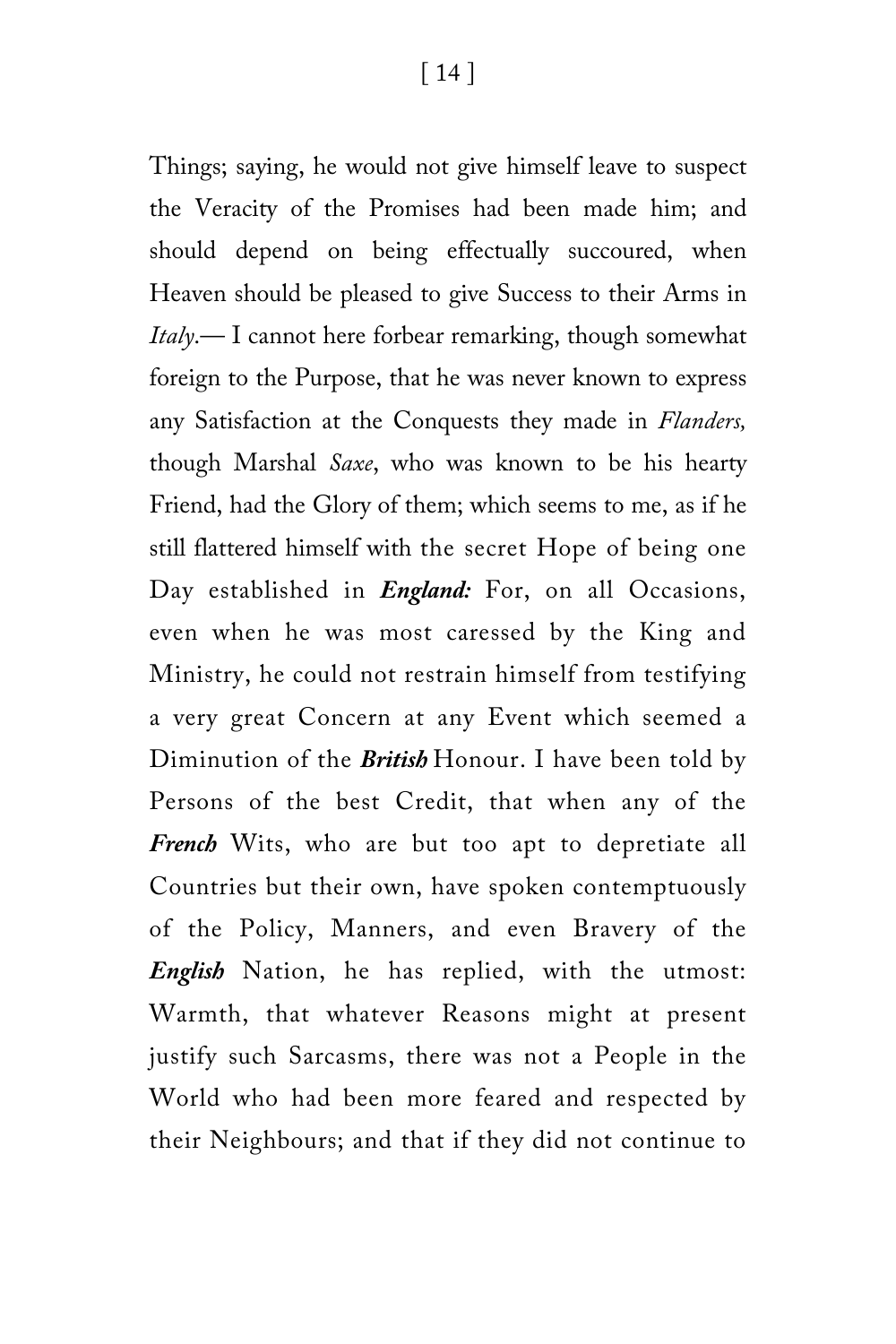be so, it was wholly owing to the bad Management of a few weak or corrupt Men at the Helm, and ought not in Justice to be charged upon the Nation In general.—But I shall hereafter have a better Opportunity of shewing you how much he has the *British* Glory at Heart, when the Designs of the *French* growing more barefaced on entering into the Treaty of Peace, left him at Liberty to discover his Sentiments with less Reserve.—I shall now return to the Narrative you request of me.

About this Time it was that part Promises were renewed, and those fresh ones made, the Breach of which he has since so loudly complained of, and so highly resented. Even some who are very near the Royal Presence, made no Scruple of saying publickly, that the King had given him the most solemn Assurances, that, on the Conclusion of the War, he would make use of his utmost Endeavours to establish him in his Claim, or, failing in that Attempt, afford him a perpetual Asylum in his Dominions; though they now pretend, that his Majesty ought not to think himself bound by those Promises to act contrary to the Good of his People.

Whatever Credit the young *Chevalier* might give to the former Part of this Promise, it is very plain he depended on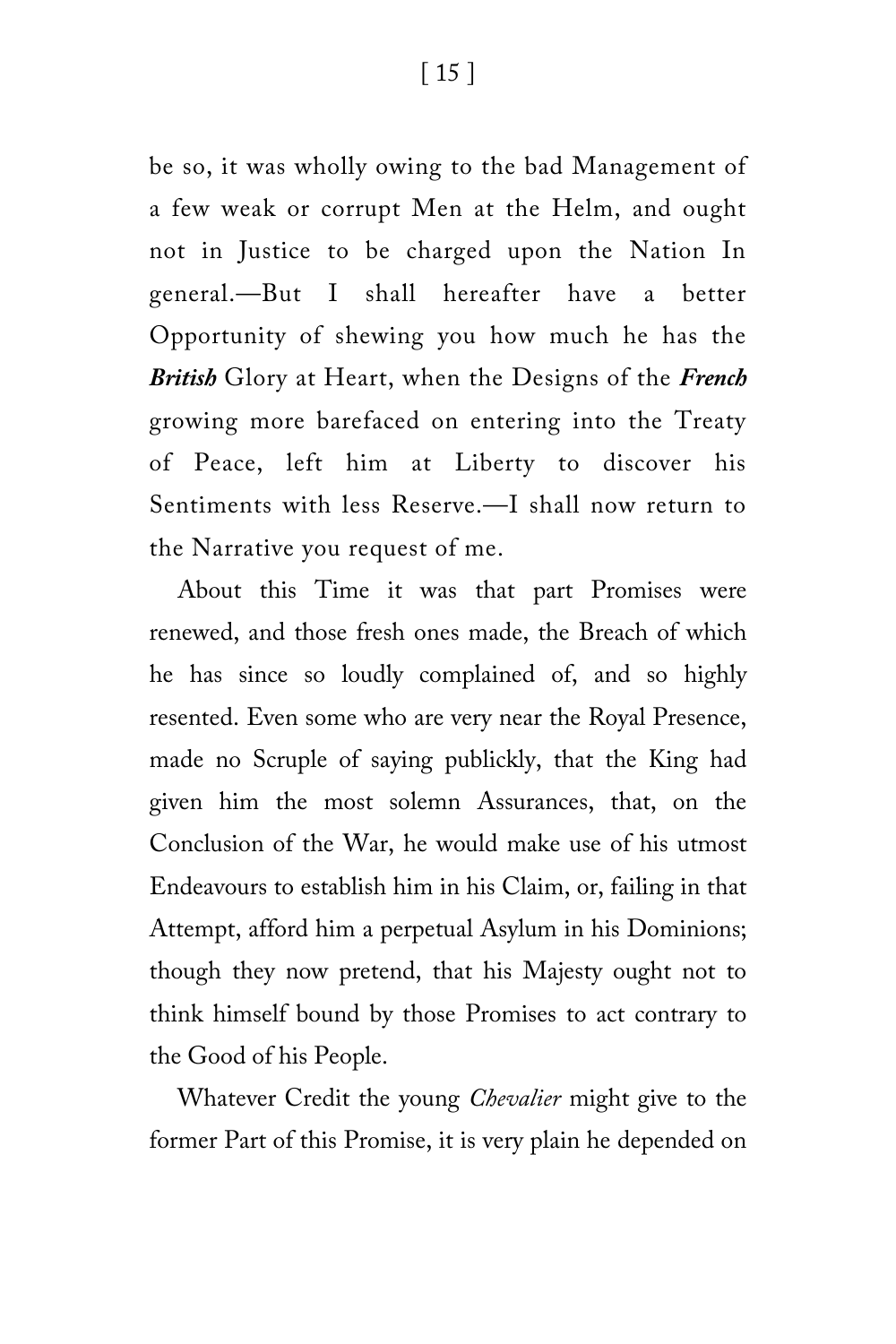the latter, by the Impatience he expressed at finding it of no Effect, and of a piece with all the others had been made to him.—He took the Opportunity, however, of these kind Professions, to propose soliciting the Court of *Spain* to contribute somewhat on her Part, in conjunction with them. And this they readily agreed to, as they knew she had even less than themselves, at that Time, the Power of assisting him either with Men or Ammunition.—He knew it also himself; but was willing to make Trial how far they would carry on the Deception, and perhaps likewise to see in what Manner the *Spanish* Monarch would relish such a Proportion. But it is altogether impossible to say, for a Certainty, with what View this Visit was calculated; for he resolved to go in Person, and trust neither to Letters nor Messages.

You must have had an Account in the Papers of the Journey he took to *Madrid,* but could not be informed of any Part of his Success, any more than the Motives which induced him to go thither; both which he has always kept so inviolably secret, that we here are as much in the dark as you can be. We only are told, that he was extremely well received by their Majesties, the Queen-dowager, and all the Court. As to the Succours he demanded, it is very plain they were not granted; but most People believe he had an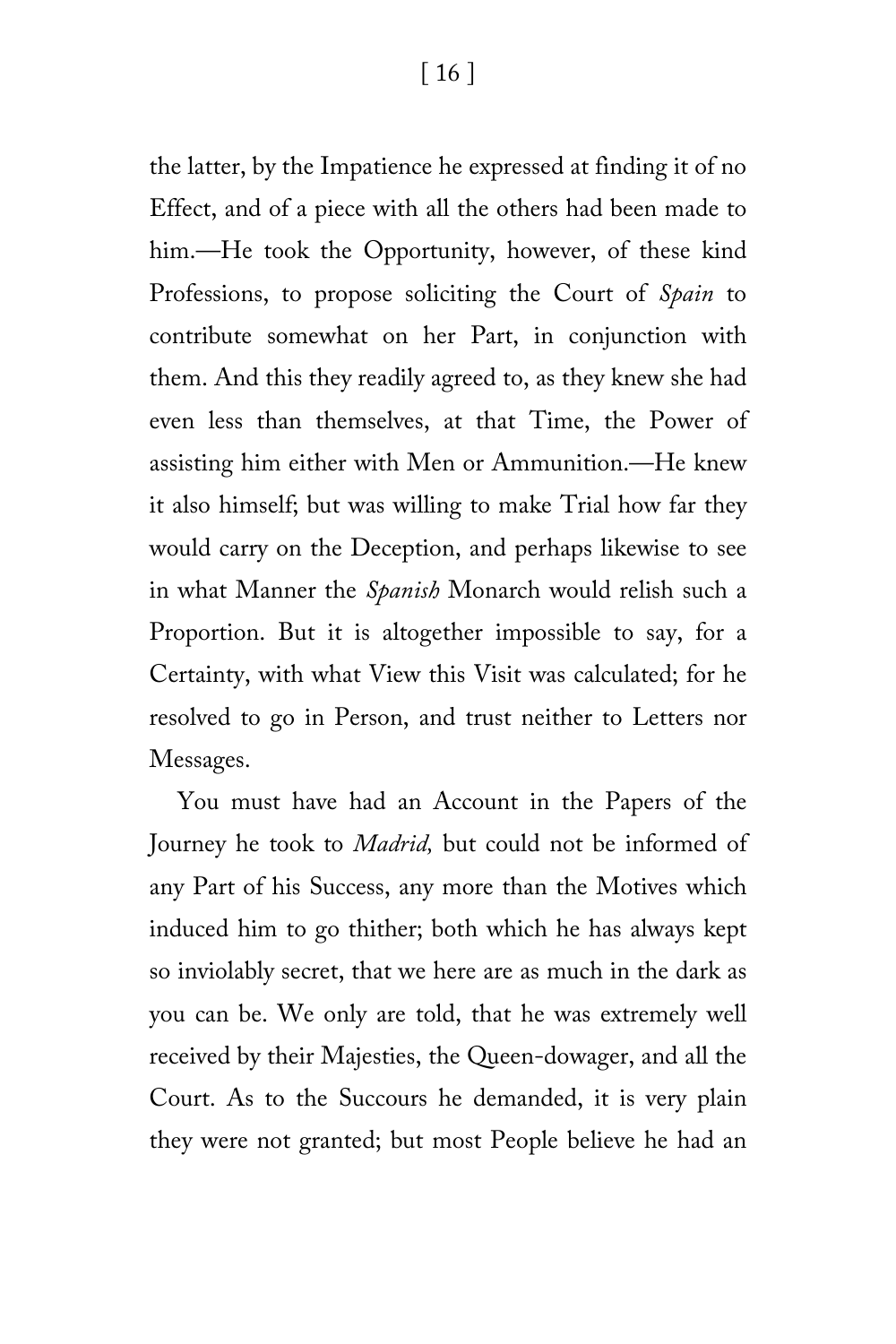[ 17 ]

Equivalent in Money. And now I have mentioned that Article, I must take notice, that he could not be without receiving very considerable Supplies from some Part or other, to enable him to support a Court no less brilliant and expensive, than if he were actually in Possession of the Title he assumes, and the Appointments annexed to it.

His Stay at *Madrid* was extremely short; they tell you not exceeding five or six Days; yet was he absent from *Paris* upwards of four Months; during which Time, it was confidently reported, and is still believed, that he visited two other Courts[\\*,](#page-16-0) and was highly caressed at both; and that, moreover, a Treaty of Marriage was actually on Foot, some say concluded, between him and a certain Princess of one of them. They even went so far, as to give a Description of a magnificent Entertainment made on that Occasion, composed of no less than two hundred Dishes, and many other Particulars, which it would be needless to insert, as we find nothing as yet has come of the whole Story.

It must be owned there was some thing of a Mystery in the Tour he made, even from the Manner of his setting

ī

<span id="page-16-0"></span><sup>\*</sup> As their Courts were not specified in the Letter, we will not presume to palm our own Conjectures on the Publick, but leave every Reader to judge as he shall think most reasonable.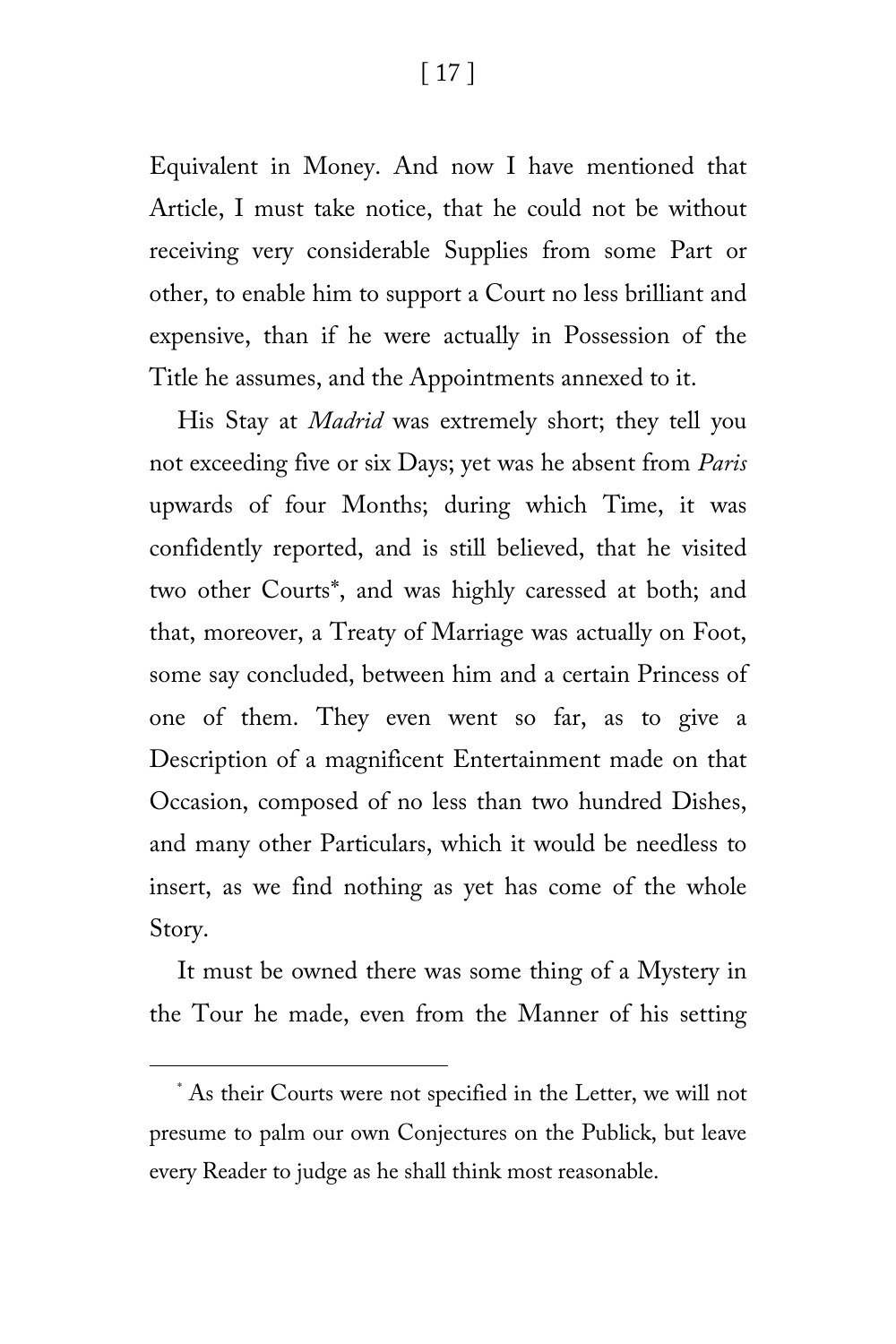[ 18 ]

out.—He went extremely private; had only three or four of his Domesticks with him; the others knew nothing of his intended Departure till he was gone: Yet could he scarce have passed the Confines of *France*, before every body fancied themselves Masters of the Secret.—It is probable that the Knowledge, that several Couriers for some Time before had passed between him and those Courts, might give them room to think as they did.

For my own part, I am far from being certain, that he was ever at either of the Courts they mentioned, much less of any thing relating to a Negotiation of Marriage; though it then passed so current here, that any one who had seemed to doubt it, would have been laughed at. But this I am apt to think might be owing to the great Confidence with which those of his Retinue, and others of his Adherents, asserted it.—A Gentleman who held a considerable Post about him, and has always been looked upon as pretty much honoured with his Confidence, happening to come a little merry into some Company where I was one Night, it was taken notice of by some body, that he had no Cockade in his Hat. *It has dropped off,* said he, *I suppose as I came hither: But no matter; we shall all have other sort of Cockades[\\*](#page-17-0) when his R—l H—ss comes back.*

<span id="page-17-0"></span>ī

<sup>\*</sup> Wedding-favours it is presumed he meant.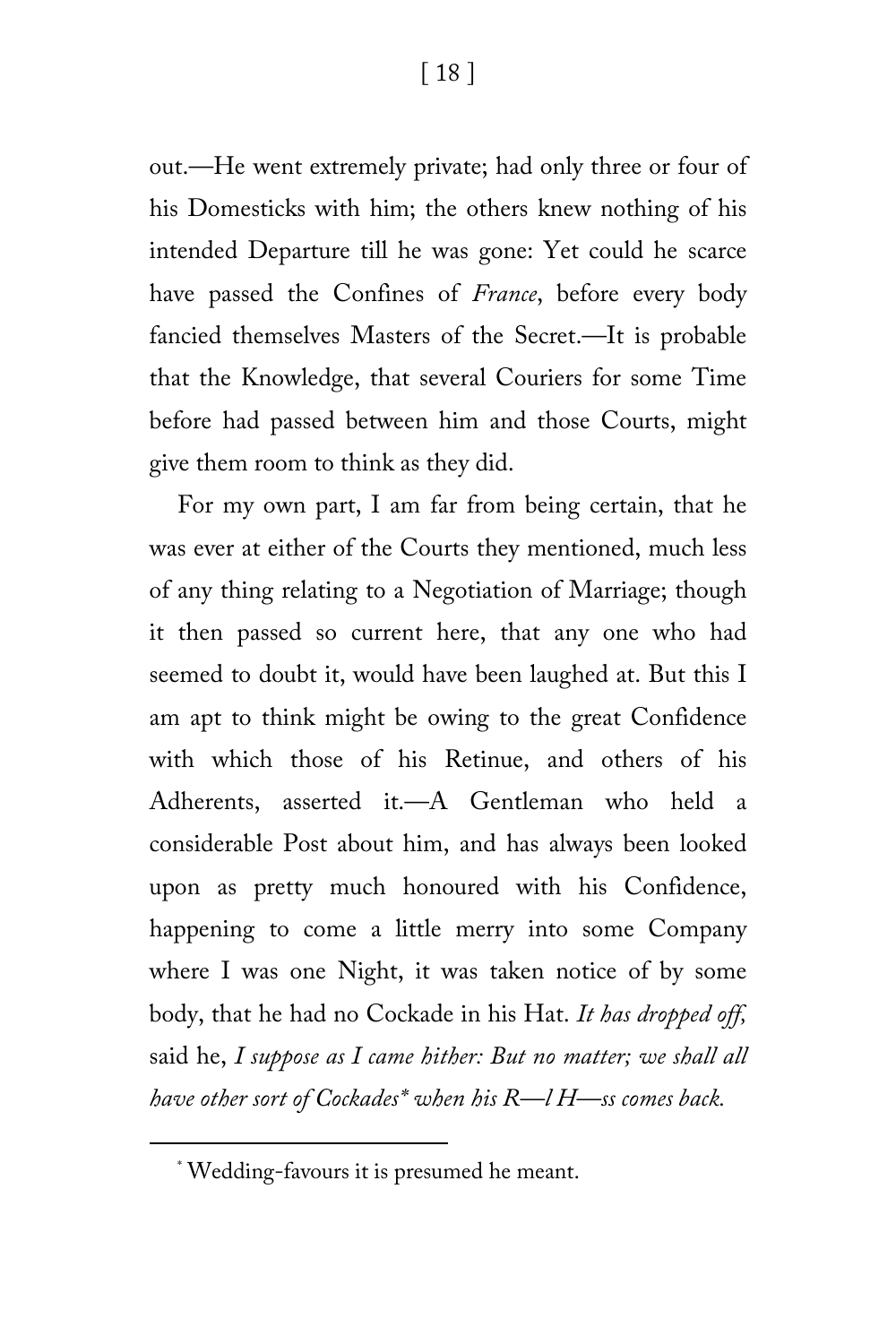[ 19 ]

Thus sure do some People make themselves of what they ardently desire.—Had the Thing they talked of indeed been practicable, it must have been as much to the Interest of the young *Chevalier*, as his Acceptance of a Proposal of Marriage, which they say was afterward made him, with a Princess of *Modena,* would have been the reverse. But he too well knew how unpopular that Name was to the *English,* not to reject an Offer which would certainly have greatly aggravated the Dislike they had already expressed to his Pretensions, But whatever Disappointments he might have met with in the Tour he had been making, none seemed to affect him so much as the Step his Brother had just taken, of becoming an Ecclesiastick.—A Resolution so detestable to the People of *England*, and consequently so detrimental to the Interest of the *Stuart* Family, it must be confessed had a Right to alarm him. But those who are best acquainted with his Temper, will tell you, that it was not the Consideration of Interest which gave him the greatest Subject of Disquiet; and that a more generous and tender Motive made this Misfortune sit with double Weight upon him. It seems he has always been eminently remarkable for both filial and fraternal Affection; and to think, that such a Blow was given to his Hopes by a *Brother*, and consented to by a *Father*, struck a most deadly Damp on the natural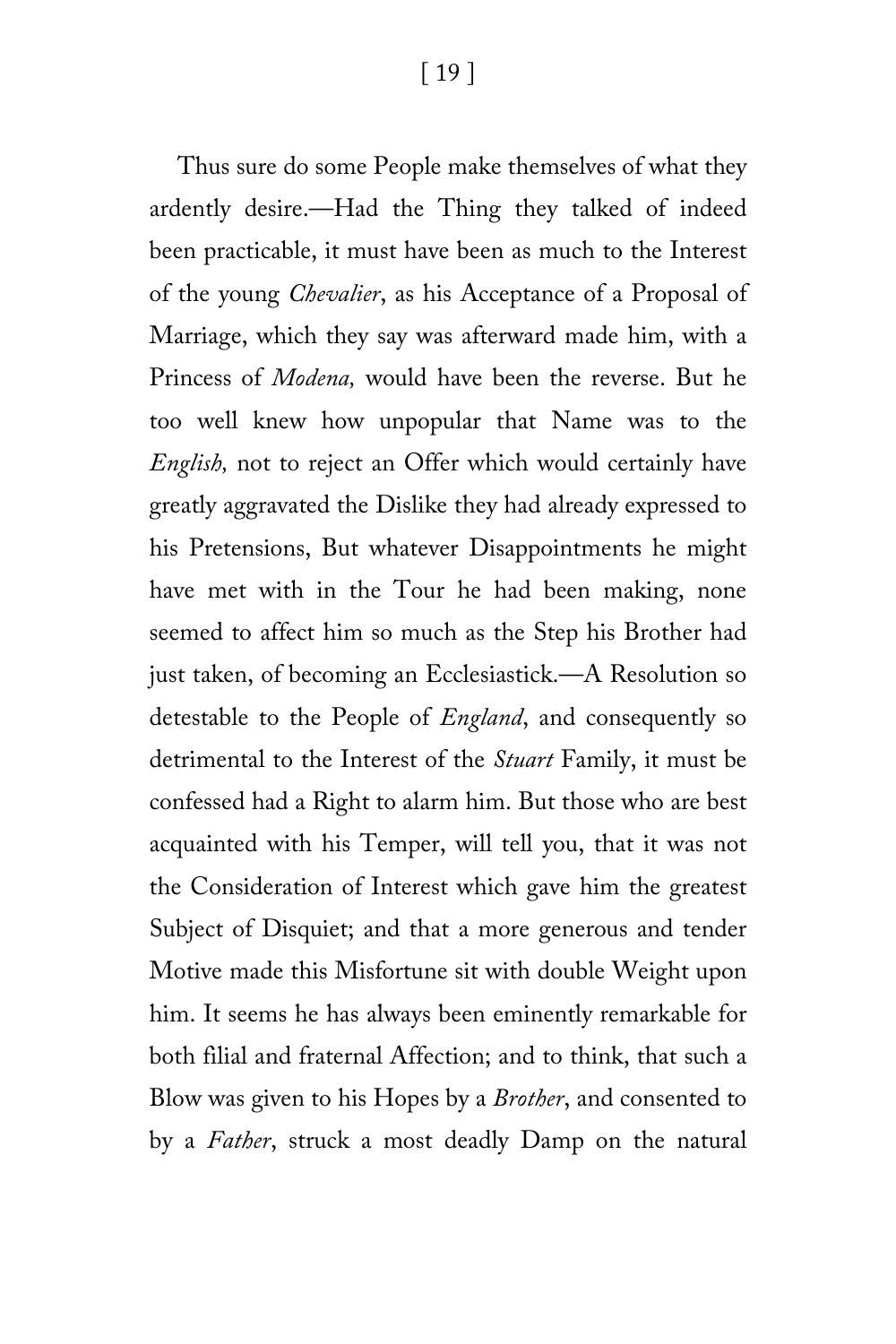Gaiety and Vivacity of his Disposition.—He had shewn how well he could support the ill Usage *of Enemies,* but was yet to learn how to bear that of *Friends,* so near and so dear as he had ever held them in their several Relations to him.—It is a great while since I read any *English* Poetry; but I never reflect on this Circumstance of the young *Chevalier's,* Catalogue of Misfortunes, without this Line of Mr. *Dryden's* coming fresh into Mind:

#### *Fate ne'er strikes deep*, *but when Unkindness joins*.

It may be alledged, that he had no Reason to be deeply affected on the score of Unkindness, on his *Father's* Side at least; because, whatever Success had crowned his Attempt, he (the old *Chevalier*) must have first enjoyed the Benefit of it; and therefore it could not be supposed, he would consent to any thing that might contribute to destroy his *own present* Expectations, merely to overthrow those of his *Son, in future;* so that the young *Chevalier* could not accuse him of loving *him* less than he did *himself*—But, in answer to this, I must inform you, that whatever People on your Side the Water may imagine, we on this are fully persuaded, that the old *Chevalier* is as far from desiring, as it is likely he is from expecting, to reap any Fruit of his Son's Labours; that the long Series of repeated Disappointments, Deceptions, and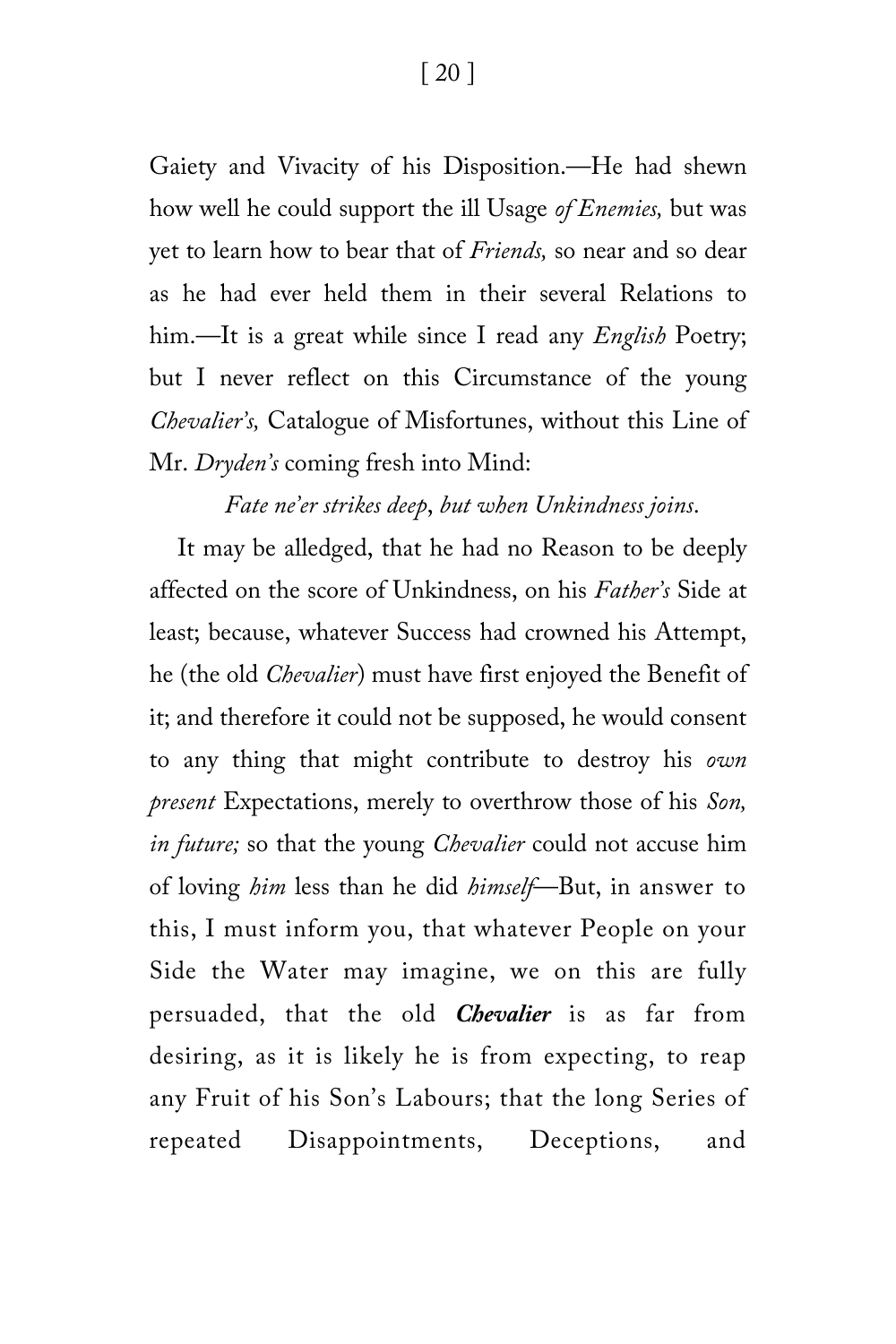Treacheries, he has met with in the Prosecution of his Aim, have at length made him weary of it; and that he rather chuses to pass the Remainder of his Days in a Retirement, which Use has rendered pleasing to him, than to imbark in the Cares of State, in case the Dignity he once was so ambitious of was offered him.

How strange soever this may appear to you, I have been assured by a Person of great Veracity, who said he had it from the Mouth of one of those who attended the young *Chevalier* from *Rome*, that when the Commission of Regency was given to him, his Father at the same time told him, it never should be revoked; and whatever Success attended his Enterprize, it should be all his own; for he now thought himself too far advanced in Life to begin to be a King.

No such Thing indeed was inserted in the Declarations he sent into *England* and *Scotland,* (though, by the way, I know not but it would have been better for the Cause if it had been so); but the whole Tenor of his Deportment for some Years past, in my Opinion, justifies all that is said on this score: And, if so, however negligent and unambitious he may be of a Dignity to which he thinks himself born, he should, at least, according to the Judgment of all his Friends, have avoided doing any thing which might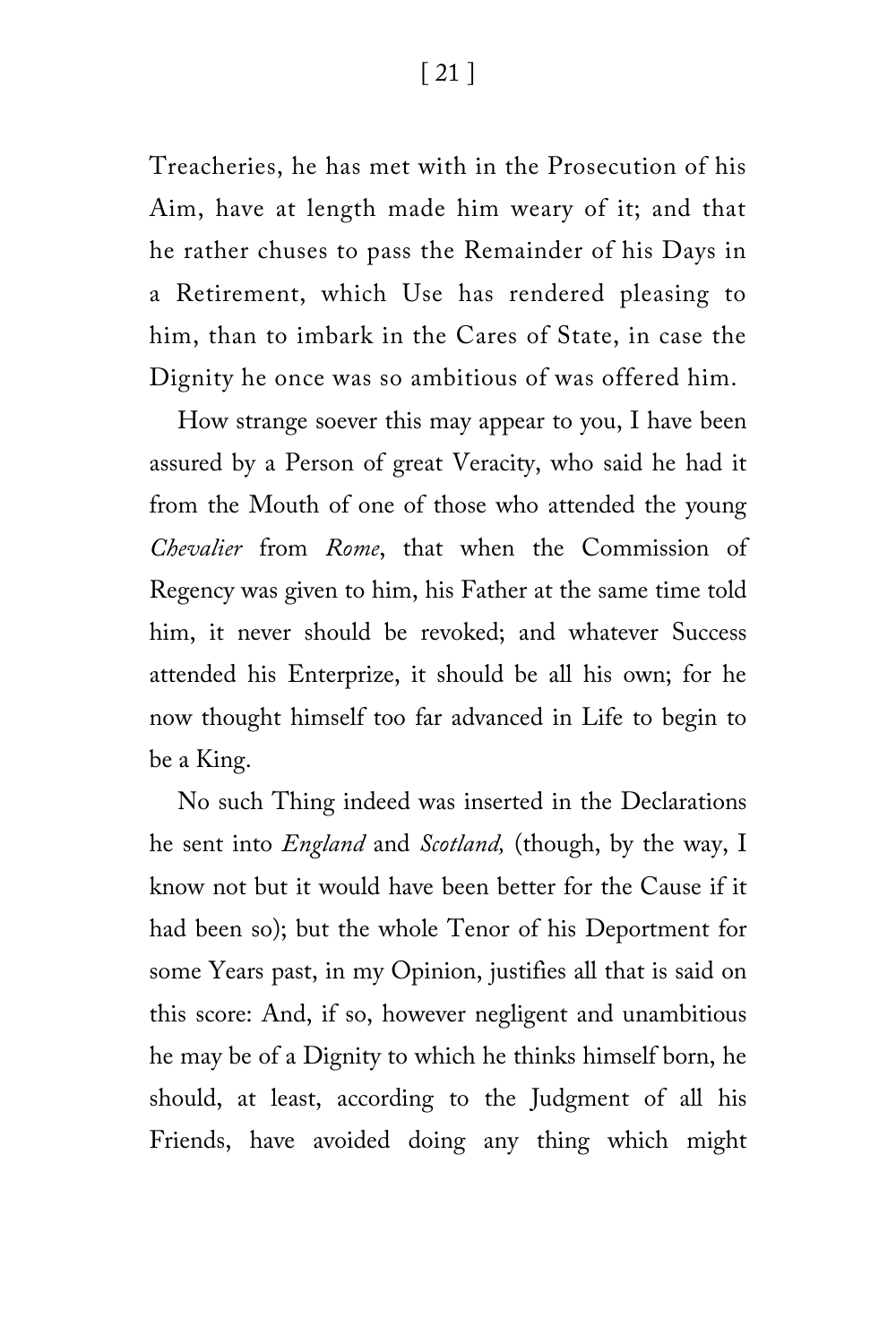prejudice the Pretensions of a Son, who, it plainly appears, is of a far different Way of thinking.

The Discontent of the young *Chevalier,* however, never broke out in any disrespectful Terms against his Father: He continued to drink his Health every Day at Dinner, with the same Warmth as ever. He contented himself with omitting that of his Brother, and forbidding all who were about him ever to mention his Name in his Presence.

You tell' me, that you find People with you very much divided in their Opinions concerning this young Gentleman's Proceeding; and really, Sir, we here are at as great a Loss how to account for it.—Some look on it as a Fit of Bigotry, others of Despair; but the greatest Number term it the Result of Avarice and Ambition, as thinking the Revenue of a *Cardinal* a better Provision for a younger Brother, than any thing he could hope for, even should their Family ever be restored: And if you will take my Judgment in the Business, the *latter* seems to be the true Case.—The Event was sudden and unexpected.—During the whole Time of his Brother's Absence on his Expedition in *Scotland,* nor for a long Time after his Return, he never gave any Symptoms of an overflaming Devotion, seemed as little addicted to Superstition as the young *Chevalier* himself, than whom no Man can be less; and rather more

[ 22 ]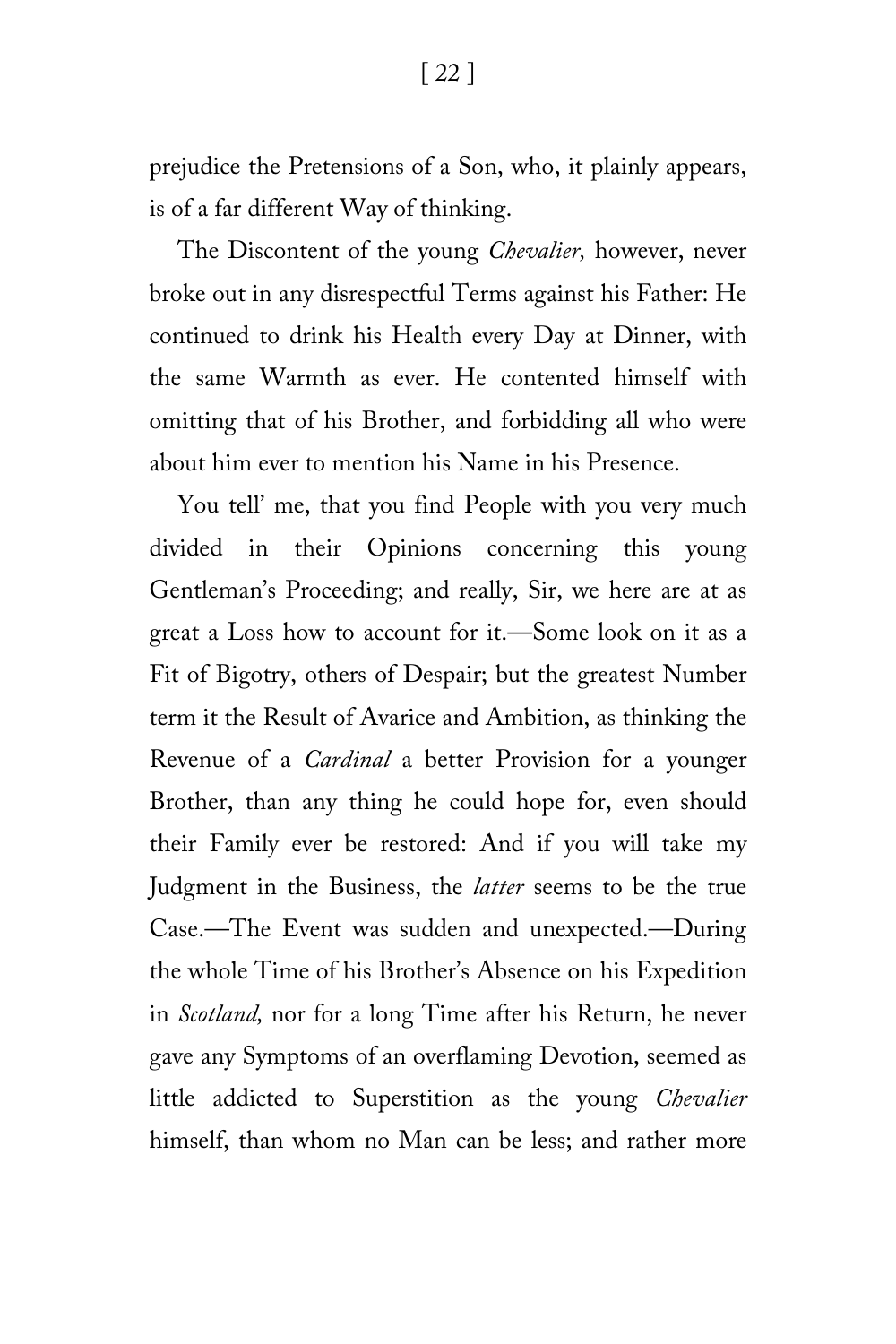delighted with what are called the Gaieties and Pleasures of Life, till a little before he declared his Intention of going back to *Rome*: And then indeed it was necessary for him to put on a more grave and solemn Air, befitting the Character he intended to assume.

But whatever were his private Reasons for taking the Hat, I must still return to my former Position, that the Father, (without whose Permission it could not have been done), in humouring him in so ill-judged and so unreasonable an Action, shewed less Regard than might have been expected from him to his *elder* Son; and such a Son, who doubtless is (as I have been credibly informed, a very great Person, who could not be suspected of any Partiality, said of him) *a Son that any Father might be proud of.*

I would not have you imagine, that because I speak in this Manner of the young *Chevalier*, I am anyways changed in my Principles, or am tempted either by the Sense I have of the many amiable Qualities he is Master of, or by the Compassion which I think every generous and disinterested Heart must feel for the Severity of his Fate, to wish him any Success in prejudice of that Constitution I was taught from my most early Years to prefer above all other Considerations or Attachments whatsoever; I only think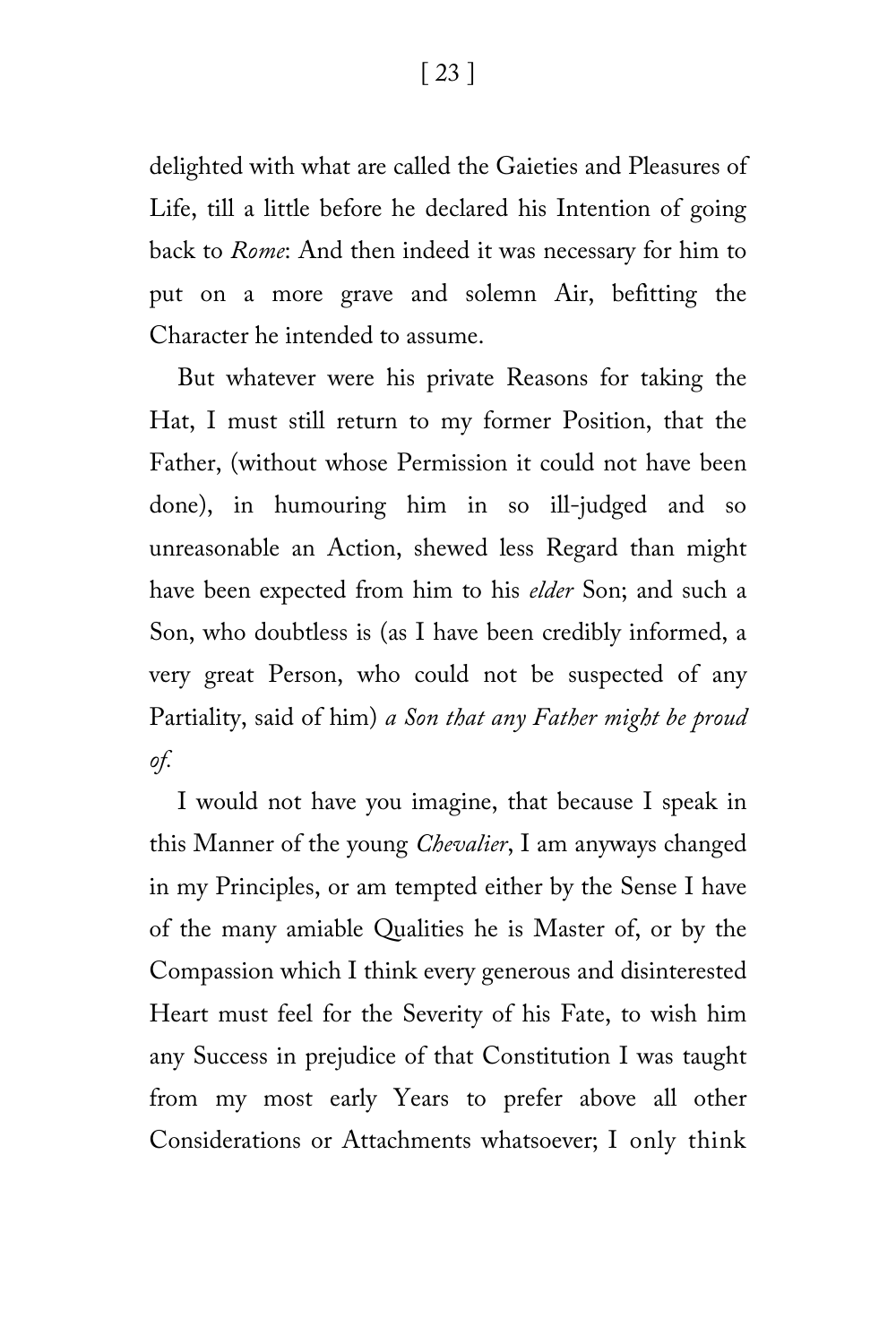it is pity he did not happen to be placed in some other Sphere than what he is, where he might have shone with greater Advantage to himself, and more to the Benefit of Mankind.

Virtue ought certainly to be revered where-ever it is found; and with how much Reason soever the *Claim* of the young *Chevalier* may be obnoxious, it follows not that his *Person* and good Qualities should be so too, or that we should deny our Pity for those Misfortunes to which he was born, and fall not on him through his own Misconduct, but that of others.

But I think there is no need of apologizing for myself on this Account, to a Person whole Zeal for the present Establishment can never make forgetful of what is owing to Humanity, and the Precepts of Justice and Morality.—I shall therefore continue to speak my Sentiments without Reserve, as they shall naturally arise on the Occasion; since you will find them such as become an honest Man and a *Christian*, and cannot, by any reasonable Person at least, be construed into a Violation of that Respect which is due from every *Englishman* to the House of *Hanover,* nor Duty and Affection to my Country.

The precipitate Departure of the young *Chevalier's*  Brother, and the News which soon arrived of his being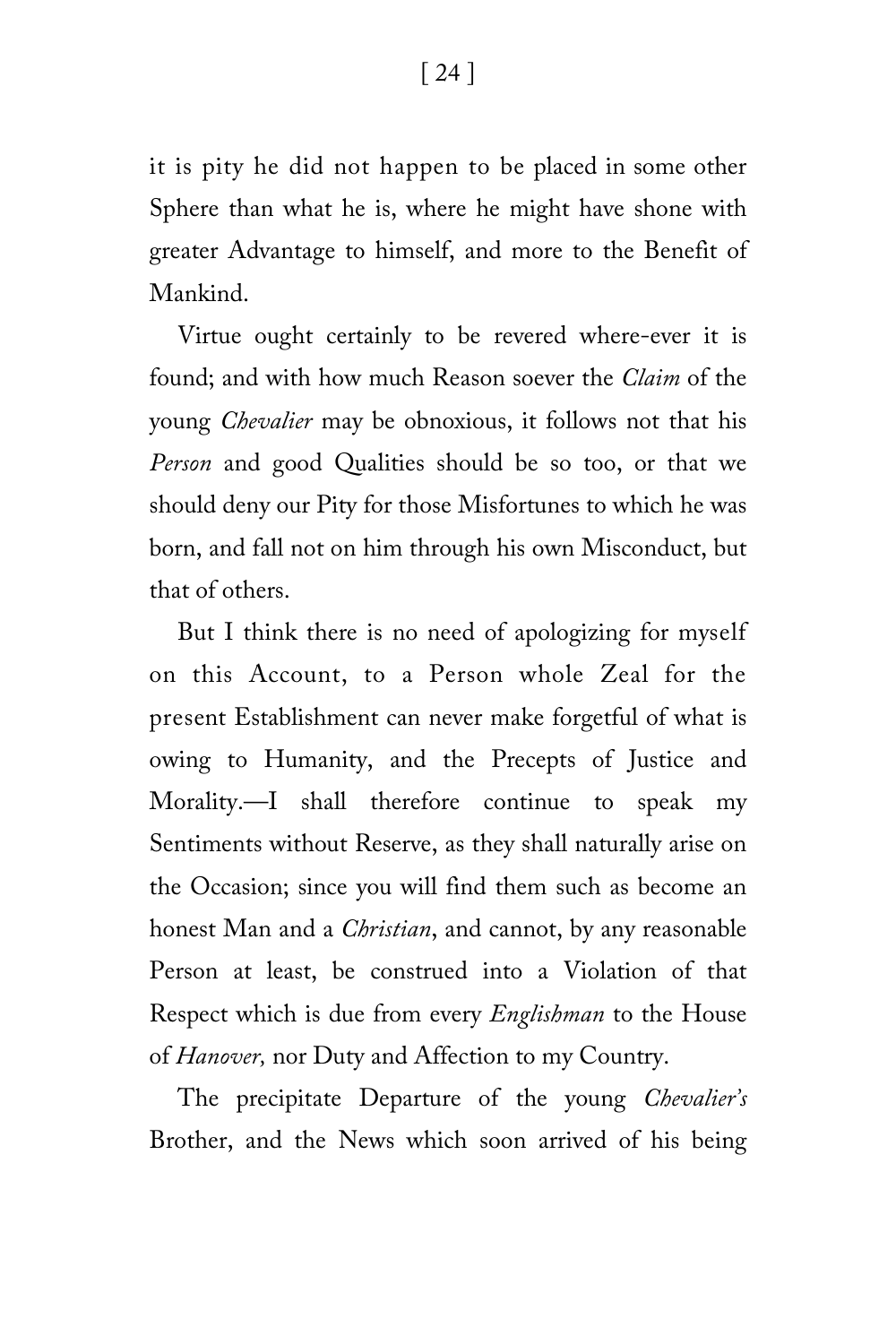made a Member of the *Conclave*, did not seem so much a Matter of Dejection to his Adherents, as to see himself return without any visible Tokens of having accomplished either of those great Affairs it was said he went upon.— That concerning the above mentioned Marriage especially sat the heaviest upon them; though they continued, and to this Hour still continue, to assert, (either because they really believe it, or because they pretend to do so, through the Shame of owning they have been deceived by the Strength of Imagination), that the Thing is concluded on, and the Completion only delayed on account of some Events which are expected to happen. The *French*, notwithstanding, take this Opportunity of being witty upon him. A Clerk belonging to *M. d'Argenson,* said, in my Hearing, to one of those who had expressed himself in the most sanguine Terms: *Well, Sir*, *your Master is come back I think in just the same State in which he went; two or three more such Disappointments in Love and Ambition*, *will certainly make him weary of the World, and take the Order of* Malta.

I never could hear that the young *Chevalier* himself ever spoke any thing to confirm or contradict whatever Reports were spread on this Account, though it is not probable he was ignorant of any Part of them. Nor is it to be wondered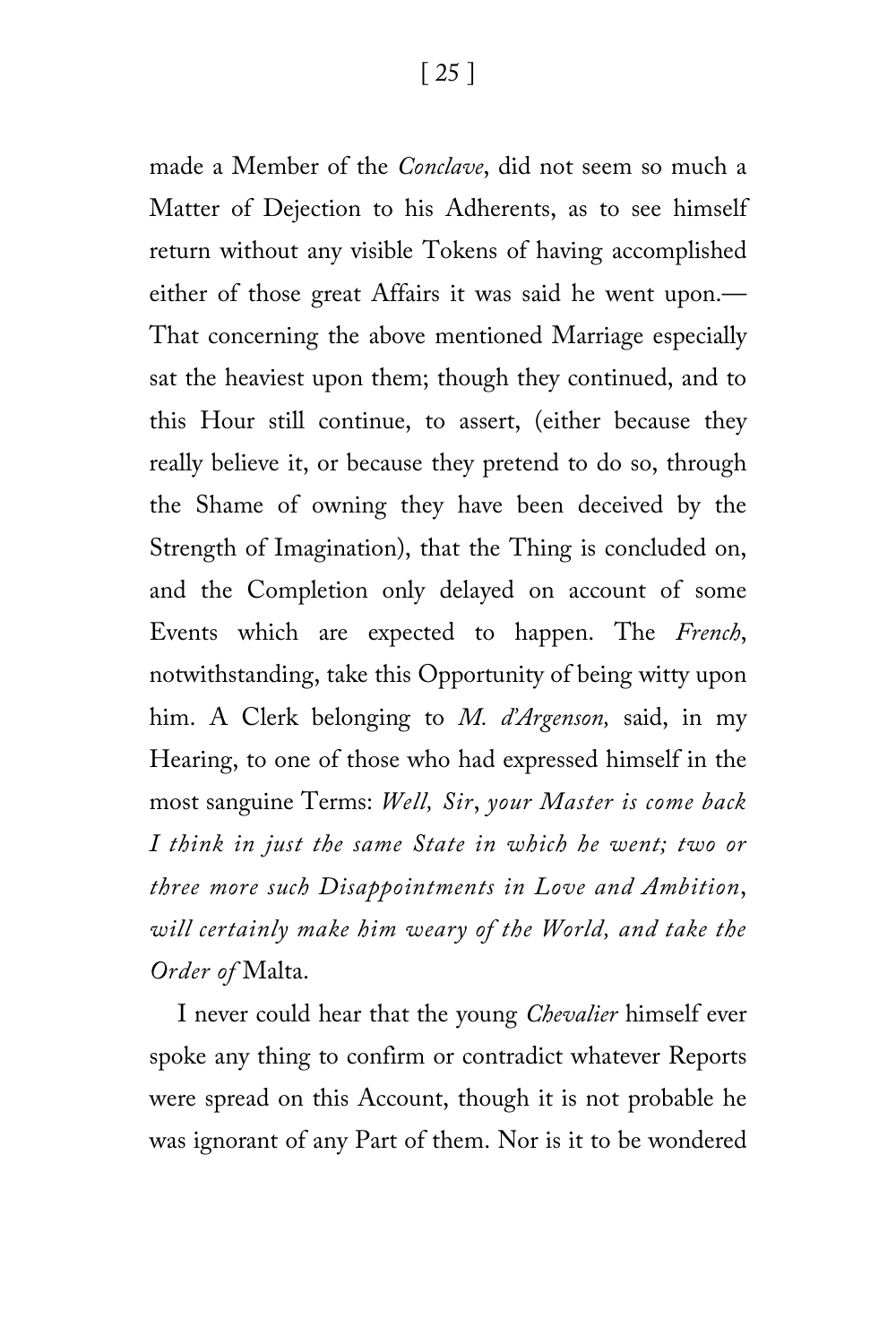[ 26 ]

at, that he should be silent on this Head, since of late he has been so in Things of much less Importance. A sad Experience of the monstrous Ingratitude and Infidelity of some he most confided in, may well indeed have taught him to lock his Secrets with more Care than his Treasures, from even those who pretend the greatest Zeal for his Cause; and to preserve the same Caution with all who call themselves his Friends, as with his most open and avowed Enemies.

I am now obliged to leave a kind of Chasm in my History; For from this Time, till after the Battle of *La Val,* though Couriers were almost every Week passing and repassing between the Court of the young *Chevalier,* and several Parts of *Europe*, which shewed there was some Design of great Moment in Hand; yet the Nature of it was kept so close, that not the least Hint of it transpired: And I have only one Particular to acquaint you with, which perhaps the young *Chevalier's* Disdain of the Proposition, made him think unworthy of being at any Pains to conceal. It was this.

Cardinal *Tencin*, who every one knows is indebted for his Elevation to the Dignity he now enjoys, to the Interest and Favour of the Father of the young *Chevalier*, came to the Castle of St. *Anthoine* more frequently than it is like his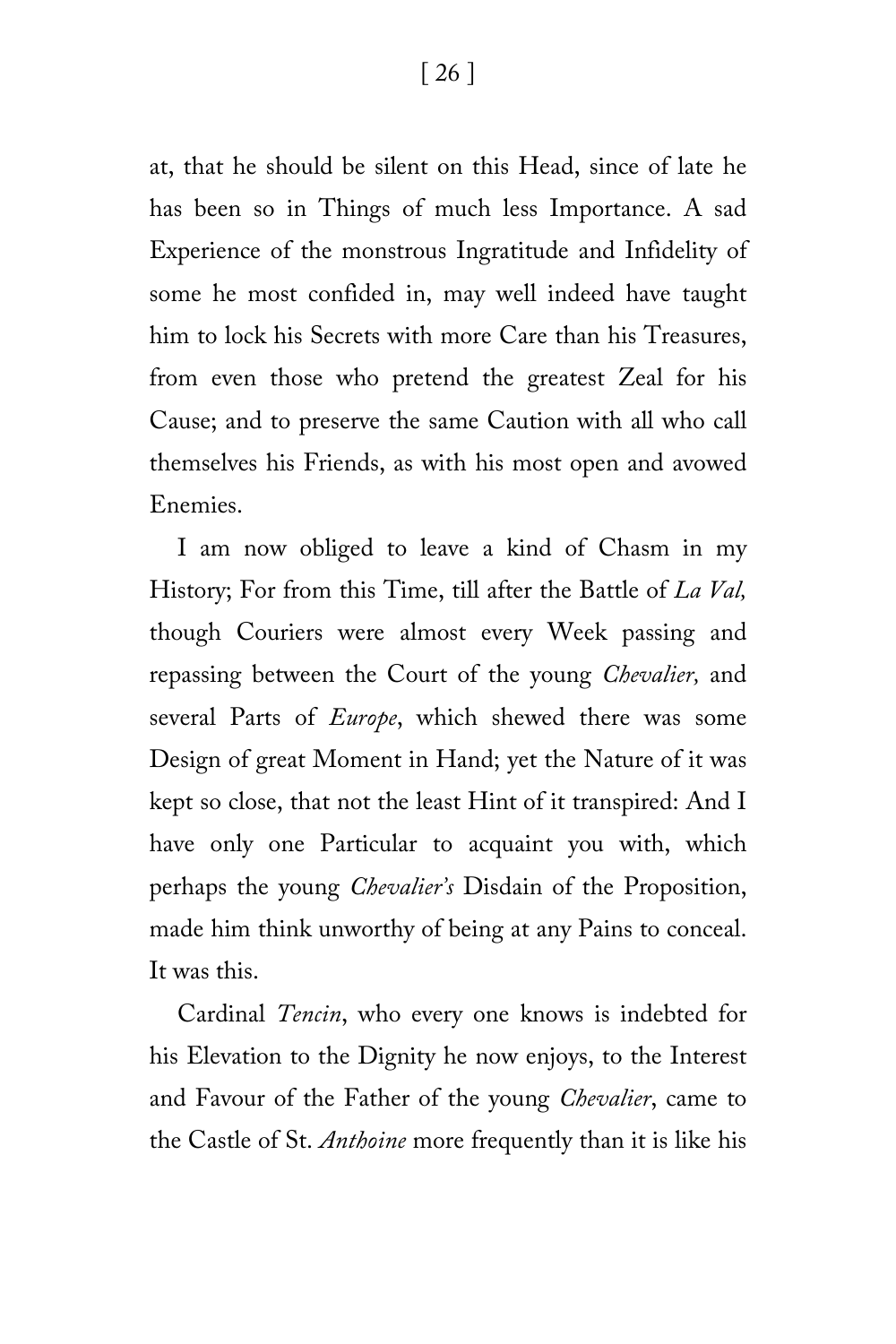Presence was desired, to pay his Compliments, as he said, to the Son of a Person to whom he was so highly obliged. In one of those Visits, after many Protestations of the unfeigned Zeal! he had for the Service of their illustrious Family, he took Occasion of giving some broad Hints, that, in spite of the present Circumstances of Affairs, the Ministry might possibly find out some Expedient to gratify him with the Succours he demanded; provided that in case of a Restoration to the Crown of *Great Britain*, the Kingdom of *Ireland* were yielded up, and made a Province to *France*, as an Equivalent for the Expence the Government must necessarily be at in such an Undertaking.

I am told the Cardinal had scarce finished what he had to say, when the young *Chevalier* started from his Seat, And not able to contain how much he was irritated, cried out, *Non*, *Monsieur le Cardinal: tout ou rien* ! *Point de partage [\\*](#page-26-0)* !—These Words, it seems, he repeated several Times, walking backwards and forwards in an Agitation which was not usual in him.—The Cardinal, perceiving how his Proposal was relished, begged he would make no Mention of the Thing to the King or Ministry; it being, he said, only a Project of his own, which the Love and Regard he ever had for their illustrious House had put into his

<span id="page-26-0"></span>ī

<sup>\*</sup> No, Lord Cardinal.—All or nothing! No Partition.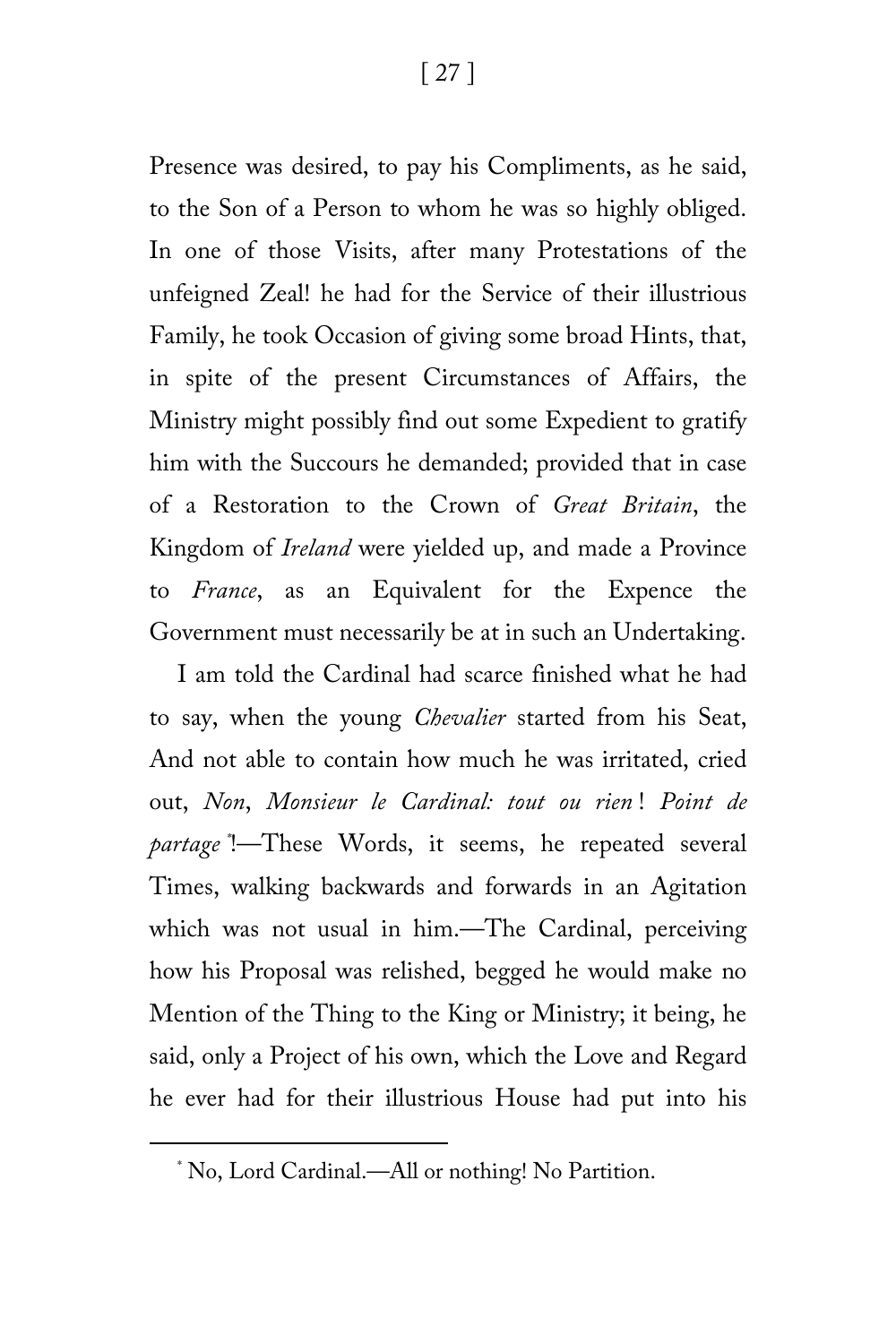Head. To which the young *Chevalier* replied, That he should not give himself the Trouble even to think of it.

Whether the *Cardinal* had any Orders to make this Proposal, or whether in reality it was no more than a Scheme of his own, cannot be determined; but it appears to me not unlikely, that he might put such a Thing into the Ministers Heads, with a View that in case they approved of it, and the young *Chevalier* had consented, the Primacy of that Kingdom, when it fell into the Hands of *France*, might be added to his other Ecclesiastical Benefices.

The Subjects of *France* beginning now to feel the Miseries of War, particularly the trading Part of the Nation, by the almost total Stagnation of their Commerce, the Ministry thought it Time to think of Peace.—The Advantage gained at the Battle of *La Val,* and the taking Sir *John Ligonier* Prisoner, afforded a fair Pretence for making some Overtures that Way, under a Shew of Generosity, and without any Diminution of that Glory the *French*, on all Occasions, affect to be so very tenacious of.— Of what Nature these Overtures were, has not been made publick; nor is it of any Importance to my present Purpose, since they did not at that Time take place; nor had I mentioned any thing of this Incident, but because the young *Chevalier*, who, by some Means or other, had private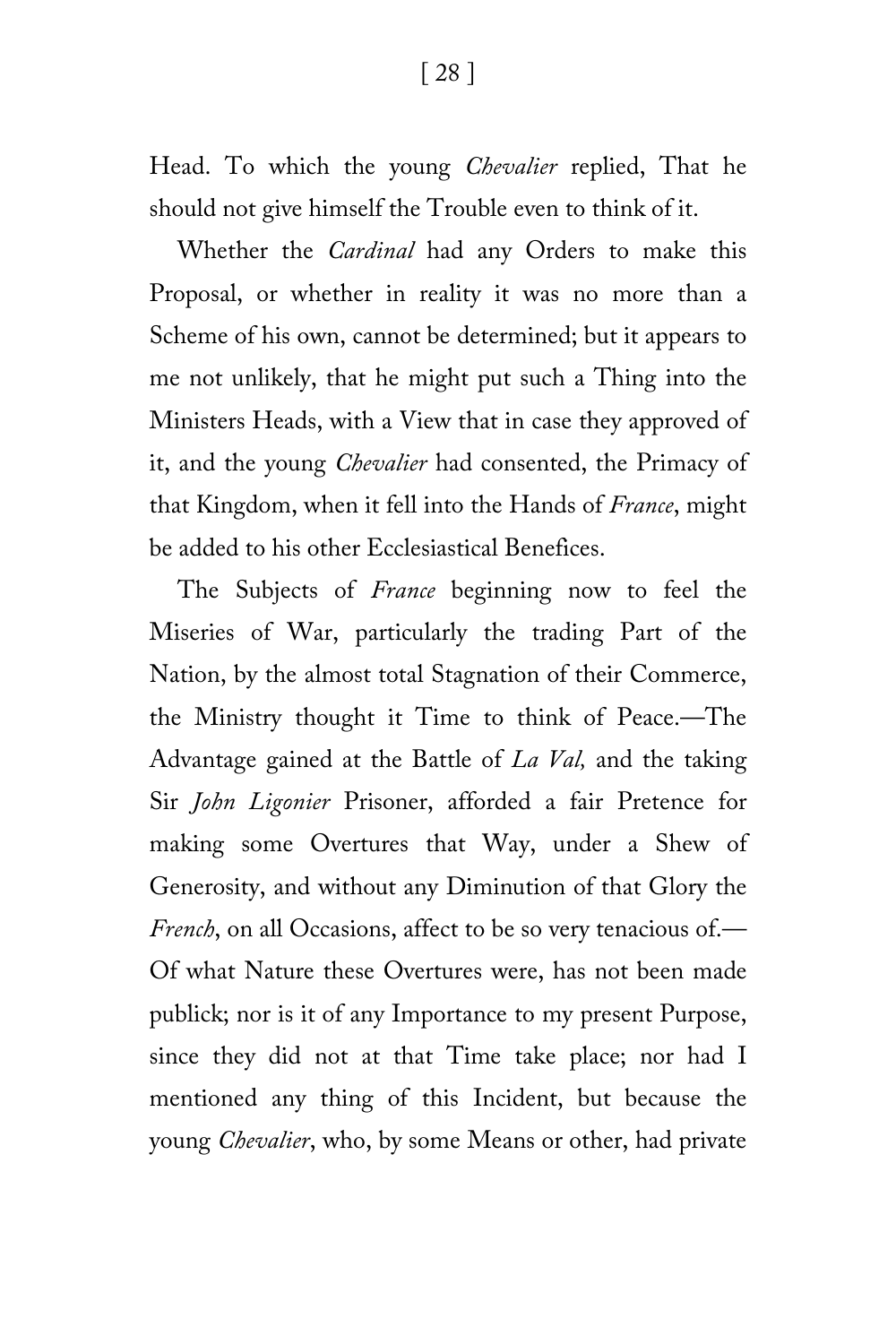Intelligence of all that passed, had several Conferences with *Monsieur le Count de Maurepas,* and some others of the Ministry, upon it; who then gave him fresh Assurances, that it was only to amuse the *English,* and nothing would be done which could prove of any effectual Prejudice to his Claim.

If you ask, Why all this Pains was taken to cajole and flatter an unhappy Exile, who had it not in his Power to redress whatever Treatment might be given him? the Answer is easy.—His Misfortunes made them look upon him as a fit Engine to keep by them, ready to play off whenever they found it necessary, either to impede *Great Britain* in the Success of her Arms, or to force her into a Peace upon their own Terms.—Both these Views must have been disappointed by a Rupture with a Person whose Pretensions alone could give her any Disquiet: For it cannot be supposed, that all this was calculated merely to impose upon him, and keep him in good Humour; but, through him, to perplex the *English* Ministry, and involve that Nation in continual Apprehensions of an Invasion on his Account.—Judge, Sir, how grating this must be to a Person of the Disposition he has since given such convincing Proof of. But what could he do in the present Situation of his Affairs? To shew his Disgust might,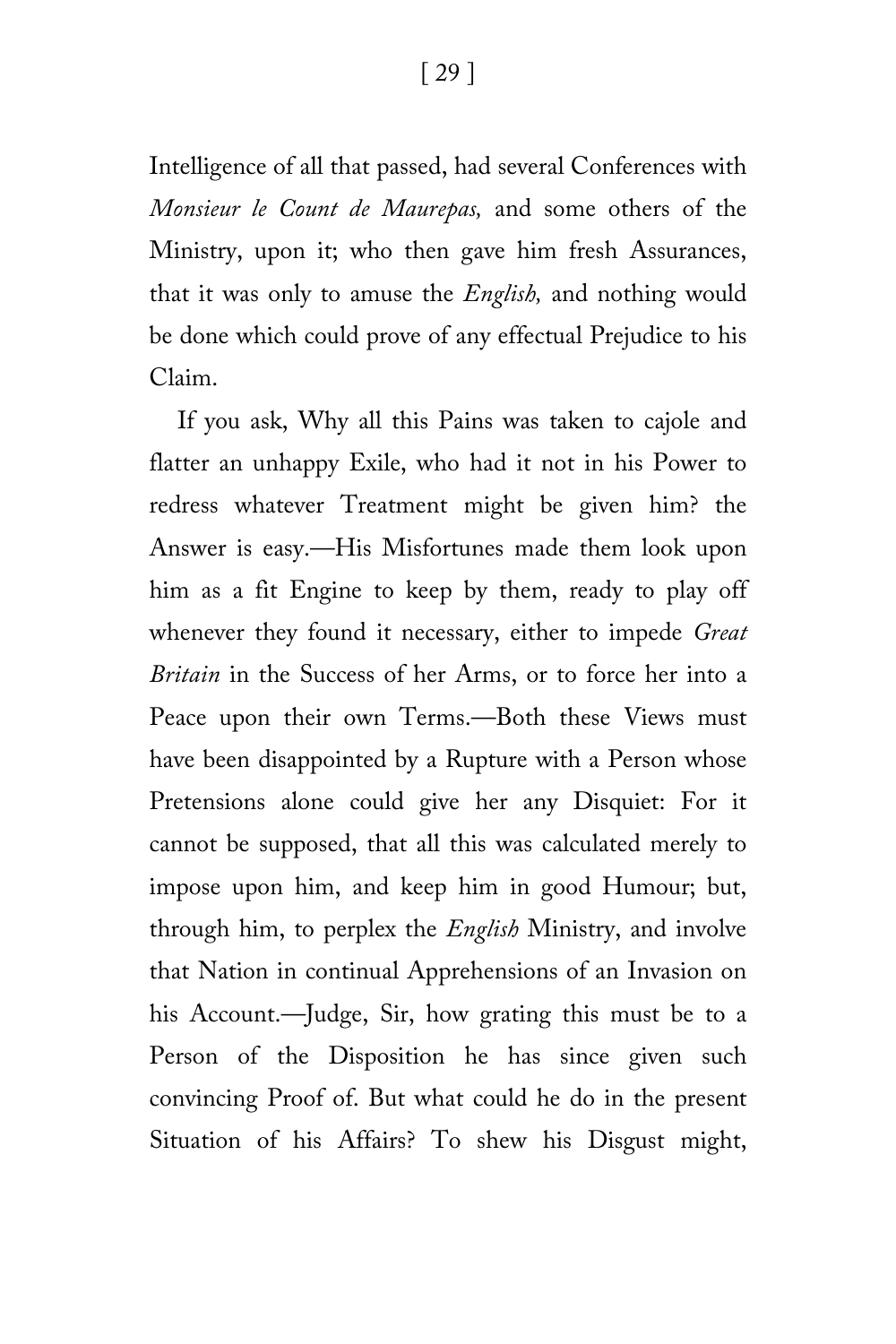instead of bringing any Remedy, probably render them yet worse.—I have been informed, however, that it required no less than all his own good Sense, joined to the repeated Commands of his Father, in all the Answers he sent to his Letters of Complaint, to oblige him to restrain, so long as he did, that Indignation which at last broke out in the Manner you heard.—He might, it may be said, have found in some other Court, as well as in that of *France*, the same Asylum; and might possibly there too have met with the same Deception as here, to serve some Purpose or other of their own.—So hard was the Condition of his Fate, that which way soever he turned, he found himself constrained to become the Instrument of distressing a People he had been always taught it was his Province to regard with the tenderest Affection.

The pacifick Scheme being for the present laid aside, and the Sword again unsheathed as soon as the Season permitted, I need not tell you the Progress made by the Counts *Saxe* and *Lowendahl.*—You know they carried all before them with an amazing Rapidity of Success.—Their very Names seemed sufficient to command Victory.— Cities, and well-fortified Towns, fell of themselves on their Approach, and scarce waited a Summons of Surrender.— *Bergen-op-zoom* was the first that gave any Check to the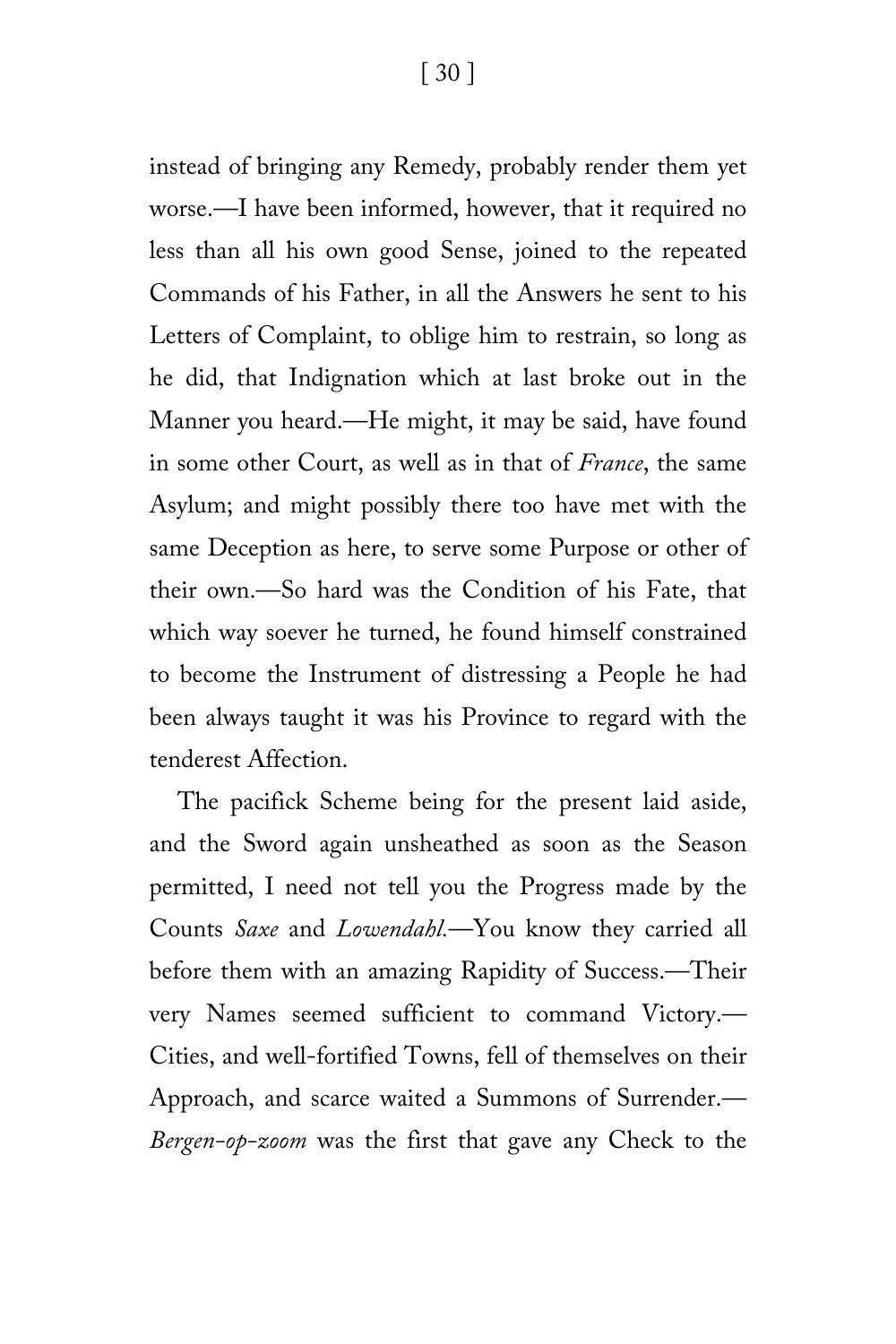Arms of *France* in the *Low Countries*; and, impregnable, as it was styled, at last shared the Fate of the others.

The Siege of this Place however continued for several Weeks; and I remember, that the whole Talk at *Paris* at that Time was, that, when it was once taken, they should with great Facility over-run all *Holland;* and the Friends of the young *Chevalier* made no Scruple of adding, that then the Ministry would infallibly establish him in his Claim.— You saw how ill Prophets they were in this Point.—*Bergenop-zoom* was taken, and *Maestricht* also; but no sooner were so, than the Victors stopped short, and the Success of their Arms only served to gain a Peace, such as was desired by *France:* And the Interests of the young *Chevalier*, with all the Promises which had been made him, both by King and Ministry, so far from being remembered, that, in one of the Articles, the Crown of *Great Britain* was guarantied to the House of *Hanover*; and in another it was stipulated, that the Son of that unhappy Person who lays claim to it should be obliged to quit the *French* Dominions.

But as this Peace was a long Time in Agitation, and the Conclusion of it delayed by many Objections raised by several of the Powers concerned in it, which it is not my Business to enter into, I shall only relate, in as brief a Manner as the Subject will admit, those Things by which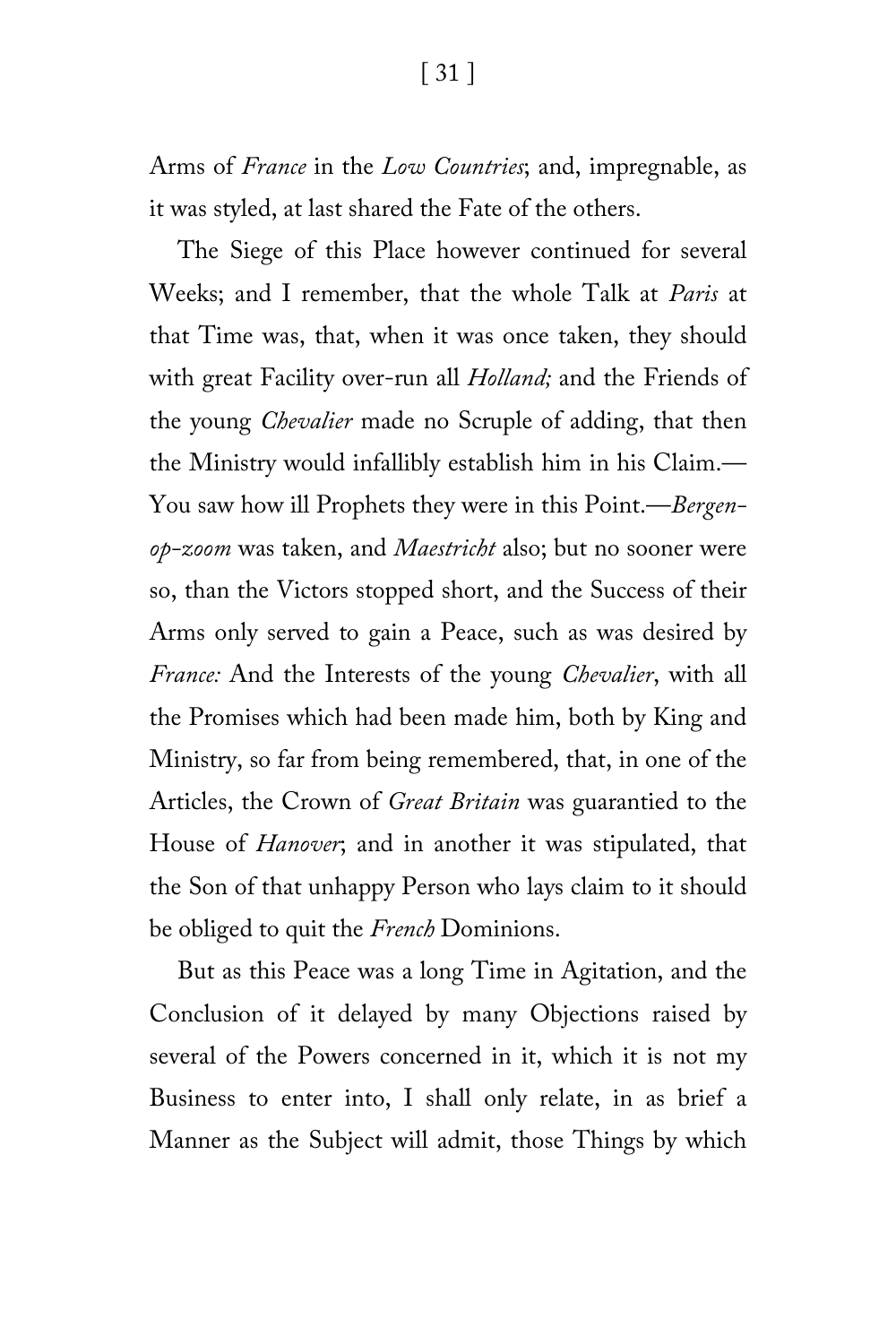the young *Chevalier* was immediately affected.

Some People, I find, have been surprised, that the *French,* after having gained such Advantages, should not rather have pursued their Conquest, than have listened to any Terms of Accommodation. But those who talked in this Manner, either did not know, or did not consider the true Condition of *France* at that Time;—successful by *Land*, but more undone by *Sea*.—All the Conquests they could have hoped for, even had the Bank of *Amsterdam* fallen into their Hands, would not have compensated for the Loss of their trading Vessels, the entire Destruction of their Commerce, and the Loss of their Colonies; which, had the War continued but one Year longer, must inevitably have been the Case. The naval Force of *Great Britain* spread the Seas, carrying Terror where-ever they appeared: Not a Ship here dar'd venture out, scarce safe in their own Harbours.—Nor was this all the Distresses they laboured under: A blasted Harvest, a Scarcity of Provisions, an universal Decay of the inland Trade, the Remonstrances of the Clergy, the Petitions of the Parliament of *Paris*, the Discontent of the whole Body of the People, which even threatened a Rebellion, united to hurry the Government into the only Measures for averting and retrieving so many Evils.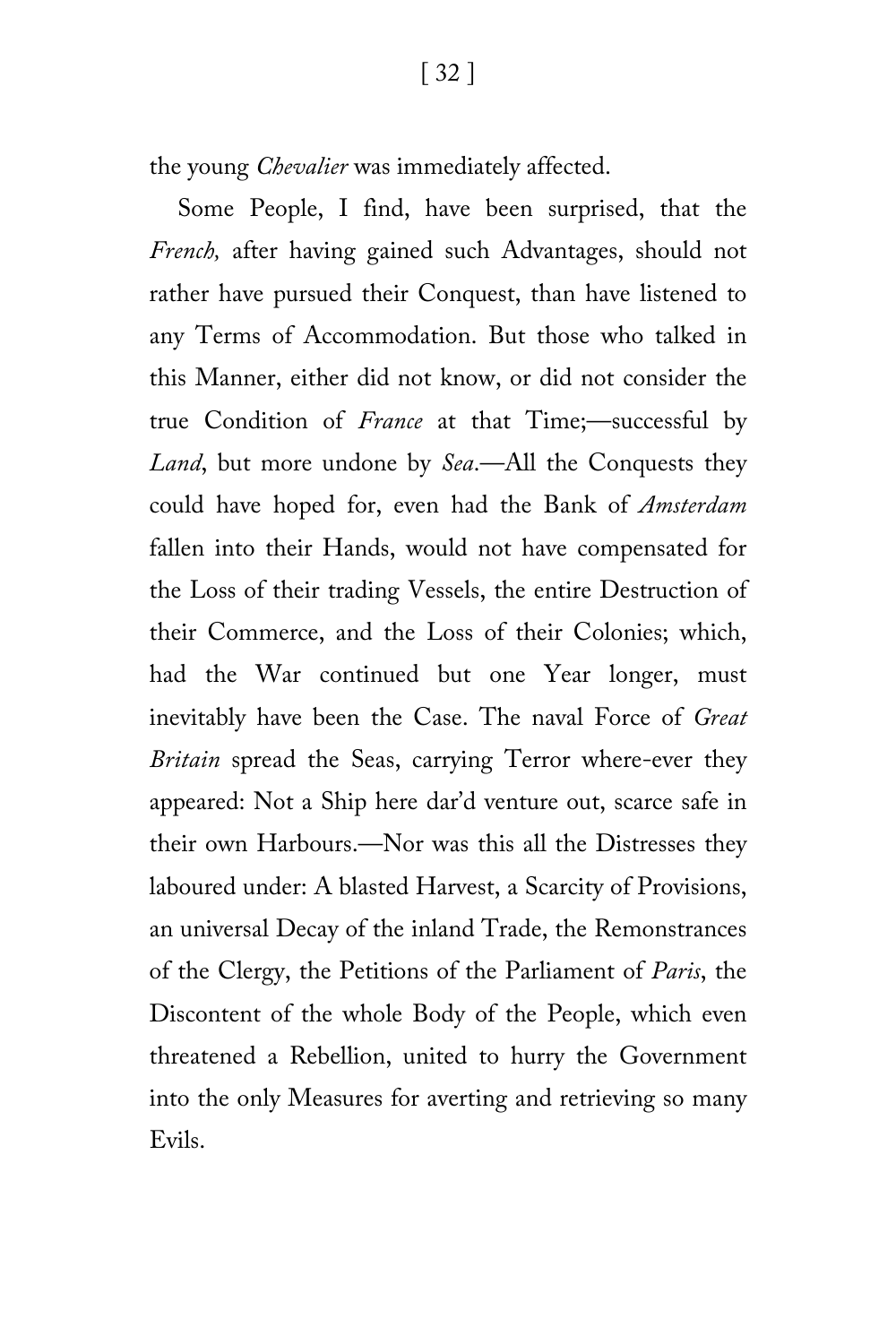[ 33 ]

Others, again, have imputed this sudden Turn to the Interposition of a certain Power in alliance with *France*, but who, by an indefatigable Attention to the Affairs of *Europe,* has rendered himself of so much Consequence to their different Interests, as to have the Balance at present *really* in his Hands. But how such a Supposition can be accounted for, I cannot conceive, he having himself a Pretension on some of the *Dutch.* Provinces; which, doubtless, considering how closely he is linked with *France,* would have been yielded to him, when once the latter had become Master of *Holland.* Nothing, therefore, in my Opinion, can be more improbable, than that he should, in mere Generosity to a People whom he was never known much to affect, give up the Prospect of recovering what he claims a just Title to, and is not very likely to obtain by any other Means than those I have mentioned, and which have, for the present, subsided.—I could also add some other Arguments on this Score, if it would not take up too much of my Paper, and is also foreign to the Matter in hand.

For on what Motives soever the *French* thus leaped, as it were, into a Negotiation of Peace, is of no Moment to the Affair I take upon me to discuss, as they were indifferent to the young *Chevalier;* it is enough to say, on the Knowledge such a Treaty was upon the Anvil, how he behaved under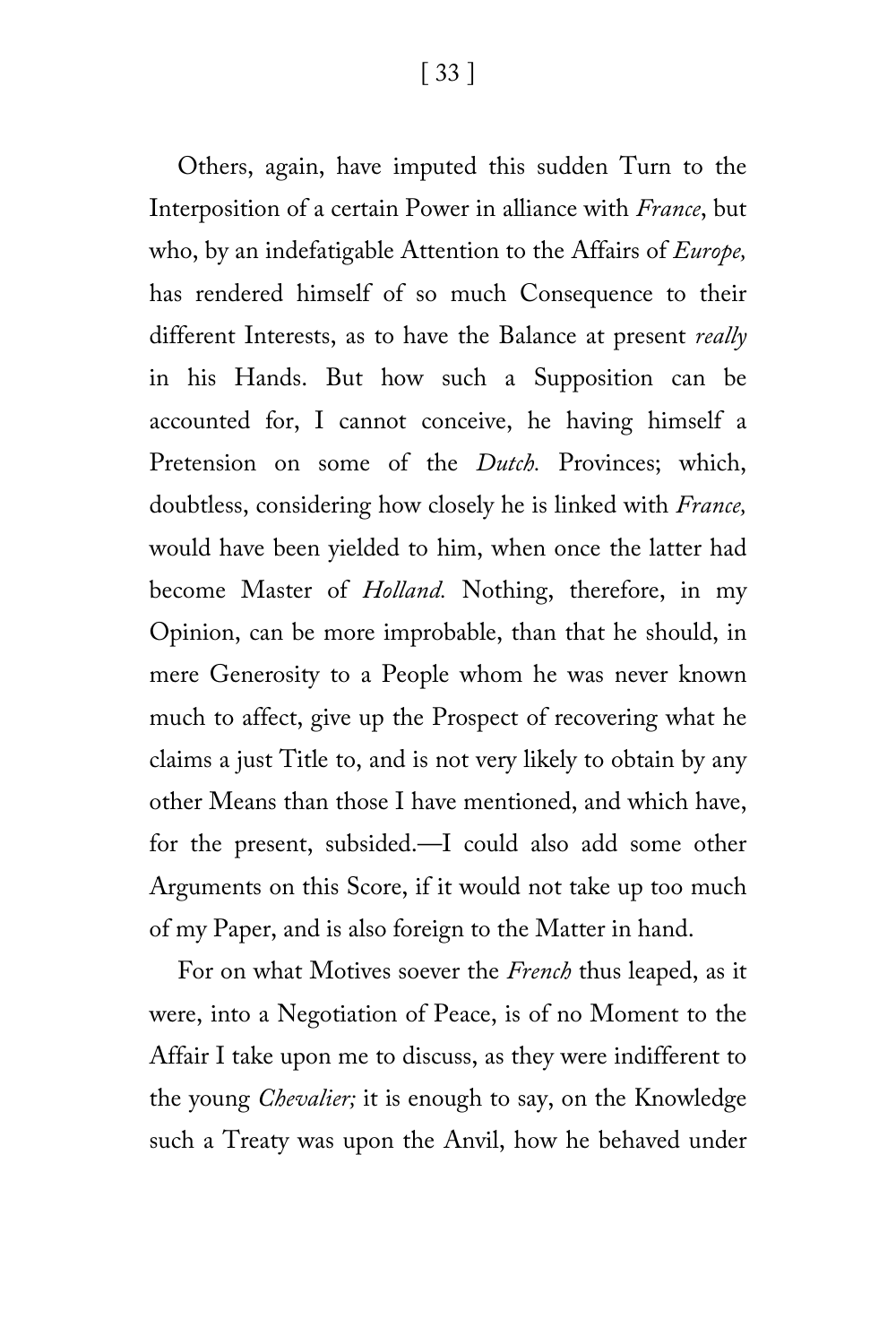that Circumstance.

The Ministry could not now pretend, that what they were doing was only to amuse the *English:* And it appeared ridiculous to him, as indeed it well might, for them to say, that though the Treaty then carrying on should terminate in a real Peace, Care should be taken of his Interests.— What Interests had he, but such which a Peace must entirely overthrow?—He thought himself therefore no longer obliged to keep any Measures with them, and at Liberty to shew he depended on nothing from them; and that he resented, as he ought, the various and continued Artifices they had practised on him.

And now, Sir, having laid before you the *Motives* which induced him to break with the *French* Court, I shall proceed to the *Manner* in which he did so; and believe you will own he could not have taken any Methods more effectual for mortifying their natural Arrogance, and at the same Time for exposing their Insincerity to all *Europe*.

When the Negotiations were arrived at such a Forwardness, that a Peace was scarce to be doubted of, those even who wished it most for the common Good of their Country expressed a good deal of Concern for the young *Chevalier*, easily foreseeing, that, on the Conclusion of it, he would be obliged to leave *France*, as his Father had

#### [ 34 ]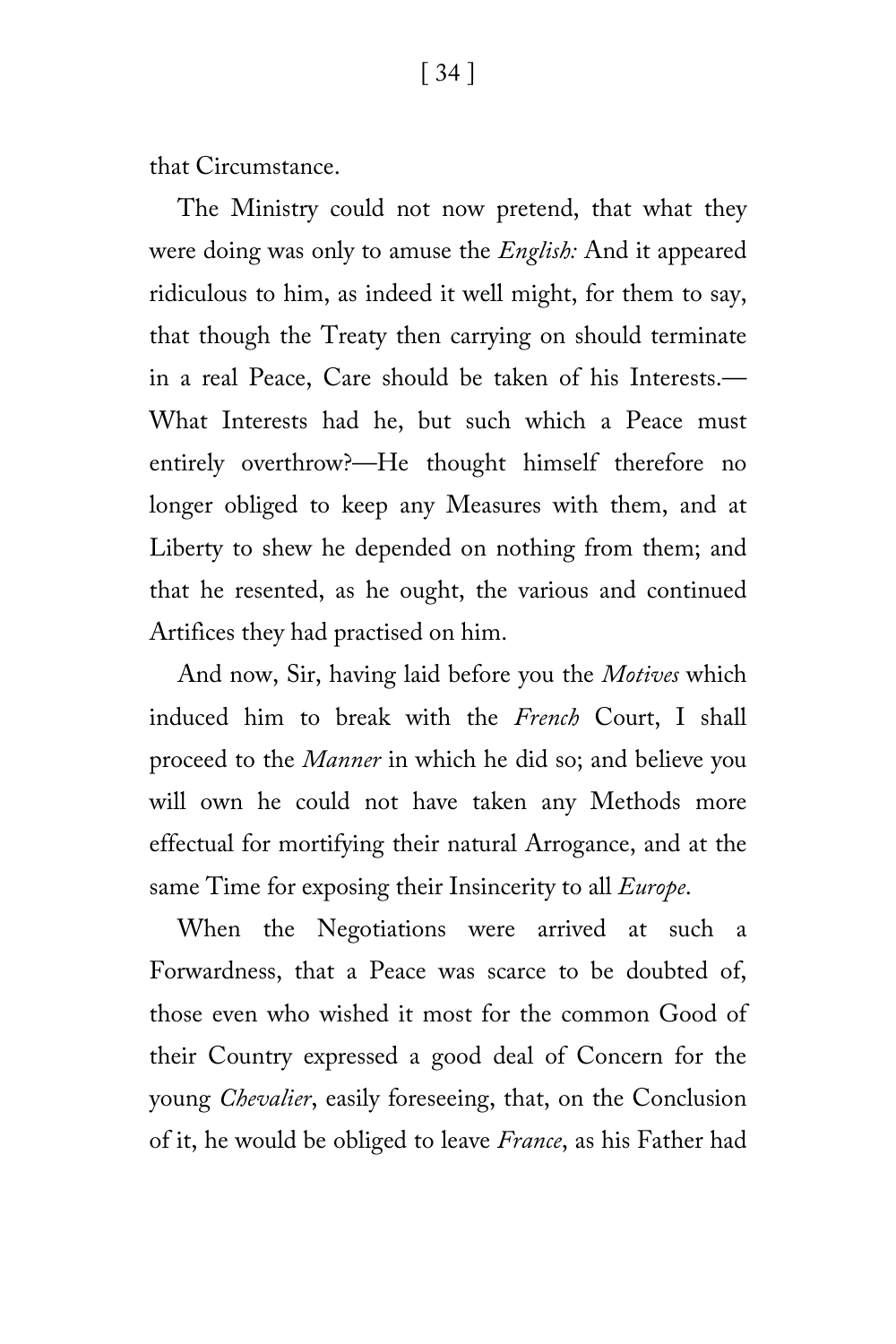[ 35 ]

been. Most People expected to see him extremely dejected on the Occasion; and some, who knew the Greatness of his Spirit, imagined he would of himself leave the Dominions of *France* before the Preliminaries were signed, and not give the King and Ministry the Trouble of signifying to him that he must do so.

Of this latter Opinion I was. But his Conduct soon shewed how mistaken all the Conjectures formed of him had been.—Whether it were, that he was really pleased with being no longer under the Necessity of dissembling his Sentiments in regard to the *French* Ministry, or that the Force of his Resolution set him above being concerned at any thing could befal him, I will not pretend to say. But it is certain, he appeared more lively, gay and spirituous, than ever.—He hired an extreme fine *Hotel* on the *Kay de Theatin*[\\*](#page-34-0), for himself and the chief of his Retinue, on purpose, as he said, to be near the Opera, the Comedy, and other Diversions of *Paris*; some one or other of which he now very seldom failed of partaking every Evening.— Whenever any Discourse happened in his Presence concerning the Congress which was soon to assemble at *Aix-la-Chapelle,* he seemed not to regard any thing was said

ī

<span id="page-34-0"></span><sup>\*</sup> On the Banks of the *Seine,* opposite the *Louvre,* an extreme pleasant Part of the Town.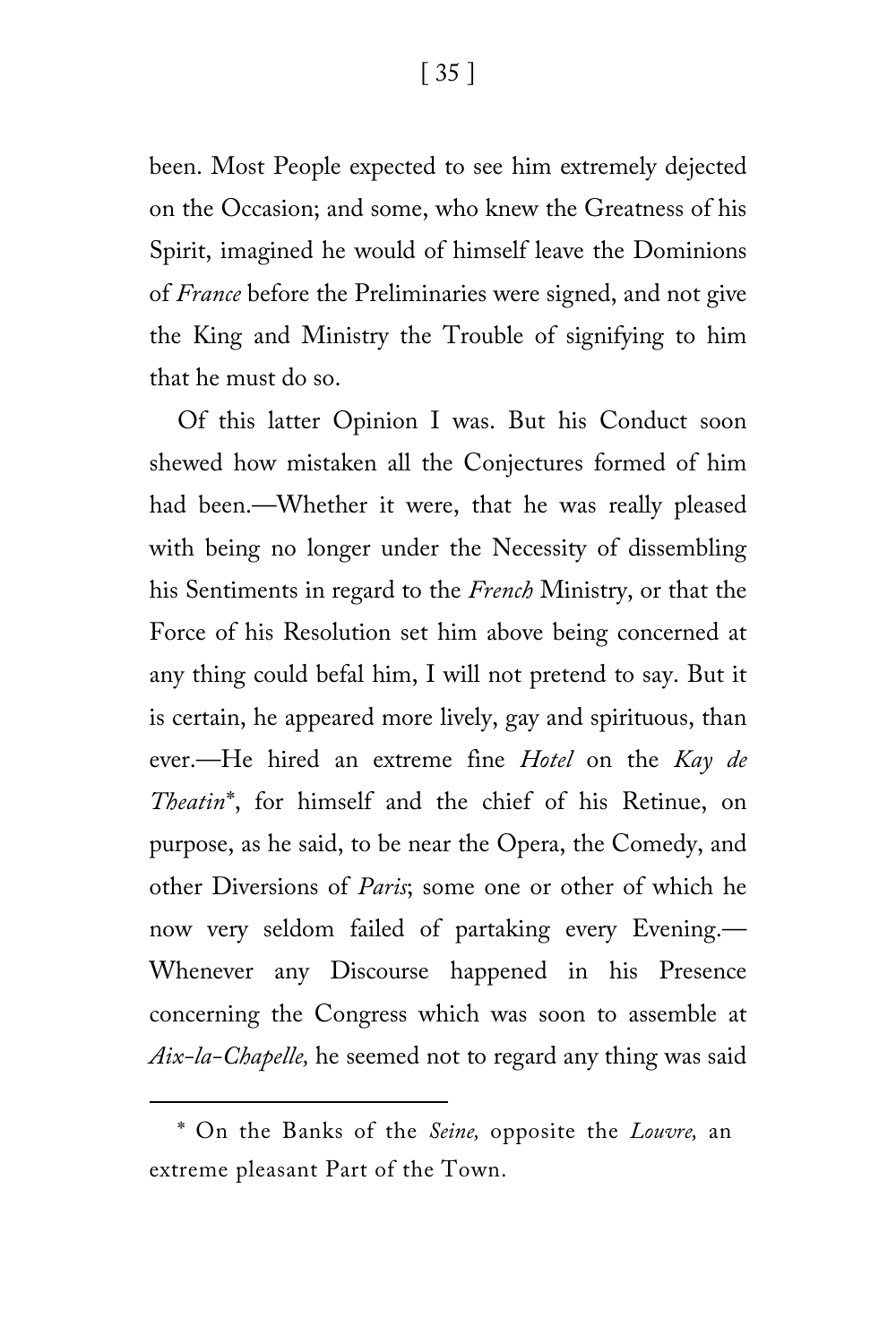on that score, but cither sung, or found some Way of waving making any Reply.

He did not presently refrain going to *Versailles, Fountainbleau*, *Choisy,* or where-ever the Court was: But it was observed, he neither went so frequently, nor staid so long as he had been accustomed; and rather chose to avoid, than seek any private Conferences with the King. The first publick Indication he gave how little he prized the future Friendship of *France,* was, to cause a great Number of Medals to be cast, with his Head, and this Inscription,

*CAROLUS WALLIÆ* PRINCEPS[\\*;](#page-35-0)

and on the Reverse, BRITANNIA, and Shipping, with this Motto,

#### AMOR ET SPES

#### BRITANNIÆ.

Of these some were of Silver, others of Copper. These latter sort he took care to have distributed so well, that few of any tolerable Rank but had one of them. Every body was surprised at the Device. Some knew not what to make of it;

ī

<span id="page-35-0"></span><sup>\*</sup> The Editor remembers to have seen Medals with this Inscription, or something near it, said to be struck on his Expedition into *Scotland;* but how far they differed in other Parts of the Device from these mentioned in the Letter, cannot be certain.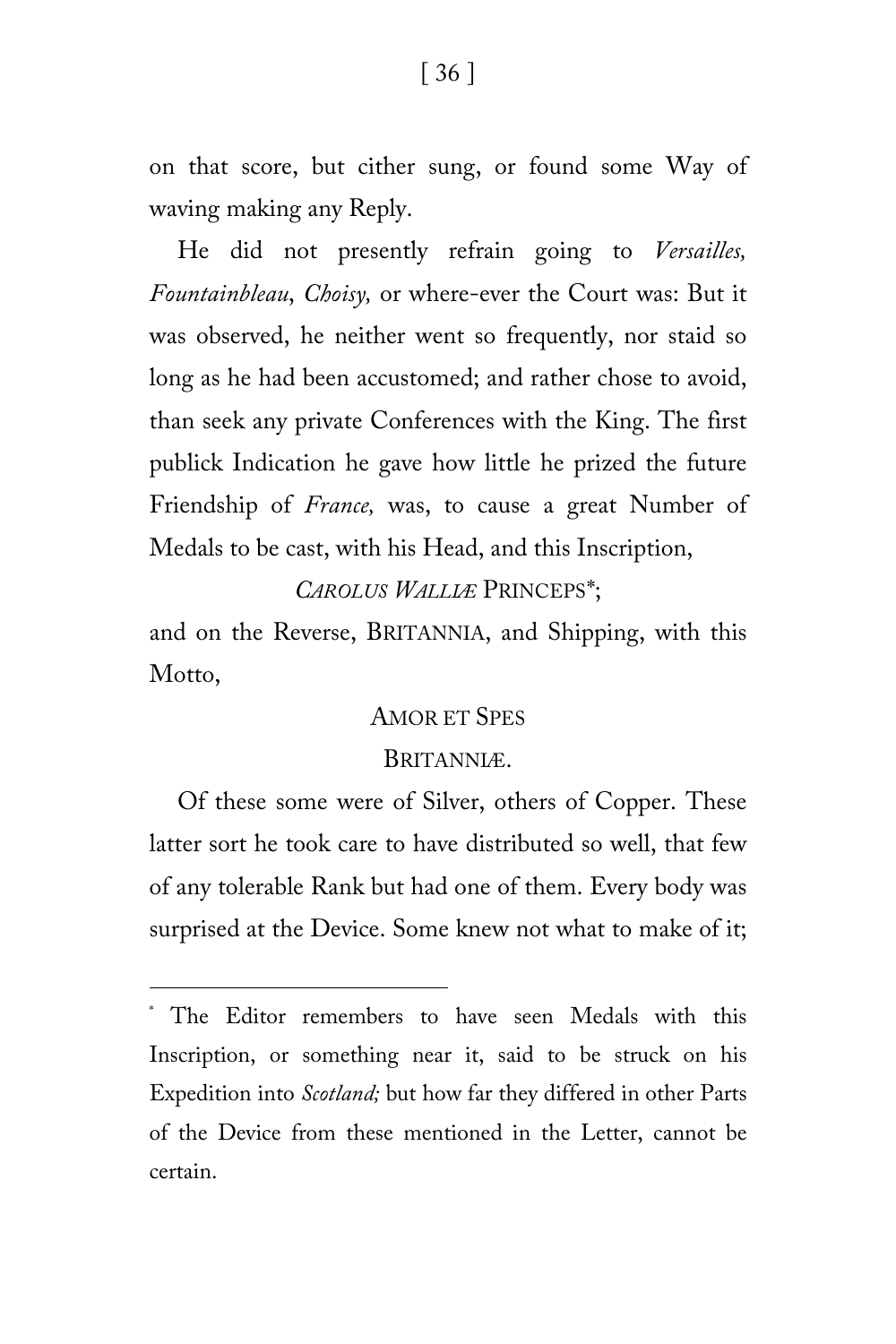but those who considered that *France* was reduced to the Condition of being glad of a Peace, entirely by the Bravery and Successes of the *English* Fleet, looked upon it as an Insult.—I was told by one belonging to Monsieur *de Puysieux*, that the Ministry were so highly offended at it, that they complained of it to the King, and pretended that some notice ought to be taken of it. To which, it seems, his Majesty replied, without any Warmth, that the P—e doubtless had his Reasons; but whatever they were, as he could not be called to an Account, nothing should be said on the Occasion.

This, however, made a very great Noise, as the Medals were not only in the Hands of so many People in *Paris*, but, to my certain Knowledge, were also sent over to *England*, *Scotland*, and several other Parts of *Europe*.—The Prince of *Conti*, who is accounted one of the proudest Men in all *France*, and also of the most Wit, shewed he was excessively piqued at the young *Chevalier* on this Occasion: For meeting him one Day in *Luxemburg* Gardens, he told him with an Air of Pleasantry, but which also had somewhat of a Sneer in it, that the Device of his Medals was not altogether so applicable, as the *British* Navy were no very good Friends to him. To which, I am credibly informed, the young *Chevalier* made this remarkable Reply: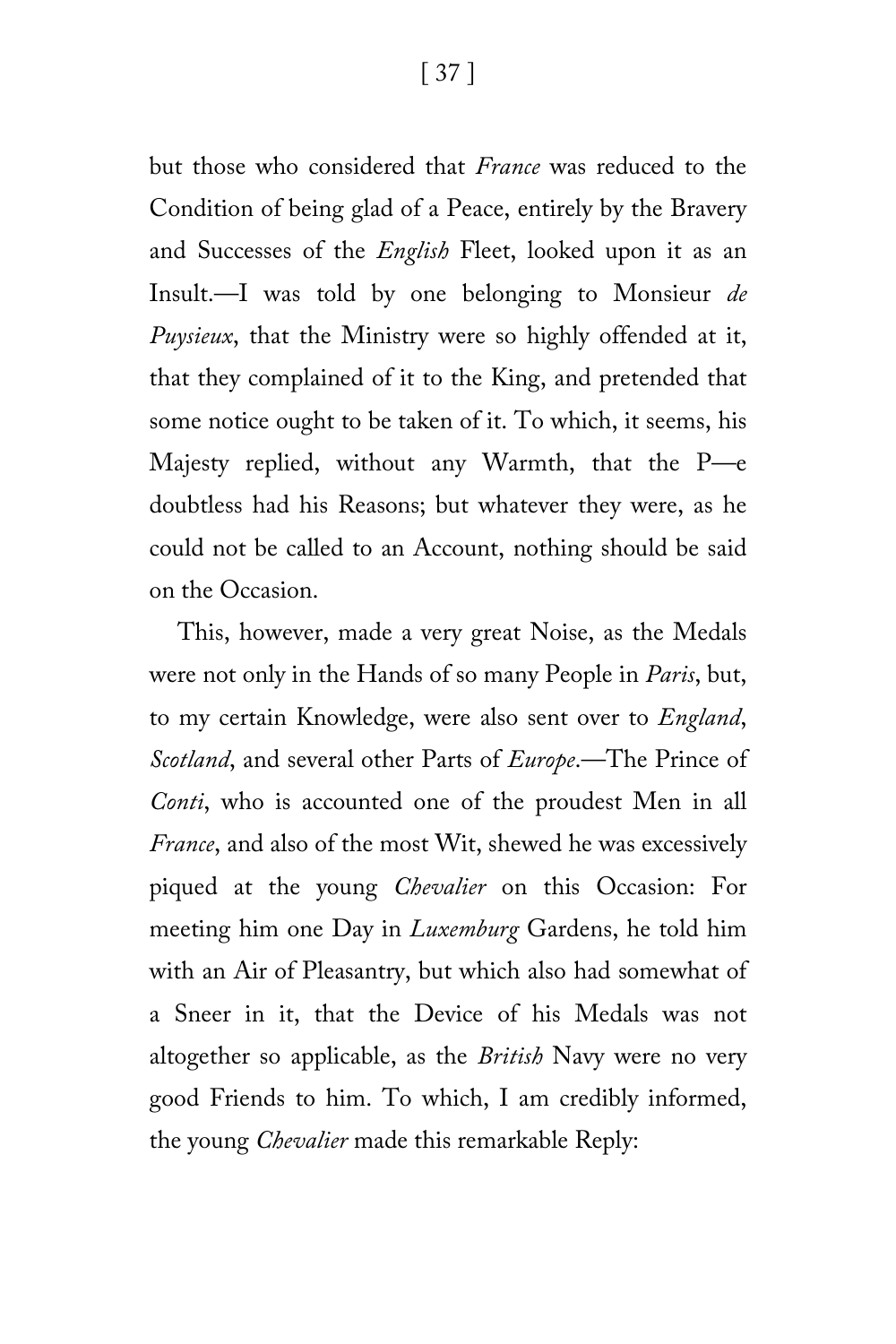[ 38 ]

*Cela est vray*, *Prince! mais je suis non-obstant* l'amy *de la* flotte *contra tous ses ennemis*; *comme je regarderay toutjours la gloire d'*Anglcterre *comme la* mienne, *et sa* gloire *est dans sa flotte*.*[\\*](#page-37-0)*

The Prince, unwilling to make a serious Affair of it, said no more, but left him to join some other Company; to whom, it seems, he related what had passed*,* not without inveighing with some Heat against the Ingratitude (as he termed it) of the young *Chevalier*.

Soon after the *French* Plenipotentiaries were set out to meet those of the other Powers at *Aix-la-Chapelle*, in order to open the Congress, the young *Chevalier* entered his *Protest* there, against all that should be concerted or agreed upon, in that or any other Congress, in prejudice to his Title and Pretensions. This, as it was a Thing of Form, and had been done both by his Father and Grandfather, on the assembling of every Congress since the Family were excluded, was no more than might be expected; and indeed to have omitted it, would have been deemed as a tacit relinquishing his Claim.—Many People, however, thought

ī

<span id="page-37-0"></span><sup>\*</sup> That is very true, Prince! but nevertheless I am a Friend to the Navy against all Enemies whatever; as I shall always look upon the Glory of *England* as my *own;* and her Glory is in her Navy.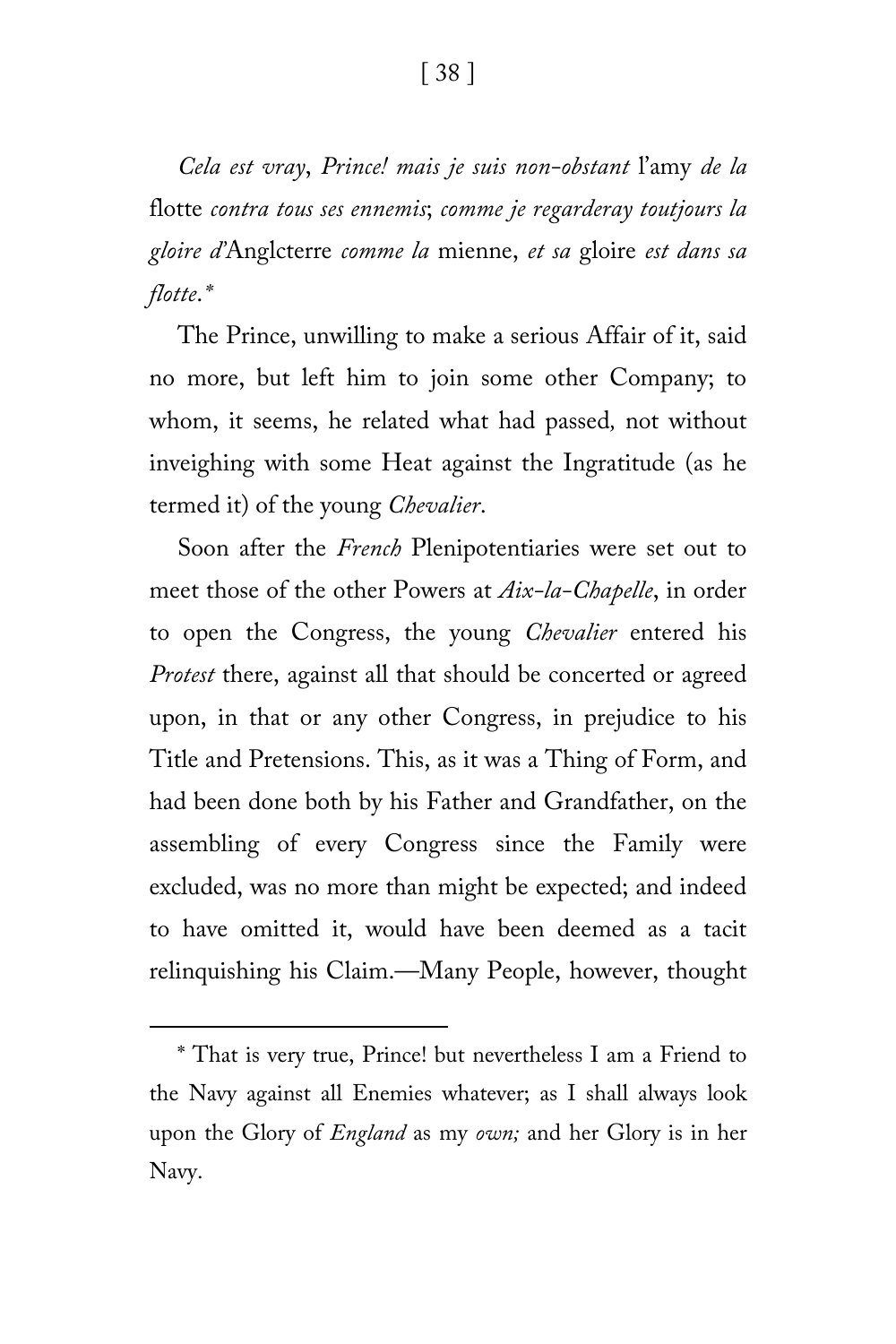it would better have become the old *Chevalier,* not only as it was more immediately his Province, but also as his Son was actually a Guest at the same Time in the *French* Dominions: But, as I have already hinted to you, that unfortunate Person seems to have done with all Hopes and Desires that Way; and the young *Chevalier*, as *Regent*, thought himself impowered to act in every thing with respect to the Pretensions of their Family to the Crown of *Great Britain,* as he should judge most proper and convenient for their Interests.

But in this *Protest* there was something more remarkable than had been in any of those which had preceded it. The young *Chevalier*, after declaring what I have already specified, adds, *That whatever might be insinuated to the contrary*, *he would never accept of any Offers, or enter into any Conditions*, *for giving up his Claim, which he was determined to maintain by all the Means Heaven should put in his Power; and should reject all such Proposals as the Acceptance of must oblige him to abandon those who adhered to*, *and depended on him*.

This latter Part looked like a Confirmation of some Reports with which I have not yet acquainted you. It was whispered by several who pretended to be deep in the Secrets of State, that there was a Project on Foot for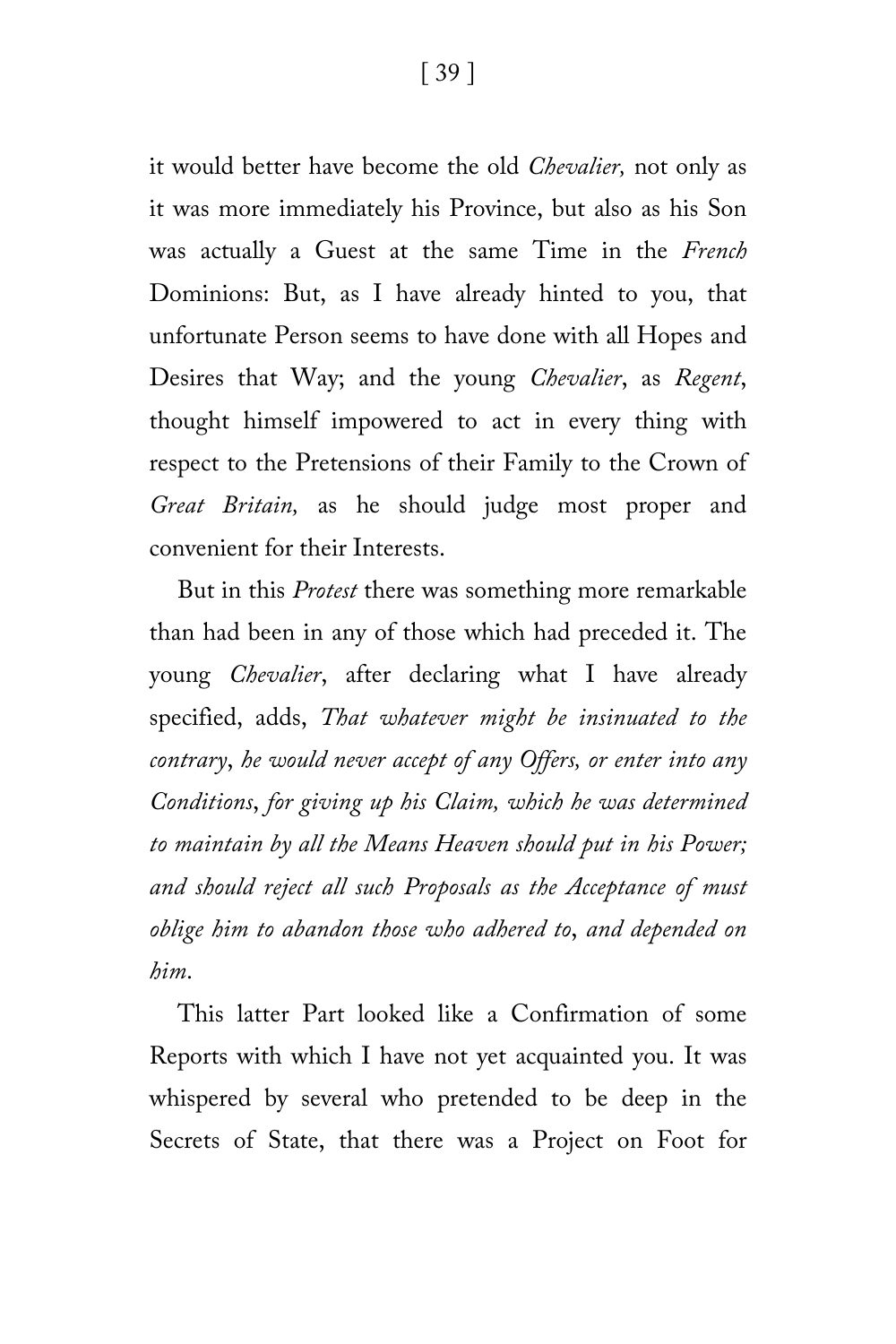compromising that Affair which had for so many Years divided the Subjects of *Great Britain***,** and that Proposals had been made to the young *Chevalier,* That, on renouncing for ever all Claim to the Crown of *Great Britain* and *Ireland,* a perpetual yearly Subsidy should be granted him from those Kingdoms, sufficient to support the Dignity of a Prince; which Title should also be allowed him as a Branch of the *Sobieski* Line.

If it may be depended oh, that such Proposals were actually made, as that Part of the *Protest* above quoted gives room to believe, they could not but have given great Matter of Disgust to the young *Chevalier*. If this was the Care the *French* Ministers told him would be taken of his Interests, it was such a Care as he thought he had no Reason to thank them for. And I must say, that in whatever Heads such a Design was formed, it was extremely weak. Could it be imagined, with any Shew of Probability, that a Person who had in every Instance of his Behaviour testified that he was strictly tenacious of what he calls his Birth-right, and who had refused to give up *one* Part of the Dominions he lay Claim to, as a Consideration for being put in Possession of the *others,* would ever be prevailed upon to relinquish the *whole*, and become a Pensioner to the Crown he was bred in the Expectation of wearing?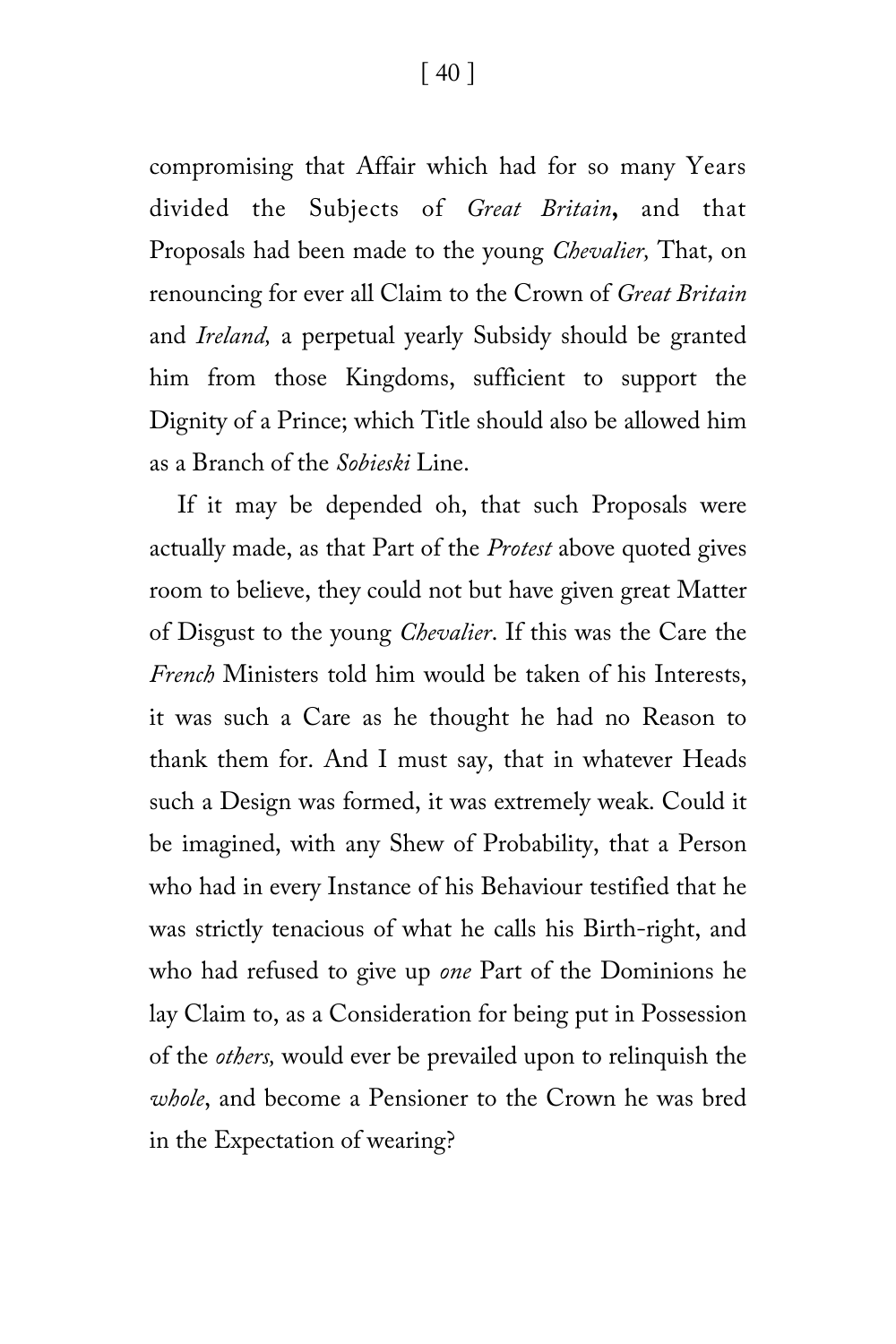[ 41 ]

I might possibly have spared this Part of my Information, as I fancy this Affair was talked of on your Side the Water; for a Person of some Consideration, who took a Trip hither on the Cessation of Arms, told me he had heard somewhat of it in *London:* What I have said, however, may serve to confirm you in the Opinion of the Probability of such a Thing being in Agitation, though it did not take Effect.

After the signing of the Preliminaries, the young *Chevalier* went no more to Court; but appeared far from being disconcerted at this Event. I can speak this with Certainty: For happening one Day to be at the Duke *de Bouillion'*s, on account of some Actions I had in my Hands, and which on the Assurance of a Peace rose excessively, and were likely to do so every Day, the Conversation I had with him was interrupted by Word being brought that the P. R. meaning the young *Chevalier,* was come to visit him. On which he was running down Stairs to meet him; but was prevented by the other, who was in the Room before he could well leave it.—I made my Congee, telling the Duke I would attend him at a more leisure Hour. But I had scarce reached the outer Chamber, when the young *Chevalier*, being told I was an *Englishman,* desired I should be called back. On my Return, he asked me several Questions, and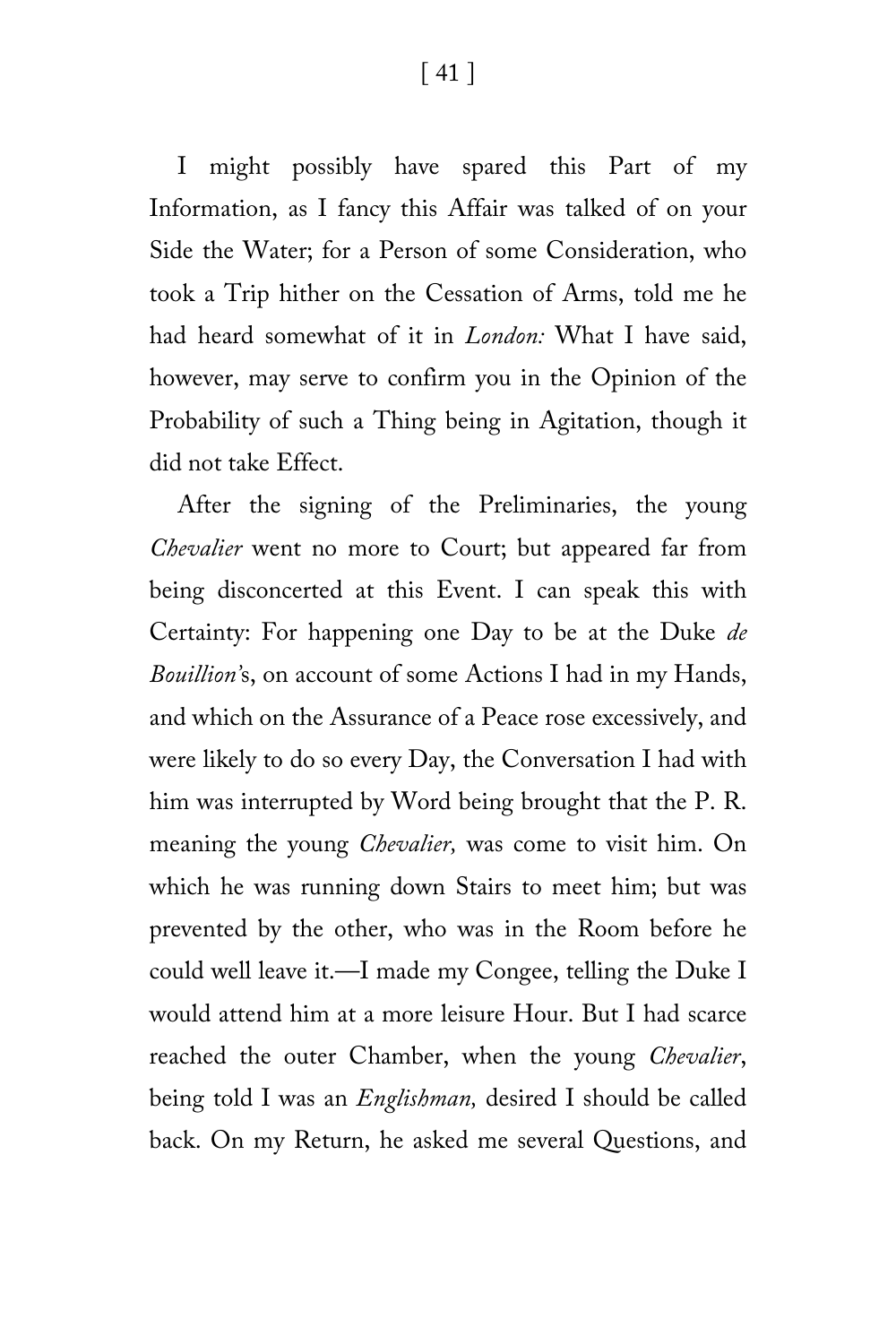talked to me, with a Freedom which, tho' far from derogating from his Dignity, was yet so surprisingly flattering from a Person of his Rank to one of mine, that I must confess, I could not keep myself from being very much transported with it at that Time. So great a Force has Affability and a Sweetness of Behaviour over the Minds of all who are treated with it by their Superiors.

This was the first, and indeed the only Time I ever had the Honour of being spoke to by him; but the few Minutes I was in his Presence, served to make me cease to think it strange so many had hazarded their Lives and Fortunes in his Service.

Every Thing at last being settled by the Plenipotentiaries, to the Satisfaction of the contending Powers, those at least of *Great Britain*, *France*, and the *States-General*, the Streets of *Paris* rang with Acclamations.—The Populace could not contain their Joy; and tho' they loved the young *Chevalier* almost to idolizing him, and looked on this Event as the sole Destruction of his Hopes; yet was that Consideration insufficient to make them refrain, even before his own Door, and in his very Hearing, the most tumultuous Demonstrations of Gladness, at seeing the Misfortunes the War had involved them in at last relieved. Yet did not all this seem to give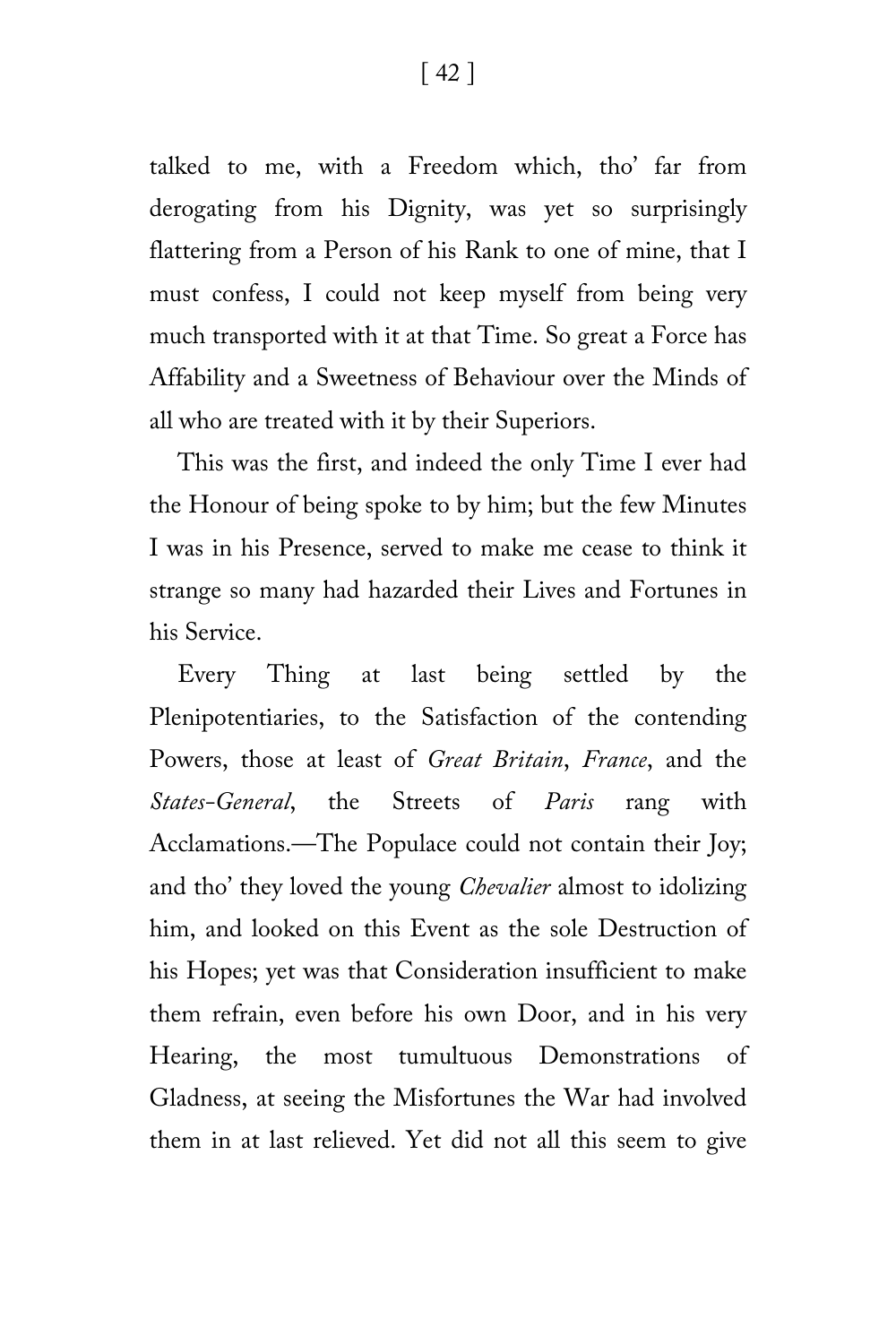[ 43 ]

him the least Shock: He had determined to contemn his Fate, instead of complaining on the Severity of it; and kept his Resolution to the End, even in the midst of the most shocking and unexpected Trials.

It was soon known all over *Paris*, that, by one of the Articles of the Treaty, he would be obliged to quit *France* entirely; and also, that the King, being willing to soften the Stroke as much as possible, had wrote a Letter to the States of *Friburg,* desiring they would receive him in a Manner becoming his Birth, and as a P—ce who was very dear to him.—But neither the one nor the other had any Effect on the Deportment of our young Hero. He continued to live as a Person wholly disinterested, and regardless of what was doing, till the King, who had doubtless expected he would have gone of his own accord, finding he did not, ordered Cardinal *Tencin* to acquaint him with the Necessity there was for his Departure.

It may be supposed the Cardinal delivered this Message in the most tender Terms that could be, and spared no Arguments to convince him of the Regret his Most Christian Majesty felt at finding himself constrained, for the sake of giving Peace to *Europe*, to make a Concession so disagreeable to himself. I also heard, that he should insinuate as if the whole Thing was only an Expedient to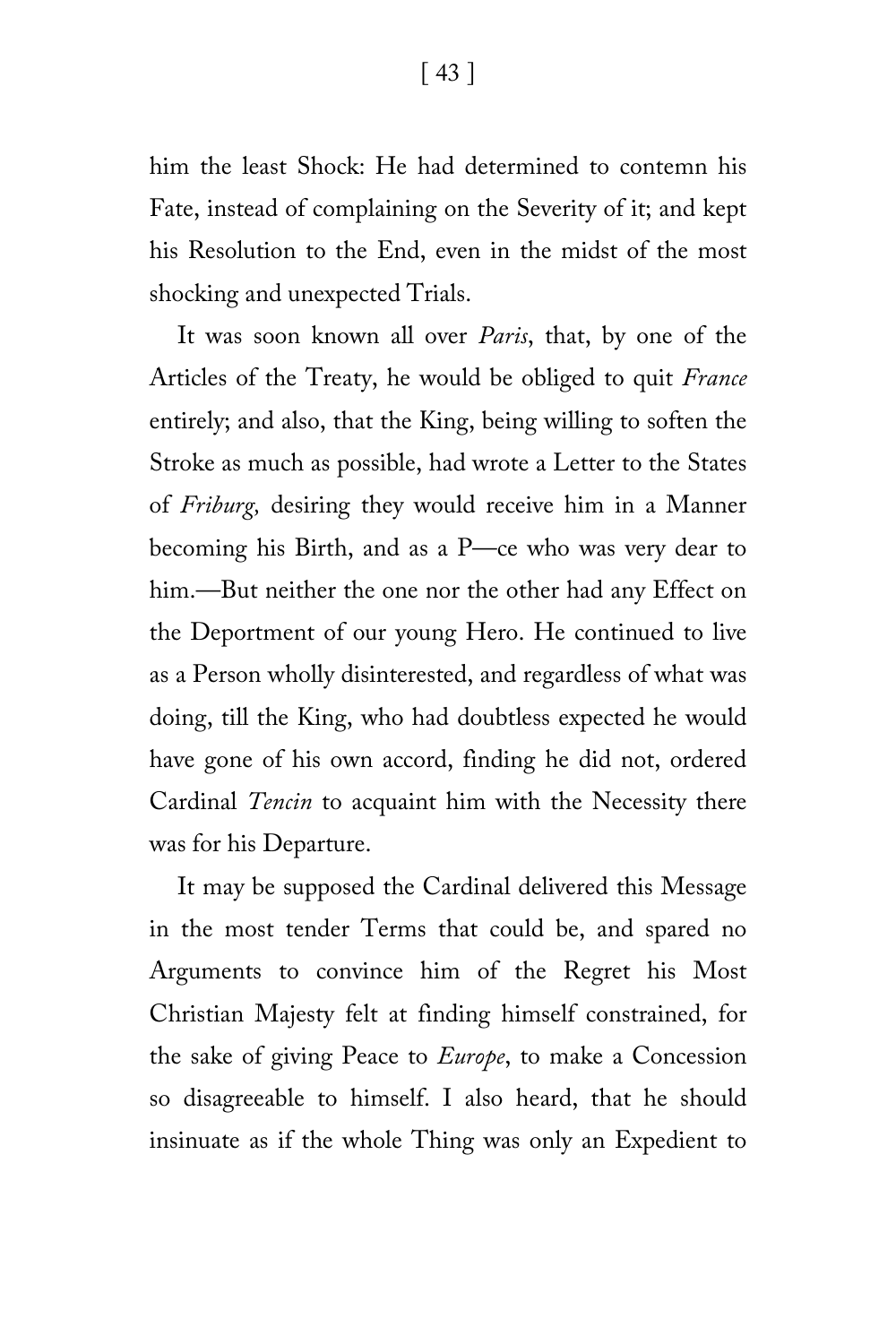[ 44 ]

serve a temporary Purpose, and that in a short Time he (the young *Chevalier)* might return with a greater Prospect of Advantage than ever.—To this, the same Person assured me, he gave very short and equally evasive Answers; and the Cardinal was obliged to leave him, without being able to give the King any positive Account whether he was ready to conform to his Intentions or not.

The King nevertheless waited the Result for thirteen or fourteen Days; but being informed that he made not the least Preparation for his Departure, sent the Duke *de Gesvres*, with a Message of much the same Nature with that the Cardinal had delivered. But this had no more Effect than the former. The young *Chevalier* only told him, that he had so little expected the Step had been taken, that he had not yet sufficient Time to consider how to behave in it.

This Answer produced a Delay of near a Fortnight more; when the Duke *de Gesvres* was sent a second Time; and, on his expatiating on the Necessity the King was under of executing this Article of the Treaty, the young *Chevalier* replied, with some Warmth, That there was a prior Treaty between himself and his Most Christian Majesty, from which he could not depart wish Honour.—It was in vain the Duke urged him to be more explicit: The other only bid him deliver what he had said to the King,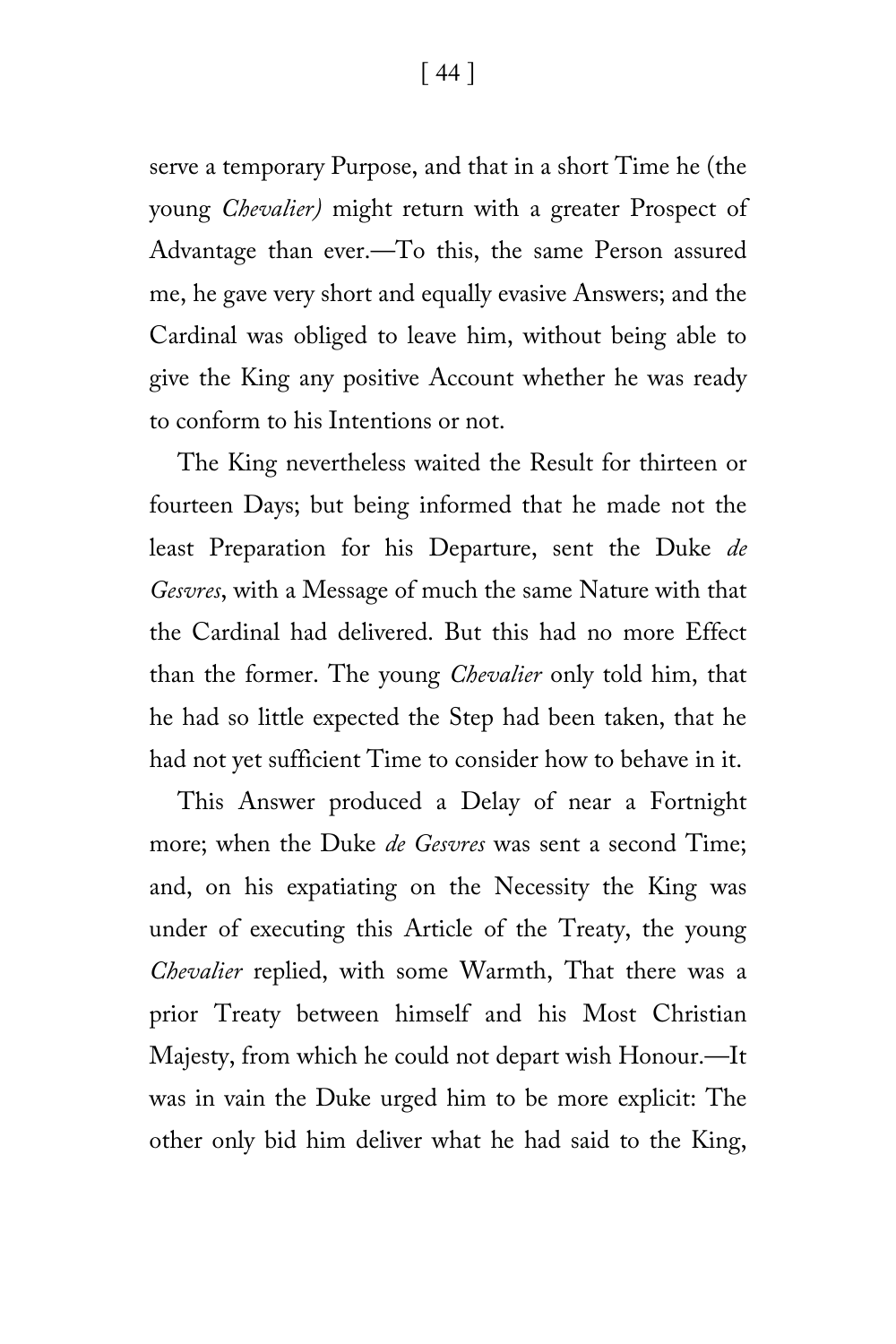who would know his Meaning.

Neither of these Visits from the Duke, nor the Purport of his Errand, was made a Secret, either by the one or the other Side. And there was so little Appearance that the young *Chevalier* had any Intention to leave *Paris*, that his People bought several Pieces of new Furniture for his House. Among other Things, he sent to the King's Goldsmith, who had been employed by himself before, and ordered him to make a Service of Plate to the Value of an hundred thousand Crowns, to be ready against a particular Day he mentioned; which the Goldsmith promised not to fail in. But it so happened, that immediately after he received Orders to prepare such a large Quantity for the King's Use against that Time, that he found it impossible to comply with both: On which he waited on the young *Chevalier*, and intreated he would allow him some few Days longer, telling him the Occasion. But he would not admit of the Excuse; insisting in being first served, as he had given the first Orders.

The Goldsmith was in a very great Dilemma on this Occasion; but thought the most prudent Way to extricate himself from it, would be to acquaint the King; who no sooner heard the Story, than he commanded that the young *Chevalier* should be first served; and that the Value of the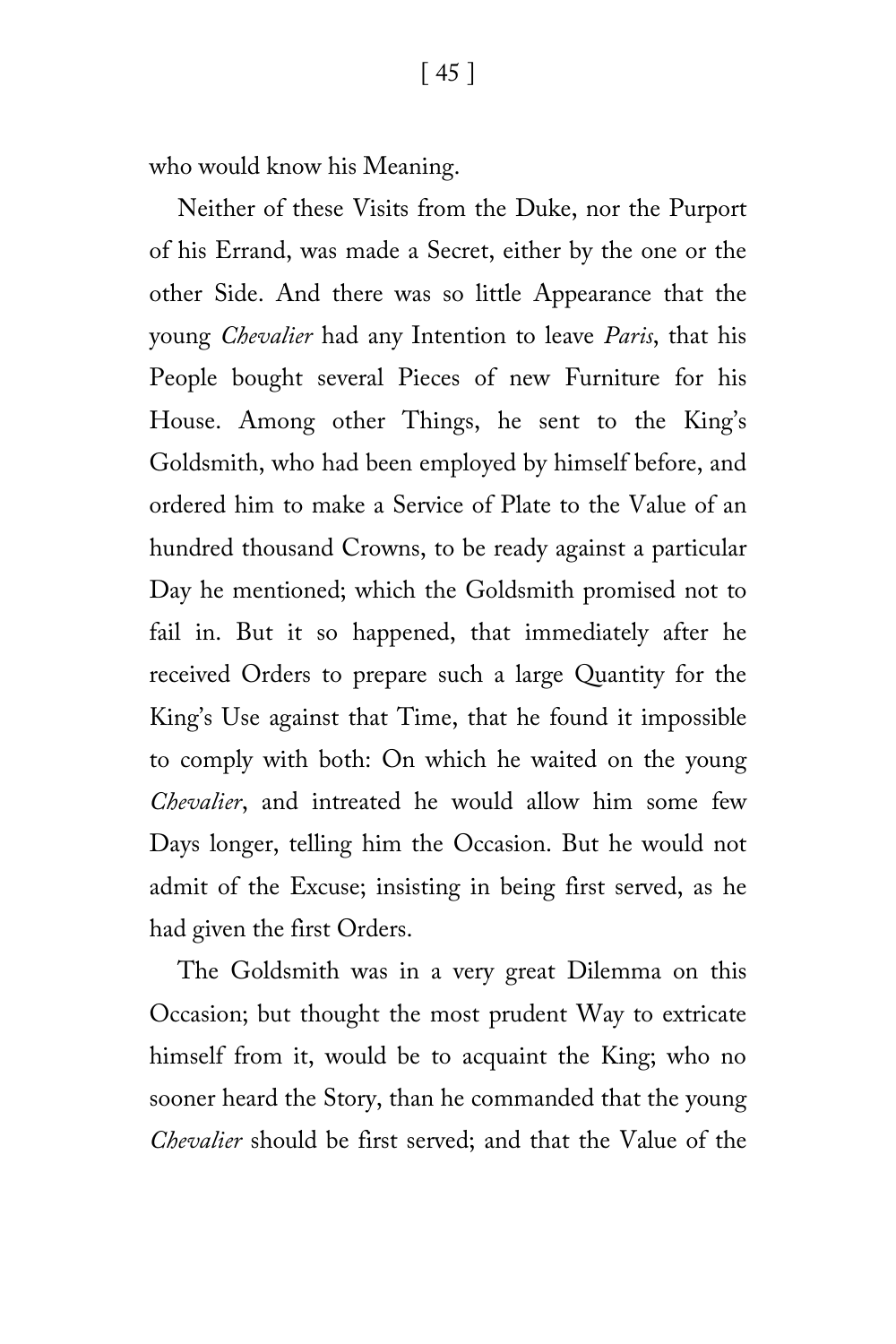Plate should be paid by the Comptroller of his Houshold, without any Expence to the other.

It is probable the King imagined the Hurry he shewed for having this Plate got ready by such a Time, was occasioned by his designing to leave *Paris* on that Day; for not till above a Week after it had been delivered, were any more Messages sent to him.

But it is plain, the young *Chevalier* was so far from any such Intention, that he resolved to push Things to the last Extremity,—This fine Service, as I afterwards heard from some of People, was on the score of grand Entertainment he made; at which were present the Princess *Talmont,* a near Relation to the Queen, the Marchioness *de Sprimont*, Madam *de Maiseiuse,* the Duke *de Bouillion*, and above thirty others of the Nobility of both Sexes, and several Foreigners of great Distinction.

About this Time it was that the two Lords, who were sent Hostages from *Great Britain*, arrived in *Paris*. On which the young *Chevalier* expressed great Marks of Dissatisfaction; and said publickly, that the Tables were sadly turned upon *England,* since her Word could not be relied upon, without such Pledges as are scarce ever granted, but by a conquered Nation, and *French* Faith passed current for all that was to be done on her Part.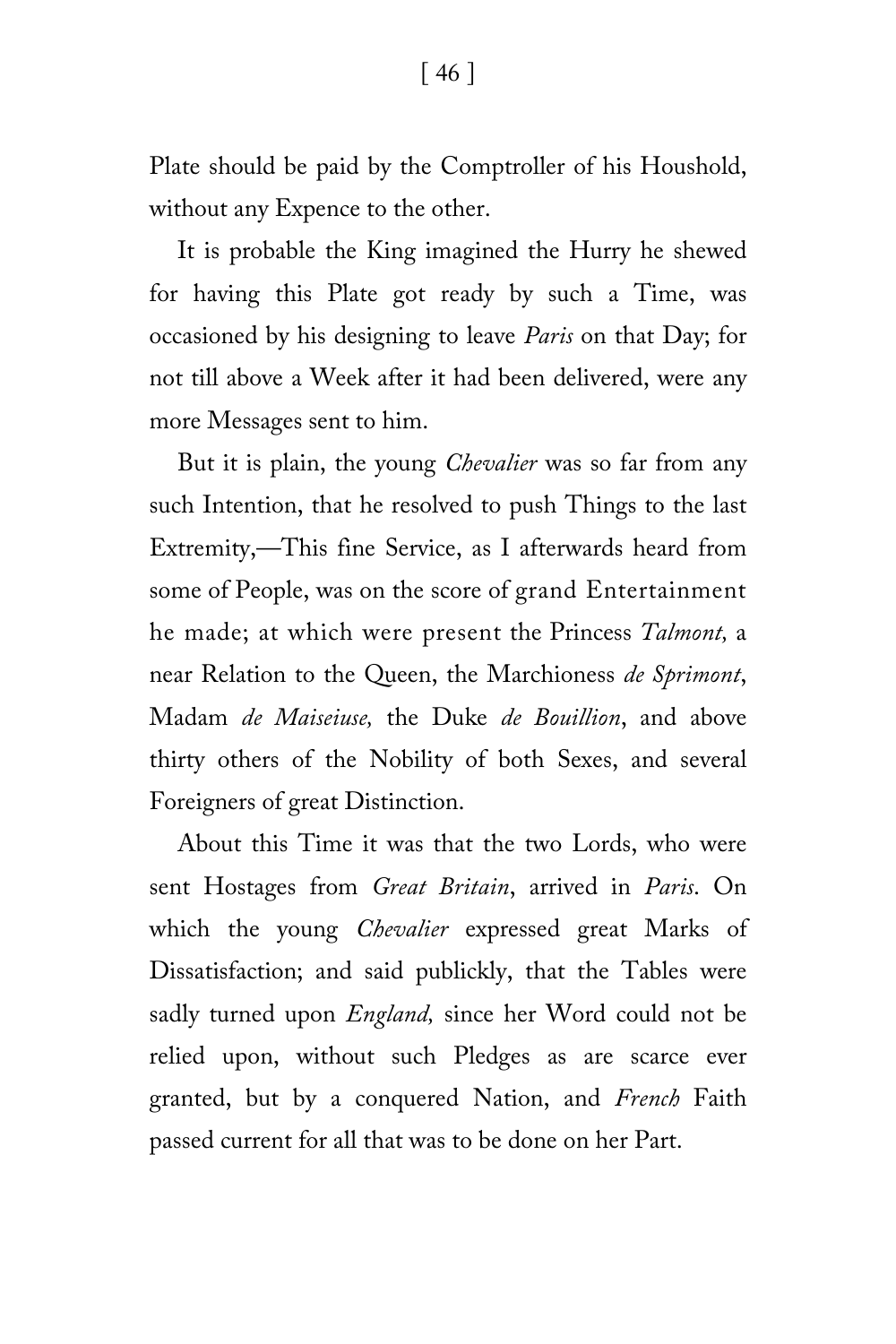[ 47 ]

If the *British* Glory be indeed so dear to him, as the whole Tenor of his Words and Actions give us the strongest Reason to believe it is, he must, in effect, be extremely shocked at a Concession so unworthy of it, and so unprecedented even in Times of the greatest Danger and Necessity! O how grating is it to the *English* and *Scots* who are here, to see these Lords, these Pledges of the Submission of both Nations, carried about under the Pretence of diverting them, but in reality to shew them as Trophies of *French* Victory over *British* Spirit!—How stinging must the polite Insult be to these Noble Hostages, did not their Youth prevent it from sinking too deeply into their Reflexion? When they come to more Years, they doubtless will be covered with Blushes, at the Remembrance of the shameful Tour they made. I will not give you the Pain of knowing what is said in the Coffeehouses here on this Occasion, by every little *Witling* and *petit Maitre;* but proceed to the young *Chevalier's* Affairs, which were now drawing to a Crisis.

The *French* Court haying received repeated Complaints from the *English* Ministry, that he was not yet removed, thought proper to remind him once more what was expected from him. Accordingly the Duke *de Gesvres* waited on him a third Time; and acquainted him also,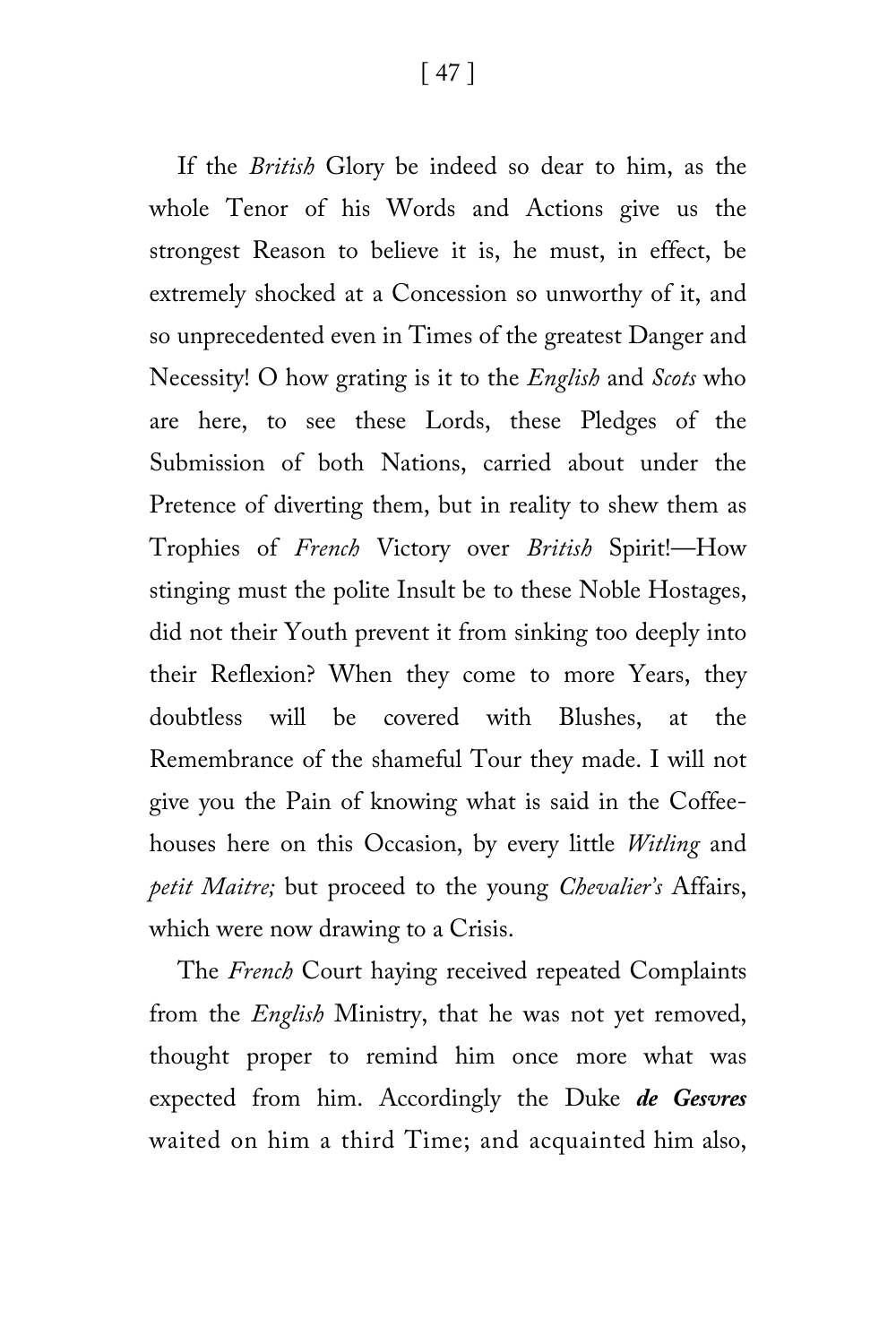that the States of *Friburg* had returned a most obliging Answer to the King's Letter on his Account, and were ready to receive the Honour of his coming to reside in their *Canton*, with all the Demonstrations of Respect due to his Birth and Virtues, and in their Power to give. To this the young *Chevalier* replied only, That he hoped to find a Time to return the Good-will of the States, without giving the Duke any Satisfaction whether he accepted their Offer or not.

The King on this dispatched a Courier to *Rome*, with an Account of all that had passed. The young *Chevalier* sent also to his Father: And the Court being willing to wait the Result of this, occasioned a yet farther Delay. As no Part of these Proceedings were a Secret, there was scarce any thing else talked of in *Paris*. For a P—, in the Circumstances of this young Hero, to thwart the Intentions, and disregard the Power of so great a Monarch, would have seemed a Thing too strange to be accounted for, had not the flagrant Injustice done him, and the high Idea every one had of the Greatness of his Mind, diminished the Wonder, and justified the Resentment: And I may venture to say, that, among the Body of the People, taking in all Degrees, for one that blamed his Conduct in this Point, there were more than an hundred that applauded it.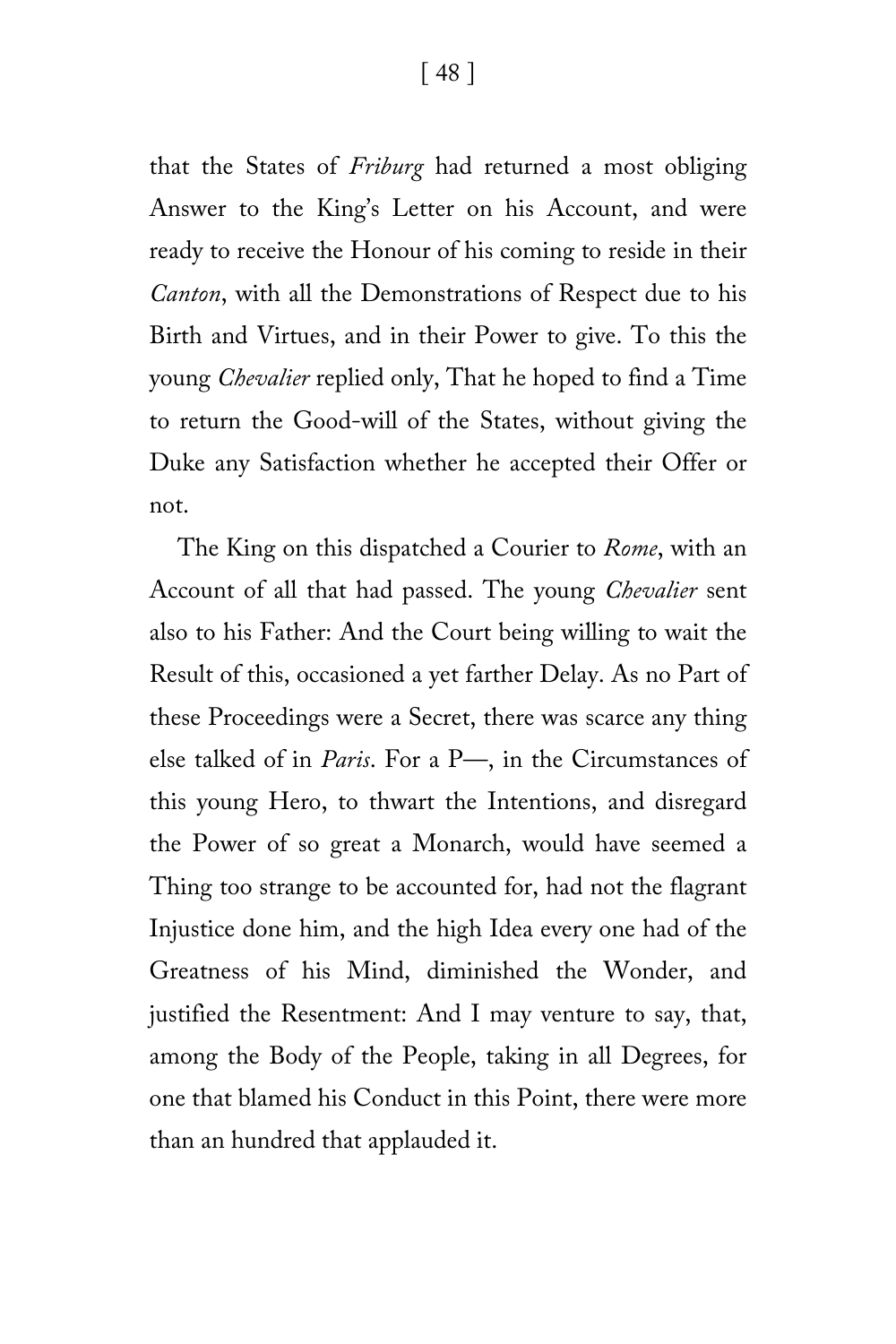[ 49 ]

Two of the distinguished Characteristicks of the *French* Nation, being the Envy they are apt to conceive of the Excellence of any Person not born among them, and their implicit Love and Reverence, even to idolizing their Sovereign, we must be obliged to confess, that the Merits they vouchsafed to acknowledge in a Foreigner must be extraordinary indeed; and that he who is capable of rivalling their King in their Affection and Respect, must have somewhat of a superior Dignity about him.—Whenever the young *Chevalier* appeared in any publick Walks, all the Company followed the Path he took, as impelled by an irresistible Attraction.—When he came to the *Opera* or *Comedy,* the Attention of the whole Audience was fixed upon him, regardless of what was presented on the Stage: The Moment of his Entrance into the Box, a general Whisper in his favour ran from one Side of the Theatre to the other; and few of the fair Sex but let fall Tears of mingled Pity and Admiration; while he alone seemed above a Sensibility of his own Misfortunes, and talked to the young Nobility, with whom he was perpetually surrounded, in the same easy, chearful, and affable Manner, he had always done.

It is certain, that where there is an innate Grandeur of Soul, it will appear in every Look and Motion of the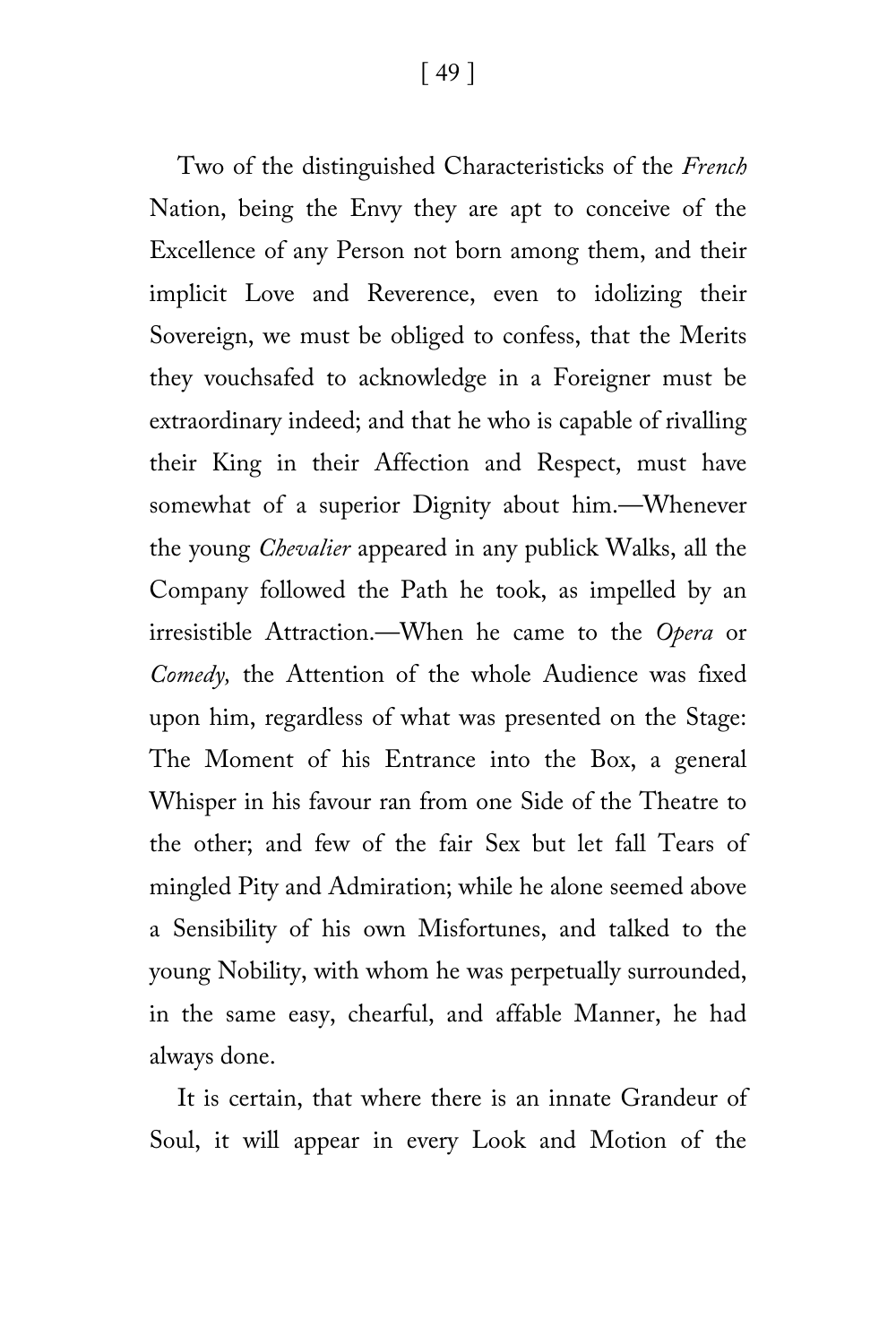outward Frame. The most illiterate, as well as most discerning, had always thought they saw something in this illustrious Unfortunate, that commanded their Love and Admiration; and almost every one seemed ambitious of being the first to discover in him some new Perfection which they had not heard taken notice of by others. But the Magnanimity with which he supported this last Stroke, which was looked upon as so fatal to his Hopes, was now the general Topick of Eulogium in all Places whatsoever. The Princess *Talmont* herself spoke so largely of it, even in the King's Presence, that she was forbid the Court*;* and several other very great Personages were highly in Disgrace on that Account.

The Ministry being now fully convinced, that it would be impossible for them to make any future Use of him in their Schemes for distressing *England*, wished nothing more than his Destruction; and took this Opportunity of representing to the King, that his Majesty had been too passive in this Affair; that he had suffered himself to be affronted in his own Dominions, his Authority called in question, and the Affections of his Subjects alienated in favour of a Stranger; and urged, that somewhat ought to be done to humble the Pride, as they termed it, of the young *Chevalier;* adding, that it would be too great a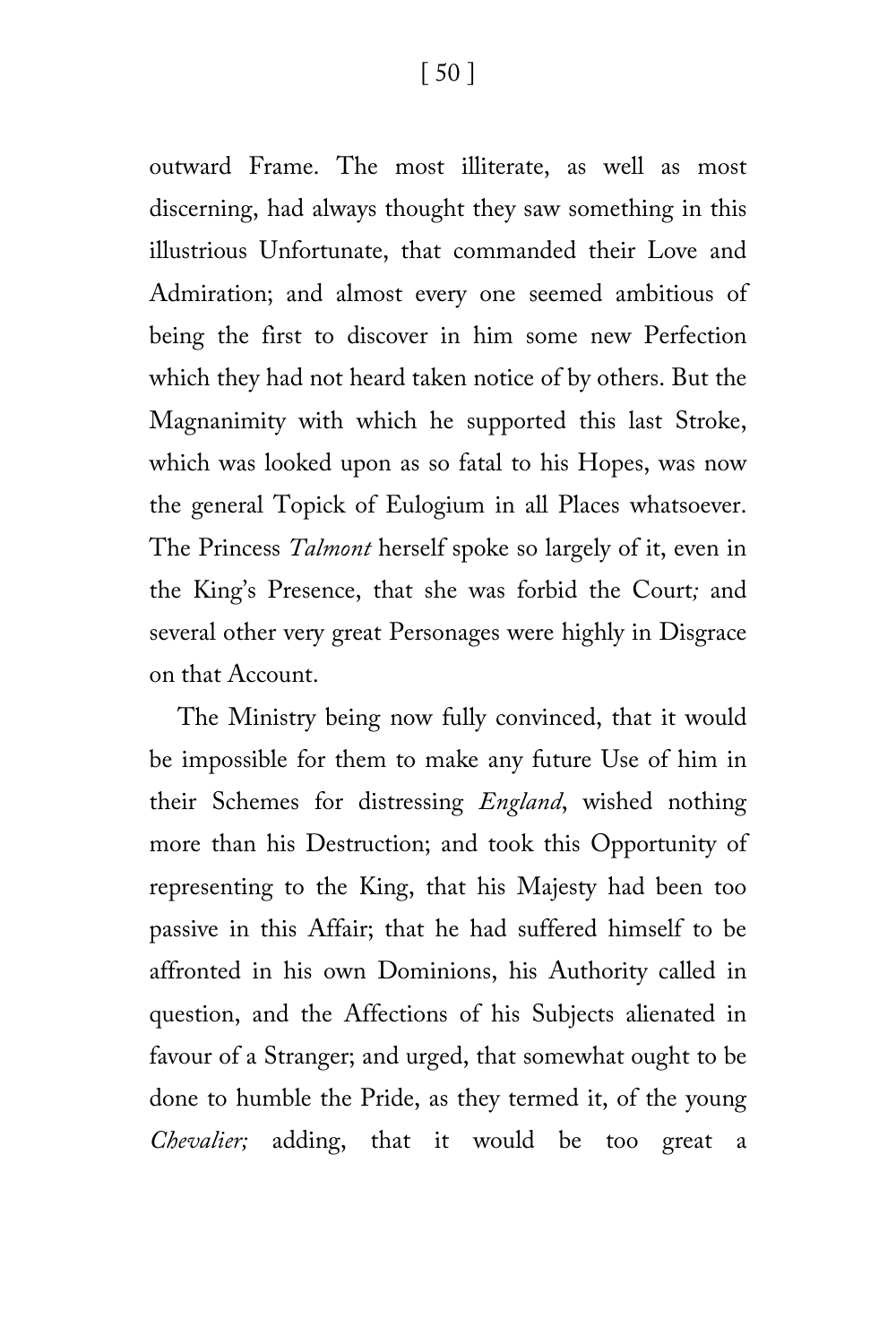Condescension to wait the Return of the Courier from *Rome:* On which the King was prevailed on to send the Duke *de Gesvres* a fourth Time to him, and insist on his immediate Removal.

The *young Chevalier* now expressed some Impatience; and told the Duke, that though he should always treat with Respect any one who came to him from the King, yet he was sorry to find he had the Trouble of repeating so often a Business to which he could give no Ear, without hearing it from the King himself.—The Duke replied, that such a Thing was impossible, as his R—l H—ss went not to Court, and it could not be expected his Majesty would come to the *Kay de Theatin* in Person. *Enfin donc*, *Monsieur le Duc*, (said the young *Chevalier), je ne plus rien a dire*, *que ce que j'ay deja dit*;—*pardonner moy*, *j'ay quelque affair*[\\*](#page-50-0)*:* and, with these Words, went out of the Room, leaving the Duke in the greatest Consternation imaginable.

The King, however, being impatient to get rid of him at any rate, and as yet loth to proceed to Extremities, vouchsafed, to write a Letter to him with his own Hand, and sent with it a blank Order, to be filled up by himself for what yearly Sum he pleased;—both which the Duke *de* 

ī

<span id="page-50-0"></span><sup>\*</sup> In short then, Monsieur le Duke, I have nothing to say, but what I have already said;—pardon me, I have some Business.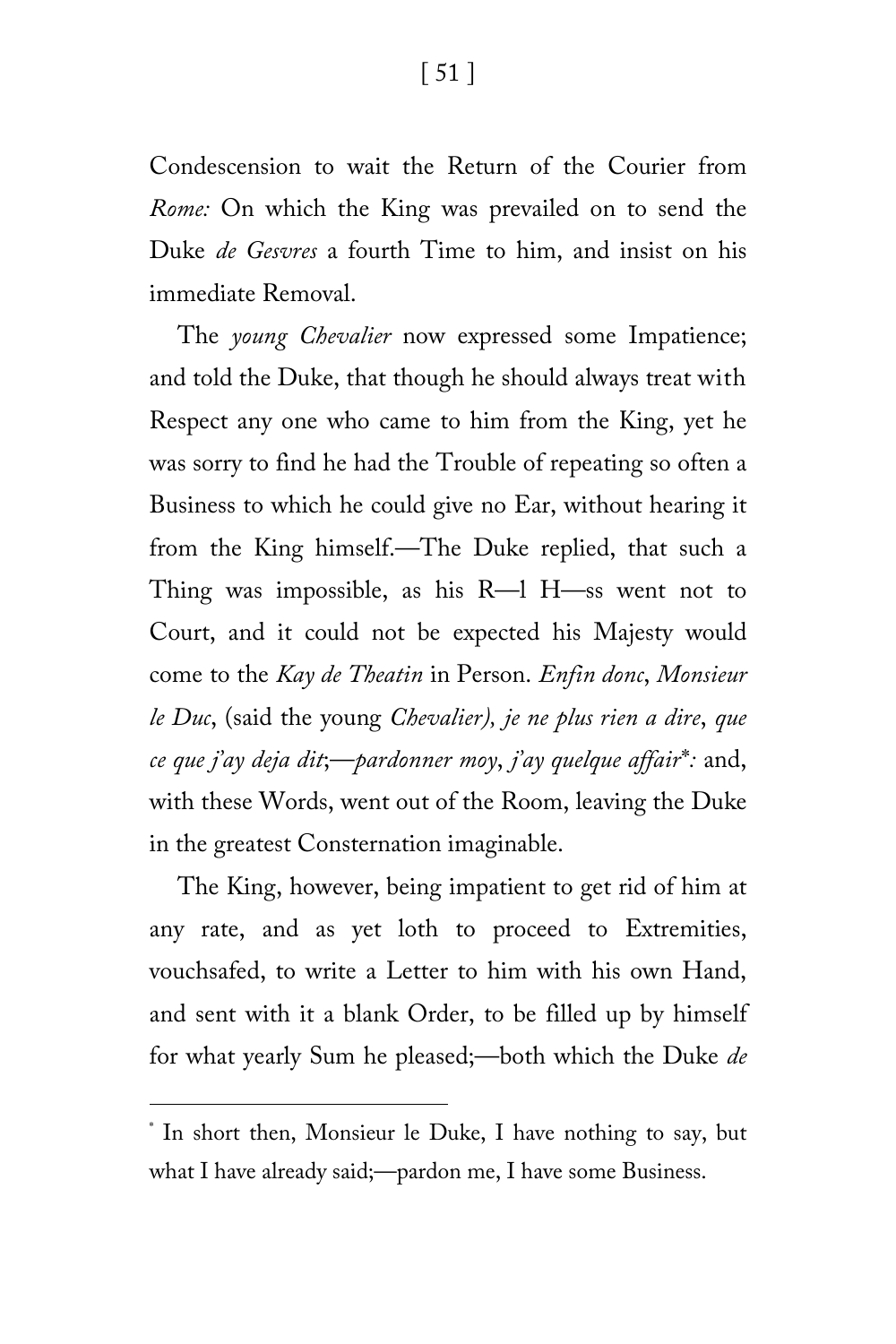*Gesvres* was obliged to deliver; though he has since declared he would have gladly been excused.

The young *Chevalier* read the Letter twice over, and, having paused a little, threw the Order from him with Disdain, saying, He neither wanted, nor would receive any Favours of that kind from his Most Christian Majesty; and as for the rest, the Thing required of him was not consistent with Honour.—Whether he meant his own Honour, or that of the King, is uncertain; but he would explain himself no farther; and this was all the King's Condescension produced.

This ambiguous Proceeding both perplexed and exasperated the King. A Council was called upon it; and it was there resolved, that *Monsieur le Count de Maurepas,* who had always maintained a good Understanding with the young *Chevalier*, should go to him, and expostulate with him on his late Conduct; nor leave him till he had obliged him to declare, in express Terms, what was his Intention: And withal to intimate to him, that if he did not conform to the present Necessity of Affairs, by leaving the Kingdom with a good Grace, the Ministry would be obliged to compel him to it, in order to fulfil their Engagements with *Great Britain.*

*Les Ministres ! les Ministres !* cried the young *Chevalier*

[ 52 ]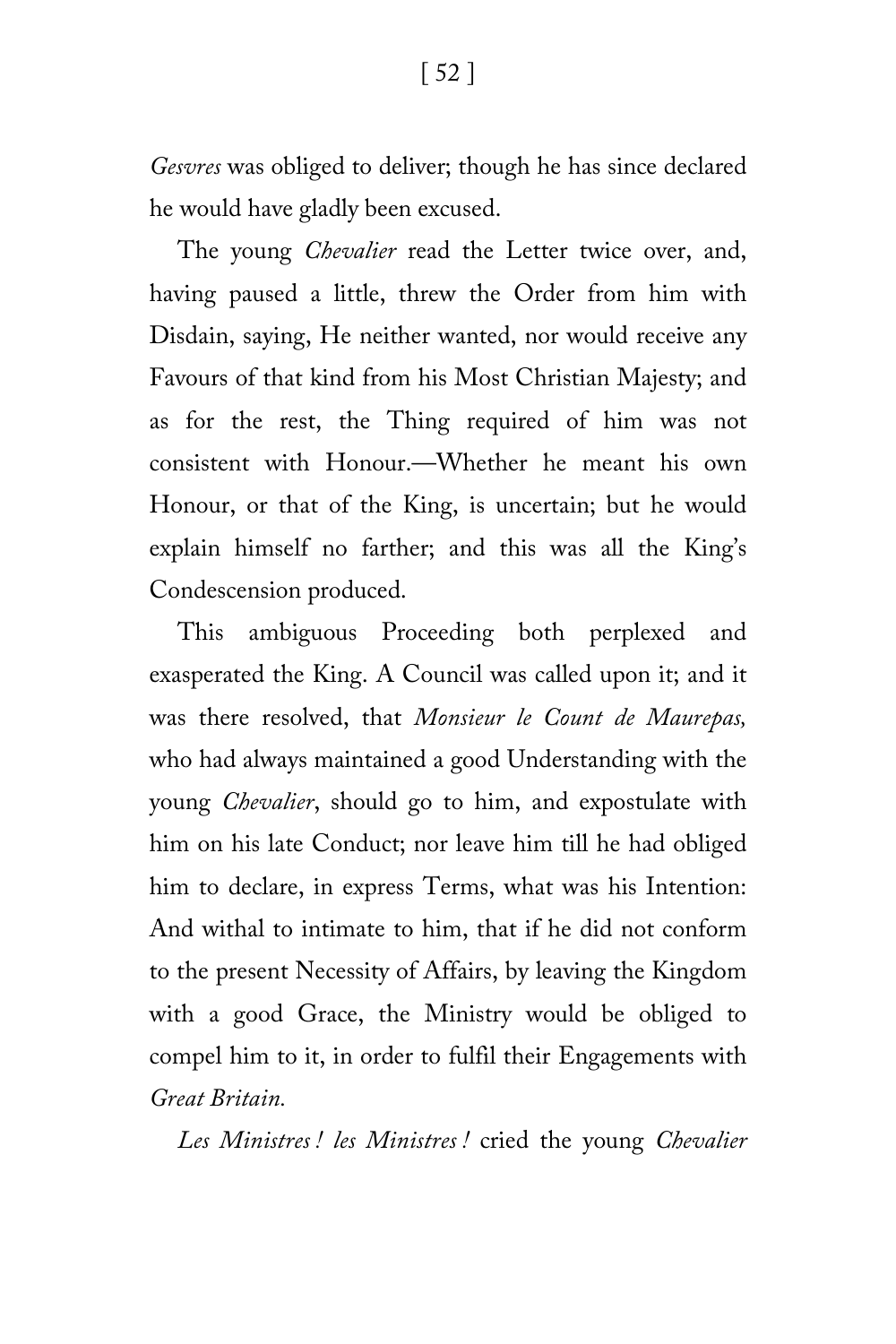with the greatest Disdain:*—Si vous vouler m'obligeray, Monsieur le Compte*, *dite au Roy votre maitre*, *que je suis ne pour rompre tous les projets de ses Ministres[\\*](#page-52-0)* .

This, you'll say, was plainly setting them at Defiance, and might be expected would be attended with no less Consequences than the utmost of their Malice could contrive to bring about: But the young *Chevalier* shewed himself as incapable of Fear as he was above Dissimulation; and having nothing to hope from their Friendship, despised their Resentment.

You surprise me very much, Sir, by telling me it is reported in *England*, that, on the Arrival of the Hostages, he concealed himself in the House of some Friend, in order to have it believed he had quitted *Paris*; than which I can aver on my own Knowledge, nothing can be more false: And he was so far from endeavouring to avoid those Noble Lords, that he sought an Opportunity of having some Discourse with them; but the Caution observed by the Marquis *de Puysieux,* prevented him from ever once meeting them. The Subject on which perhaps he intended to have entertained them, might not indeed have been very

ī

<span id="page-52-0"></span><sup>\*</sup> The Ministers! the Ministers!—If you will oblige me, Monsieur the Count, tell the King your Master, that I am born to break all the Schemes of his Ministers.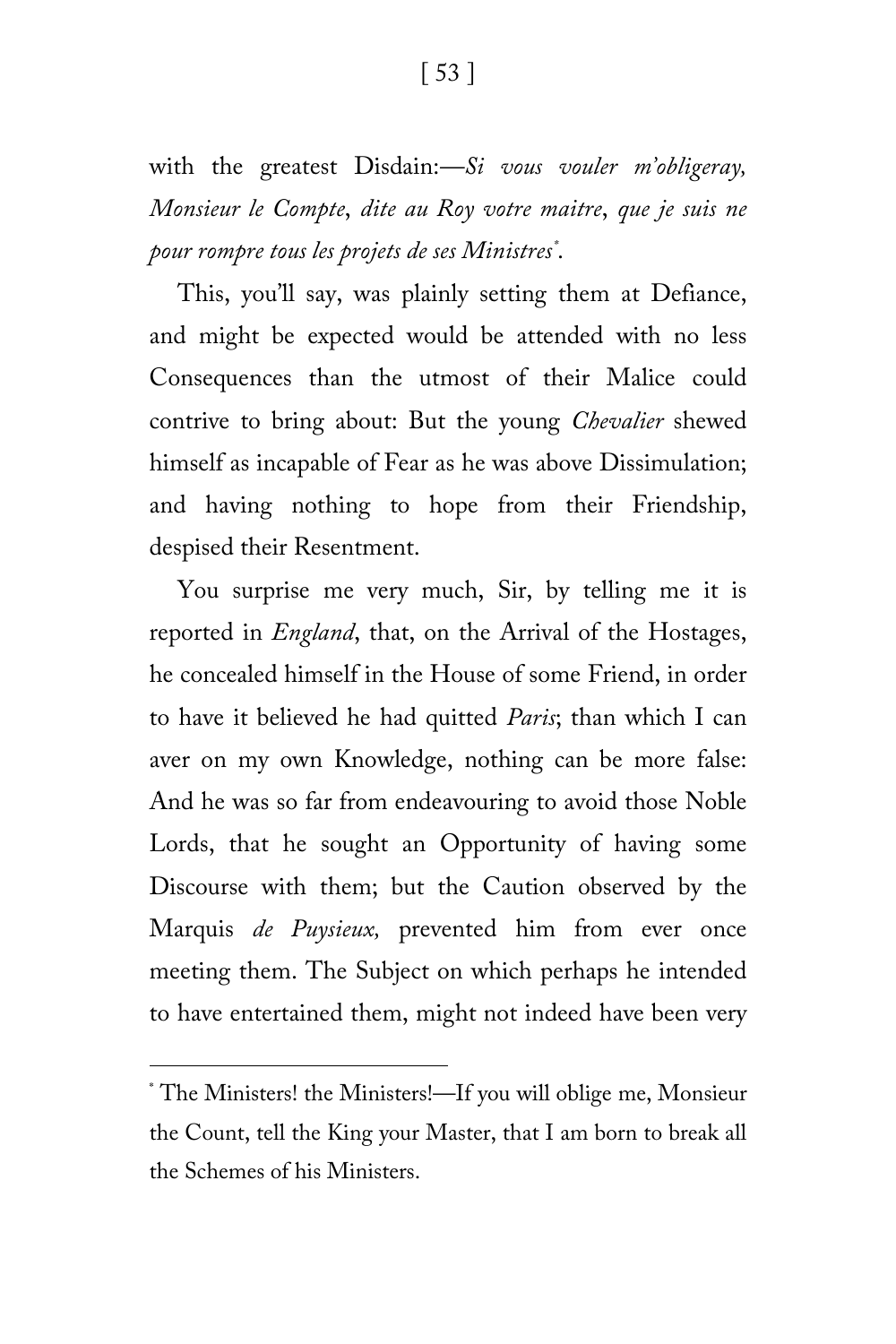agreeable to the *French* Court: For though, to preserve an entire Command over all his Passions, is a distinguished Part of his Character, the Indignation he conceived on hearing these Lords were arrived, was so great, that, without any Regard to who might hear him, he said, — Shameful Concession! unworthy of a Ministry not abandoned to all Sense of Honour and Virtue! but if ever I mount the Throne of my Ancestors, *Europe* shall see me use my utmost Endeavours to force *France* in her Turn to send Hostages into *England*. This I am assured he said, from the best Authority I could have, except his own.

And here I think it may not be improper to obviate another idle Surmise, which, though you did not mention in your Letter, a Gentleman who arrived here the other Day, told me was grown into a Rumour when he left *London*; —which is, That this whole Affair was a Complot between the King and the young *Chevalier*, that the latter might have an Opportunity of making a Noise in *France*, as he had done in *Scotland* and *England*.—There is somewhat so absurd in such a Supposition, as well deserves the Ridicule it is here treated with by all who have heard of it.—*You English*, said a *French* Gentleman to me, *are very fertile in Invention whenever you have a mind either to exalt or depretiate a Character*; *but your Misfortune is, not to consult*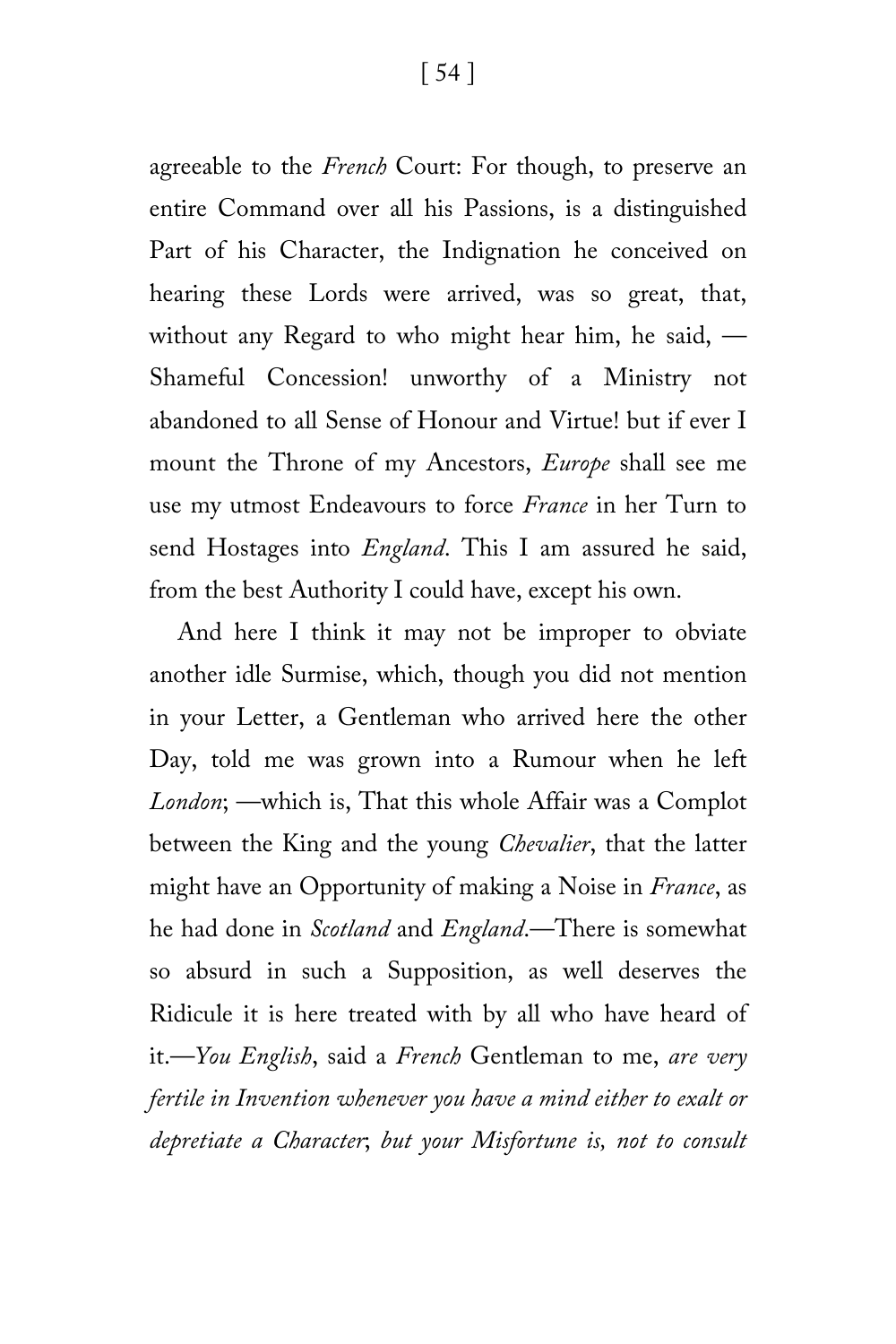#### *Probability in your Fables*.

His Observation was indeed very just as to this Story. For if it be supposed the young *Chevalier* was so passionately fond of making a Noise, as for the sake of doing so to reject all the Offers made him by a great King and Ministry; would that King and Ministry submit to be the Dupes of a Vanity so unprofitable to him, and so derogatory to their own Honour?—Would so many grand Councils have been held, and so many warm Debates have arose, whether they should make use of Force to expel him the Kingdom or not, merely to give him an Opportunity of shewing his Spirit, and afford him fresh Matter of Complaint?—Those who formed this Tale, must be little acquainted with the Character of the *French*, who, though they may sometimes yield in Things of little Moment, in order to serve a much greater Purpose of their own, were never known to do it in favour of another.—The young *Chevalier* indeed had a double View in a acting in the Manner he did:—*First,* To convince all *Europe,* that the most solemn Engagements had been entered into between him and the Court of *France,* and were all broke on their Part; and, *secondly*, To shew that Court, that he was not to be any farther imposed upon; and resented, as he ought, the Artifices they had practised on him: Both which Views he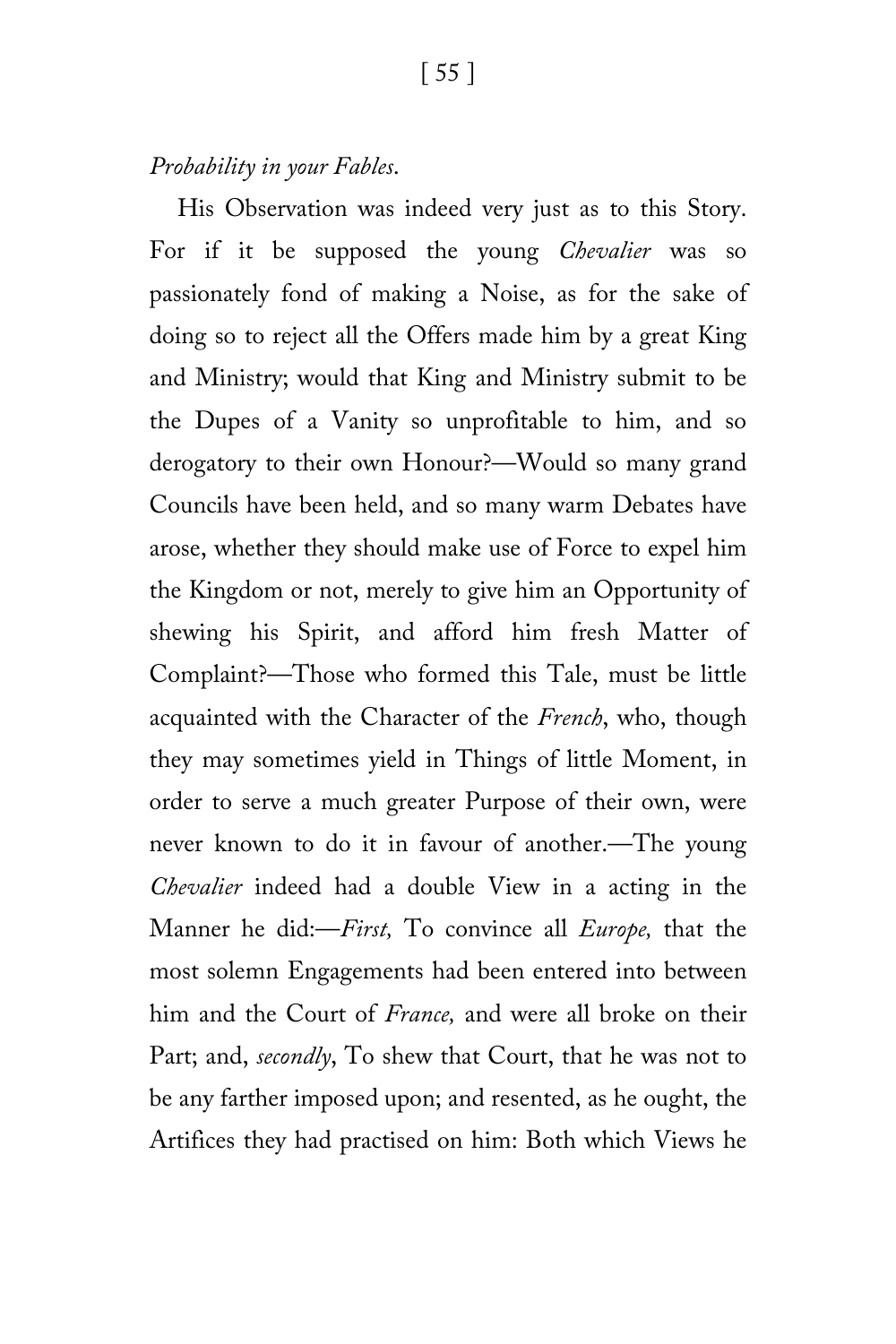[ 56 ]

knew it could not be in the Power of the King and Ministry to disappoint. But if it can be proved, that the King and Ministry could have any one View in giving him a secret Permission to insult them, I shall cease to treat the above Conjecture with the Contempt I do at present.

Methinks I should be glad, however, to know whether it took Birth from the mean Envy of this young Hero's Enemies, in order to destroy the Merit of his Fortitude and Spirit, or from the mistaken Zeal of some of his Friends, who may imagine it a Credit for him still to be well with the *French* Court; and perhaps continue to fancy, in spite of so many Proofs to the contrary, that great Things will yet appear in his favour from this Quarter: But from which Side soever it proceeds, I believe I have said enough to convince you, or any reasonable Man, of the egregious Folly of it.— But to return.

The Courier, being at length arrived, brought a Letter from the old *Chevalier* to his Son, inclosed in one to the King, open, as it is said, for his Majesty's Perusal. I wish I could oblige you with the Contents: But though many pretended Copies are handed about, they are so widely different from each other in the most material Passages, that it is impossible to know which of them is genuine, or if any one is so.—All that I can say is this.—A Gentleman,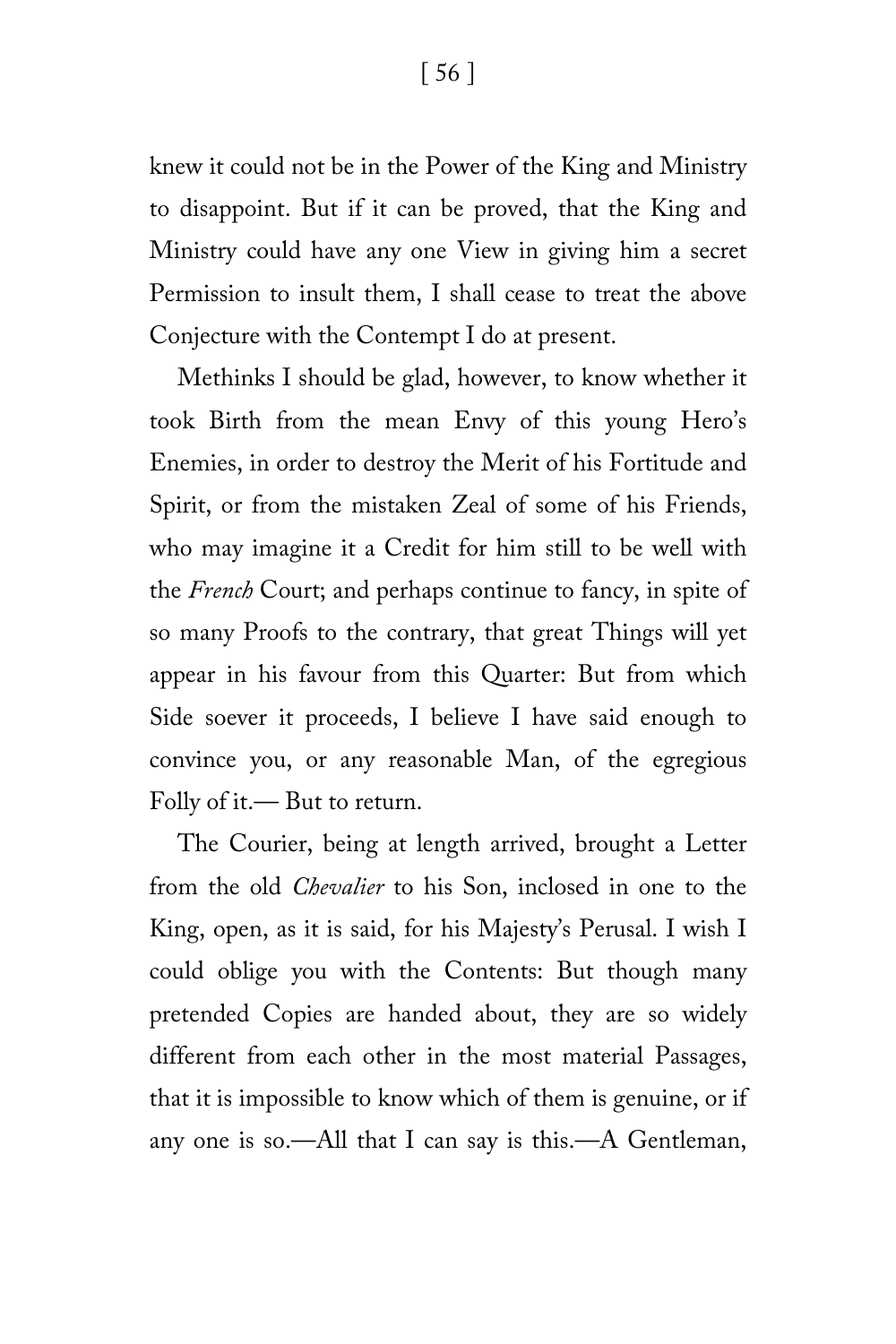who was near the young *Chevalier's* Person, and is still in *Paris*, assures me, that the Original contained a Command to him to quit the *French* Territories, but without mentioning any Time in which he should obey; and for this Reason he thought himself at Liberty to stay where he was, till he had fixed on a proper Place for his future Residence, as he had some Reluctance to go to *Friburg*; though he had no other Objection than because he should be looked upon as a Guest recommended by *France;* to whom, the same Person told me, he frequently said, and always with some Warmth, he would suffer any thing rather than be obliged.

The Ministry, however, knew nothing of his Intentions, he being determined to give them no previous Satisfaction; and imagining he would pay as little Regard to his Father's Injunctions as he had done to their Remonstrances, pressed the King to give Orders for his being arrested, and conducted by Force out of the Kingdom; to which his Majesty, seeing no other Means of complying with the Treaty, at last consented; though, being in the Queen's Apartment, when the Order was brought to sign, I am well informed he burst into this pathetick Exclamation, *Pauvre Prince! qu'il est difficille pour un Roy d'etre un veritable amy*[\\*](#page-56-0) *!*

<span id="page-56-0"></span>ī \* Poor Prince! how difficult it is for a King to be a true Friend!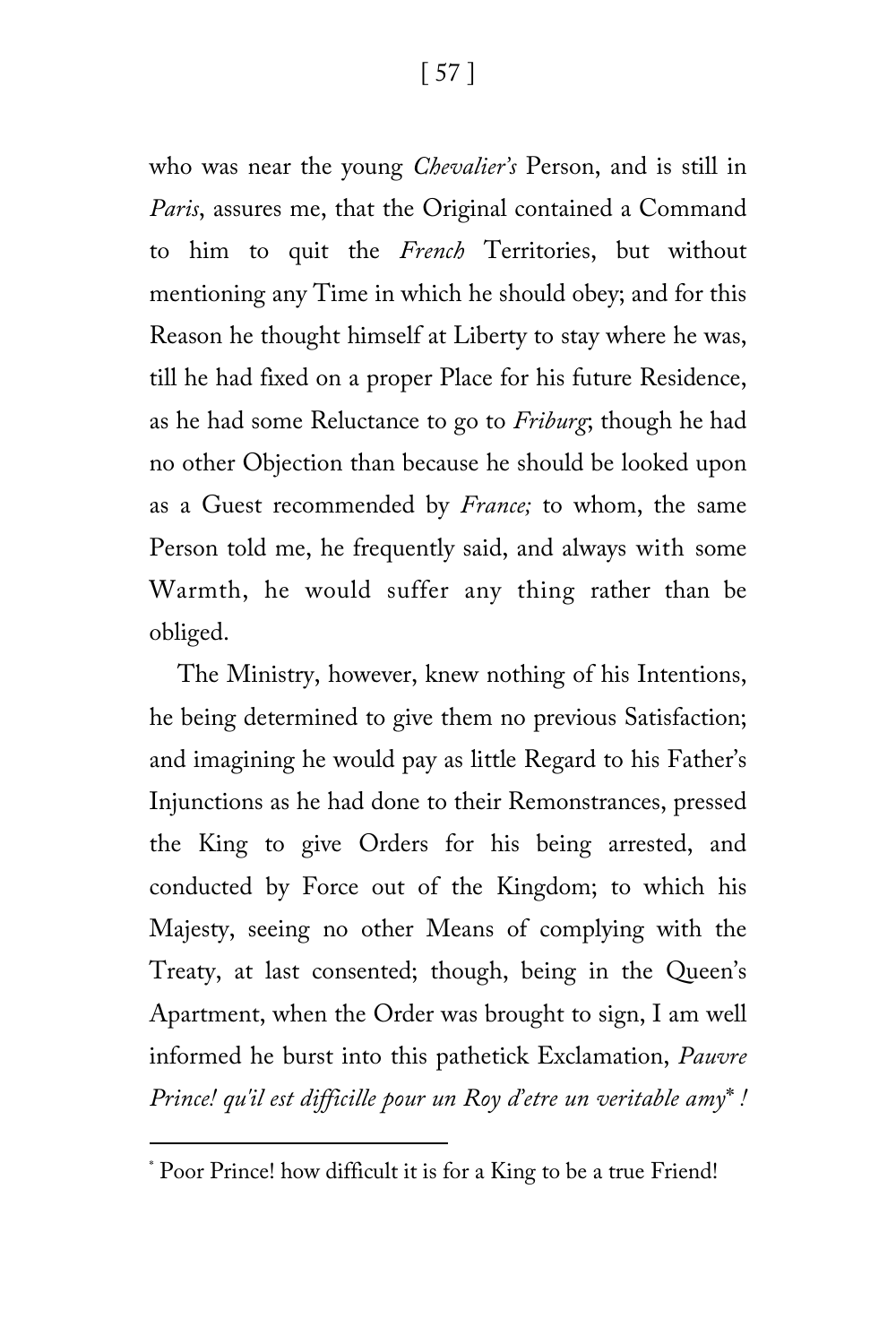[ 58 ]

Which abundantly shewed he was far from being pleased with what the Interests of his People had obliged him to do; and, in my Opinion, also, that he was entirely innocent of the unworthy Treatment the young *Chevalier* received when in the Hands of those commissioned to arrest him.

This Order, signed but at Three o'clock, was blazed all over *Paris* before Evening. A Gentleman of the young *Chevalier's* Retinue heard of it, and gave him Intelligence; but he was so far from giving any Credit to it, that he cried somewhat hastily, *Pish! pish!* an idle Rumour; they know I will obey my Father.

Some People compare his Conduct in this Point with that of *Charles* XII. King of *Sweden* at *Bender*, and imagine, that had he been attacked in his own House, he would have defended himself in it as that Prince did. But I can see no Probability of his having any such Design; because, had it been so, he would certainly have kept entirely at home; whereas, on the contrary, he appeared every Day in the most publick Places, and seemed rather to provoke, than endeavour to avoid, any Effect of Power. And I rather think this Suggestion an Artifice in the Ministry, who might cause Rumours to be spread, in order to excuse the Manner in which they caused him to be arrested.

I am nevertheless of Opinion, that he was not quite so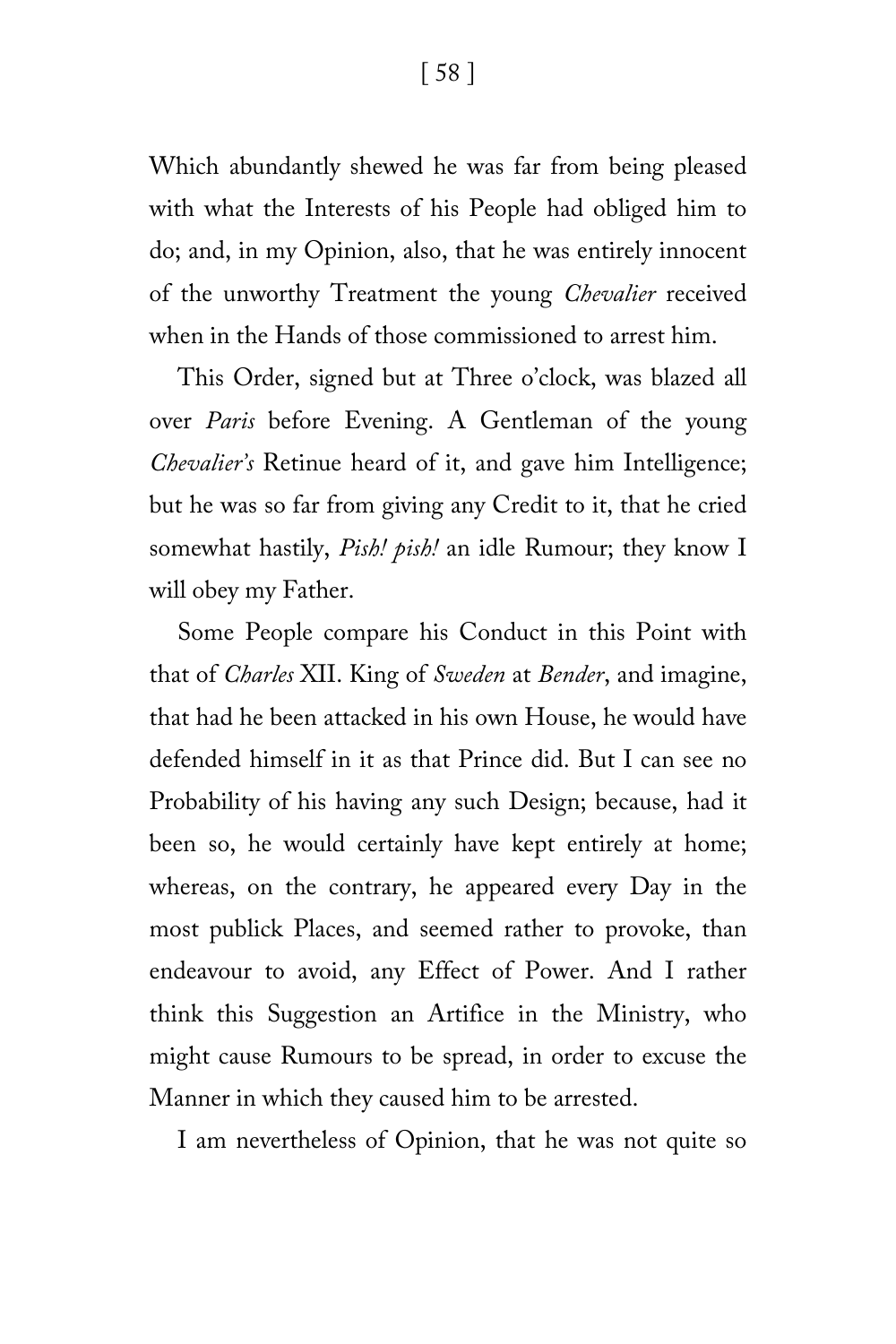well assured, as he affected to be, that the King would suffer nothing of the Nature he was informed of should be offered to him. He had too much experienced the Invalidity of *French* Faith, to depend on it for the keeping one Engagement with him, after having violated so many. But the Treaties concerning his Establishment in *England*, being more private than that of his being allowed a perpetual Asylum in *France,* he was perhaps not unwilling, as they had broke through that which was known but to a few, to force them by his resolute Behaviour to break through, in the most publick Manner, that which was known to every body.

This I am the more confirmed in, as I am informed by several of his Train, who are still here, that he had repeated Notices sent to him, that an Order was actually signed for his being arrested; and that, walking in the *Tuilleries,* a Person of Condition told him, that he would certainly be seized that very Day, if he did not prevent it by an immediate Departure. But, instead of complying with that Advice, he seemed to treat it as chimerical; and, turning to one of his Followers, ordered a Box should be hired for him that Night at the *Opera-house*. It is probable this Person might speak of the Contempt with which he treated the Apprehensions any one had for him on this score, and also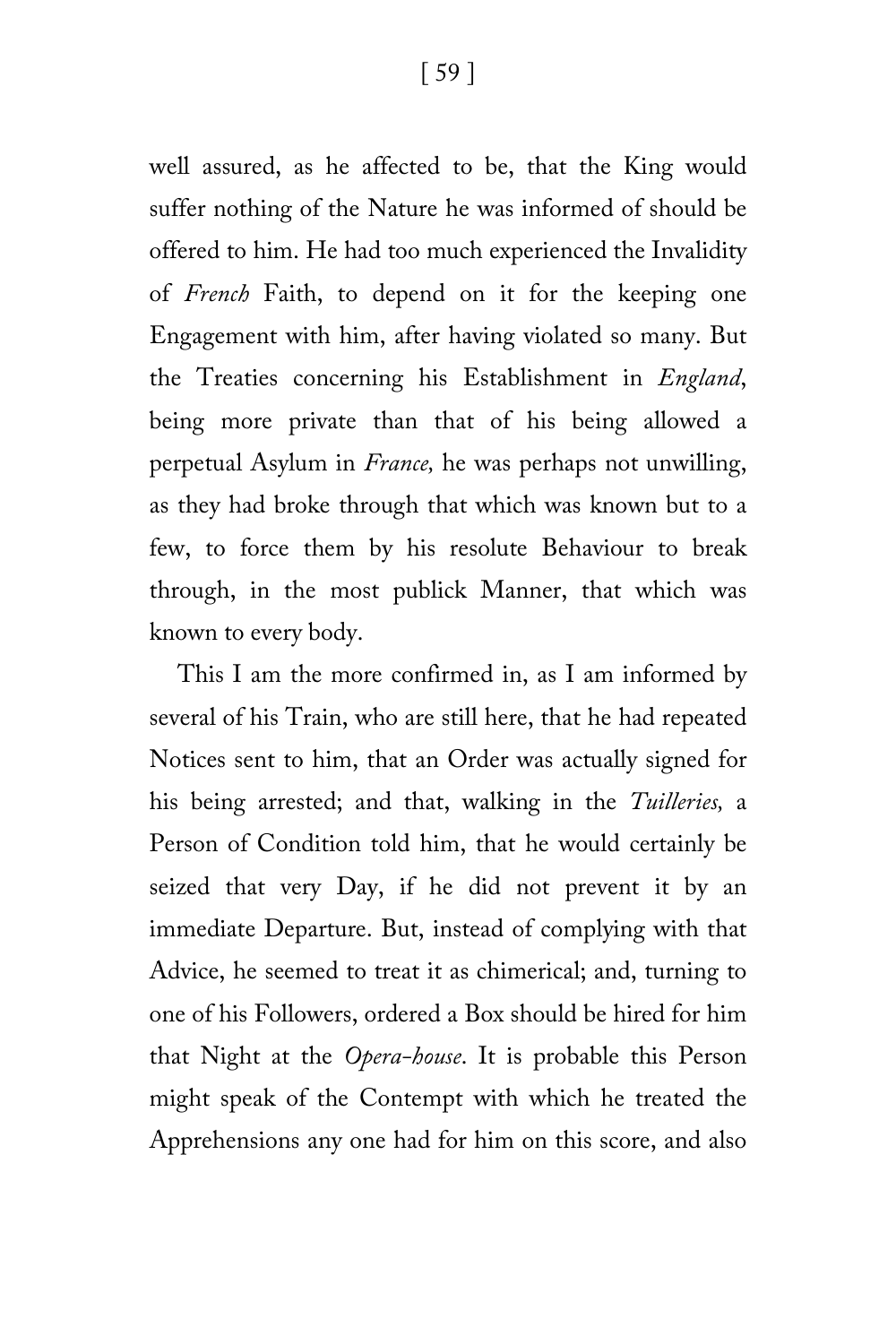that he intended to be at the *Opera*; for it was there he was seized.

Whether it were, that the Ministry really expected he would make any Resistance, or only pretended they did so, but they took such Measures to disappoint any Design he might have that Way, as must make you smile to hear of.— No less than 1200 of the Guards were drawn out, and posted in the Court of the Palace-Royal; a great Number of Serjeants and Grenadeers, armed *Cap-a-pée,* filled the Passage of the *Opera-house;* the *Guet* were placed in all the Streets leading to it, to stop any Coaches from passing by those Ways: Yet, notwithstanding all these Precautions, the Duke *de Biron*, who is Colonel of the Guards, and had the Charge of executing this important Commission, either through Shame or Fear, durst not appear in it; but kept himself at a Distance, disguised, to see the Event; which he committed to the Care of Major *Vaudreville*, a Man of mean Extraction, and more mean Merit, who had been raised by him to that Post.

This prodigious Feat (prodigious indeed, as to the Cowardice with which it was concerted, and the Brutality exercised after the Accomplishment) was performed by six Serjeants, who, disguised like Tradesmen, waited his stepping out of his Coach, and all at once surrounding and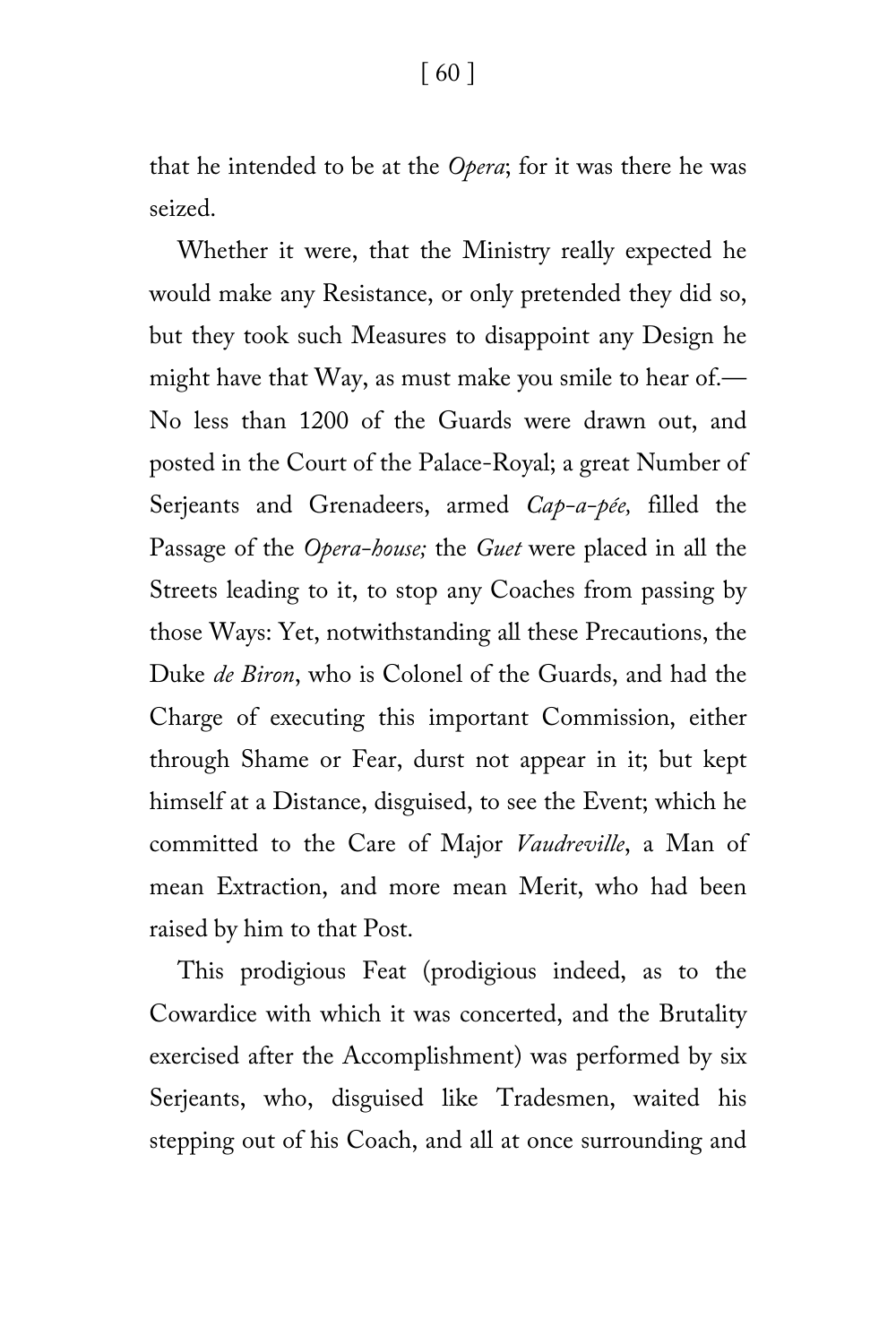[ 61 ]

seizing both his Arms and Legs, hurried him into the Palace-Royal; where they searched his Pockets, took out all was there, even to a Penknife and Book; and not yet thinking themselves safe, they bound him in such a Manner, that it was utterly impossible for him to move any one Limb of his Body. In fine, they made no Difference between him and a Malefactor, excepting that the Cords they tied him with were of Silk.

But I may spare my Pen the Pains of relating any farther Particulars of this shocking Scene, as I know a full Account of it has been transmitted to *England* by a Person of Condition in a Letter to a Friend; and you will doubtless have seen it before this reaches you. I have only to acquaint you, that the Moment the Word was given of his being taken, another Party of the Guards seized on his House, turned out the lower Class of Domesticks, clapped all the Gentlemen of his Retinue into the Bastille, and put the Broad Seal on his Effects; but it is not to be questioned will be sent after him, as soon as it is known where he will fix his Residence. The Gentlemen were let at Liberty on the Return of the Officers who had conducted him to the Frontiers, and I suppose will also follow the Moment any News of him arrives. All that is yet known is, that he took his Route from *Pont bon Voisine* to *Chamberry* where,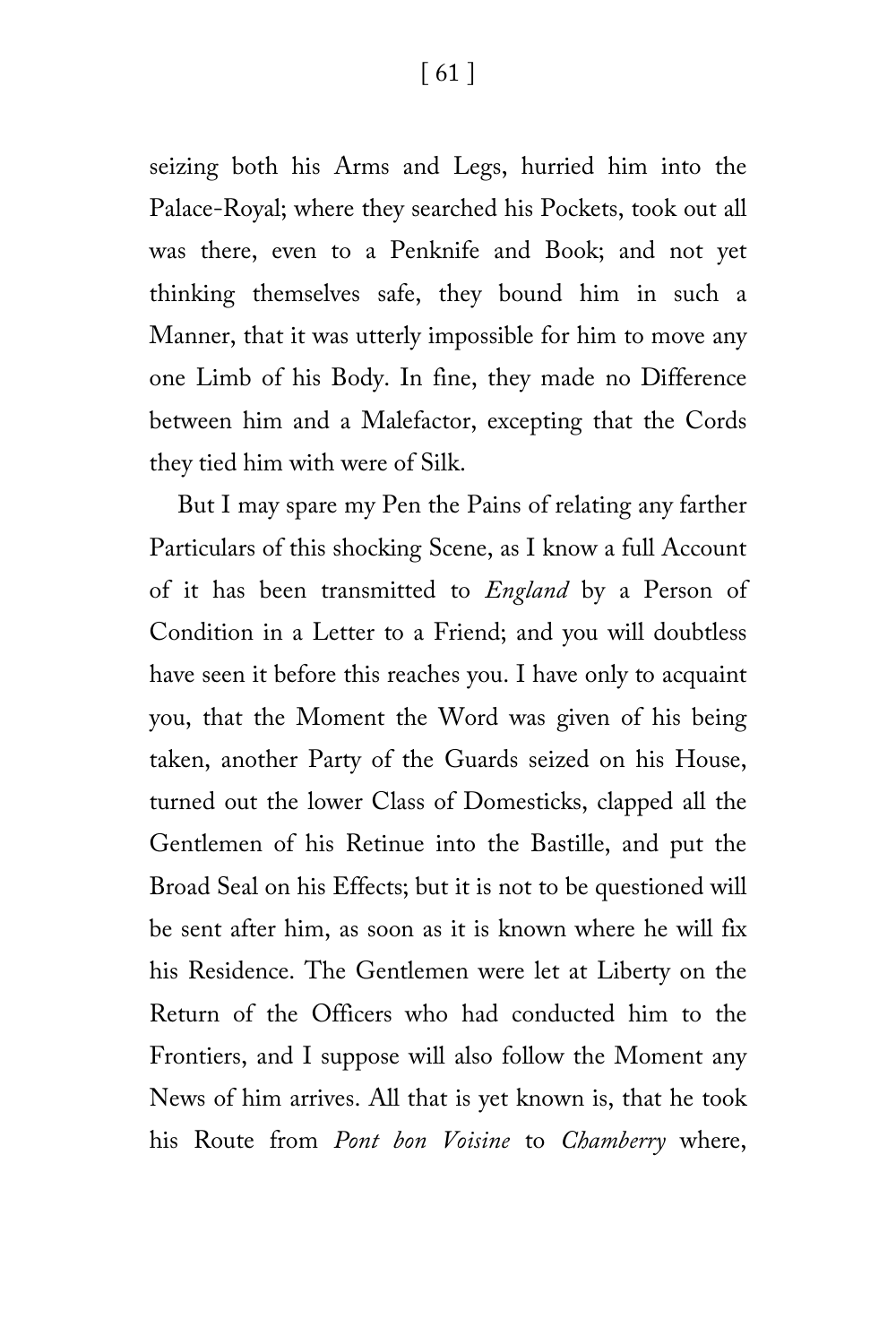having staid three Days to write Letters to several Parts of *Europe*, he proceeded to *Avignon*, in order to meet Don *Philip;* with whom, we hear, he staid about a Week. Whether he intends to continue there, or retire to some other Place, I believe no one here is able to determine.

Having told how much he was beloved at *Paris,* you will doubtless be curious to hear in what Manner the People beheld this Event. I will therefore give you as perfect a Description as I am able, as it was a Thing they both feared and expected. The News of his Arrest occasioned great Murmurs and Complainings. Some who chanced to be in the Street where it happened, and saw the Serjeants take hold of him in the Manner I have related, say, he looked that Instant like an Angel seized by Fiends, and could not forbear uttering the bitterest Execrations against those Men who, perhaps, were no less shocked themselves at the Part they were obliged to act. But, when they were afterwards informed of the unworthy, indeed indecent, Treatment he had received, not only at the Palace-Royal, but also at the Castle of *Vincennes*, and the amazing Fortitude and Magnanimity with which he sustained it, their Indignation against the Authors of it rose beyond all Bounds. They exclaimed against the Ministry for advising, the Officers for acting, and scarce spared Majesty itself for consenting.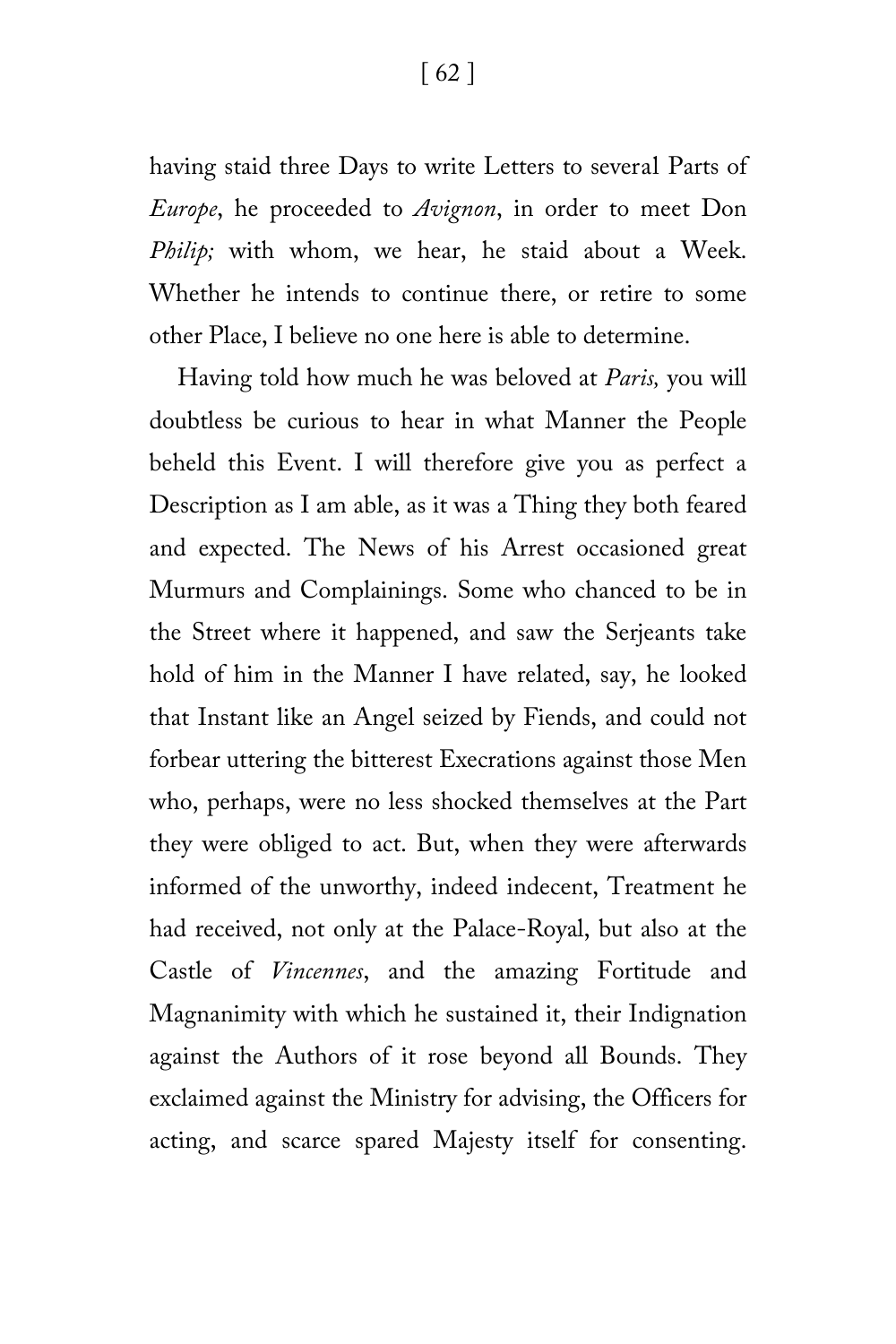Where they dare speak their Sentiments freely, thef cry, *Ah! diront ils a cette heure*, *non pas* Louis le Bien-aimée, *mais* Louis l'Injust[e\\*](#page-62-0). Thus it is in the Power of a bad Minislry to lose a Monarch the Affections of his Subjects.

But what I should treat as incredible, had I received it from any other Mouths than those of some Persons of the first Quality who were present, is this. The next Morning after the young *Chevalier* was arrested, the *Dauphin* went to the Royal Apartment, and, in the full Levee, took the Liberty of condemning the Step that had been taken, with a Vehemence, which, however just, was thought by some too presuming.—He said, That he was both surprised and grieved his Majesty had been prevailed upon to give the Royal Sanction to an Act which fixed an indelible Stain upon the Glory of *France:*—That all *Europe* would despise the barbarous Policy of a Court, which shewed no Regard, either to its own Engagements, or the Blood and Virtues of the Person thus ill dealt with: That the Ministers who yielded such an Article to be inserted in the Treaty, and afterwards advised the Execution of it, ought to be looked upon as the Betrayers of his Majesty's Honour, and that of their Country: And added, That in this he spoke not only

ī

<span id="page-62-0"></span><sup>\*</sup> Ah! they will say now, not *Lewis* the *Well-beloved,* but Lewis the *Unjust.*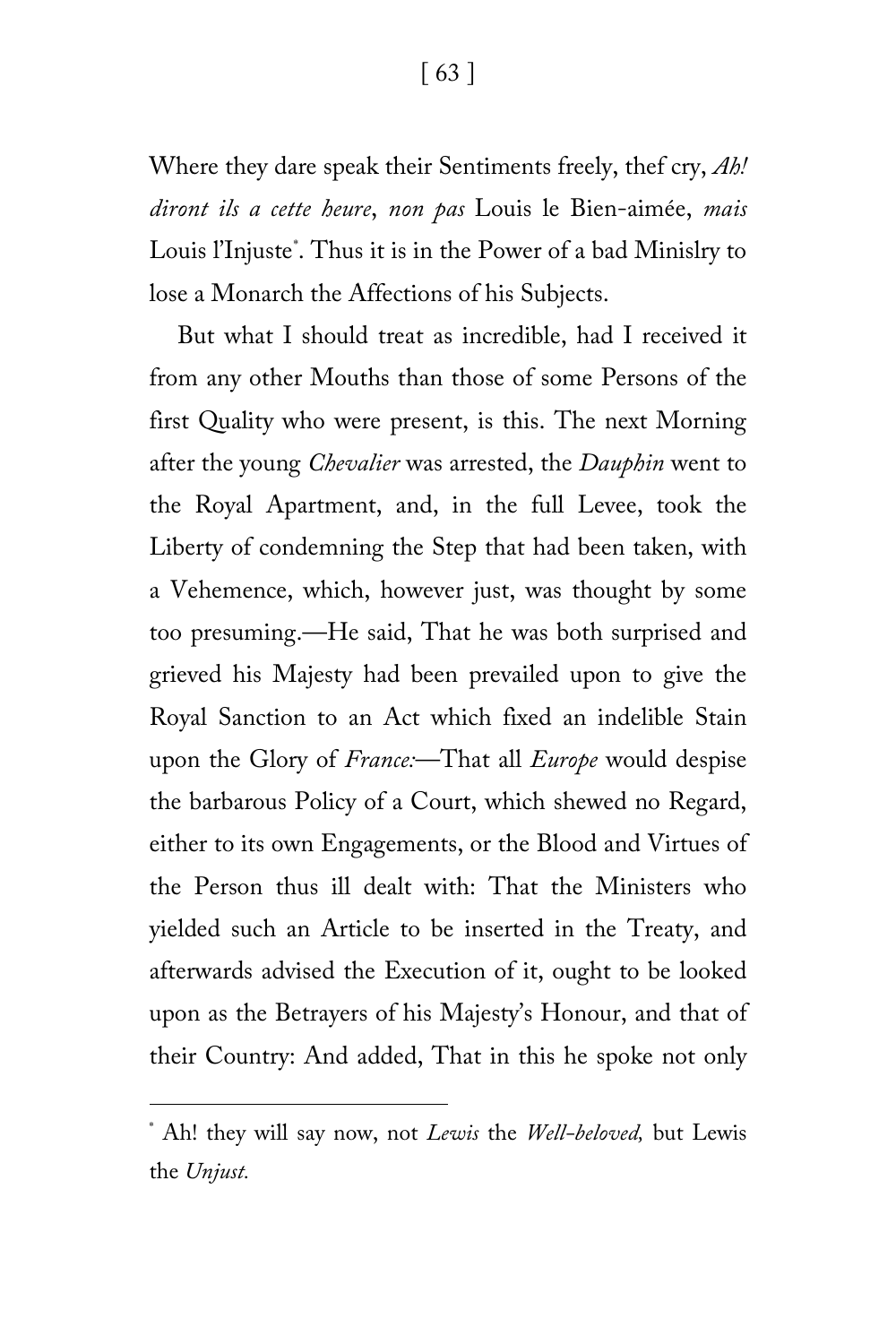his own Sense, but that of the whole Nation. So stinging a Remonstrance coming from the Mouth of a Son, could not but highly irritate a King and Father; yet did he content himself at first with only telling him, he was too young to give his Judgment in Affairs of that nice and delicate Nature; till, finding the *Dauphin* persisted in inveighing against all the Measures had been taken in relation to the young *Chevalier*, the King grew more warm; and such high Words arose between them, that the Princes of the Blood, and others of the Nobility who were present, were in the utmost Consternation, and withdrew one by one, not chusing to be Witness of a Dispute in which none dared to interpose.

The Example of the *Dauphin* gives a kind of Latitude to others; and if they have not the Boldness to utter their Sentiments as he did to the King himself, he is the only Person from whom they endeavour to conceal them.— Where-ever you go, scarce any thing is talked of at present, nor, I believe, will be for a long Time, but the extraordinary Merits, Misfortunes, and ill Treatment of the young Hero; who, they say, wants only the good Fortune of *Alexander*, to be as *great* as *Alexander*; and to have lived in the virtuous Days of *Scipio,* to be equally revered for his Fortitude, Temper, and all the Virtues of Philosophy.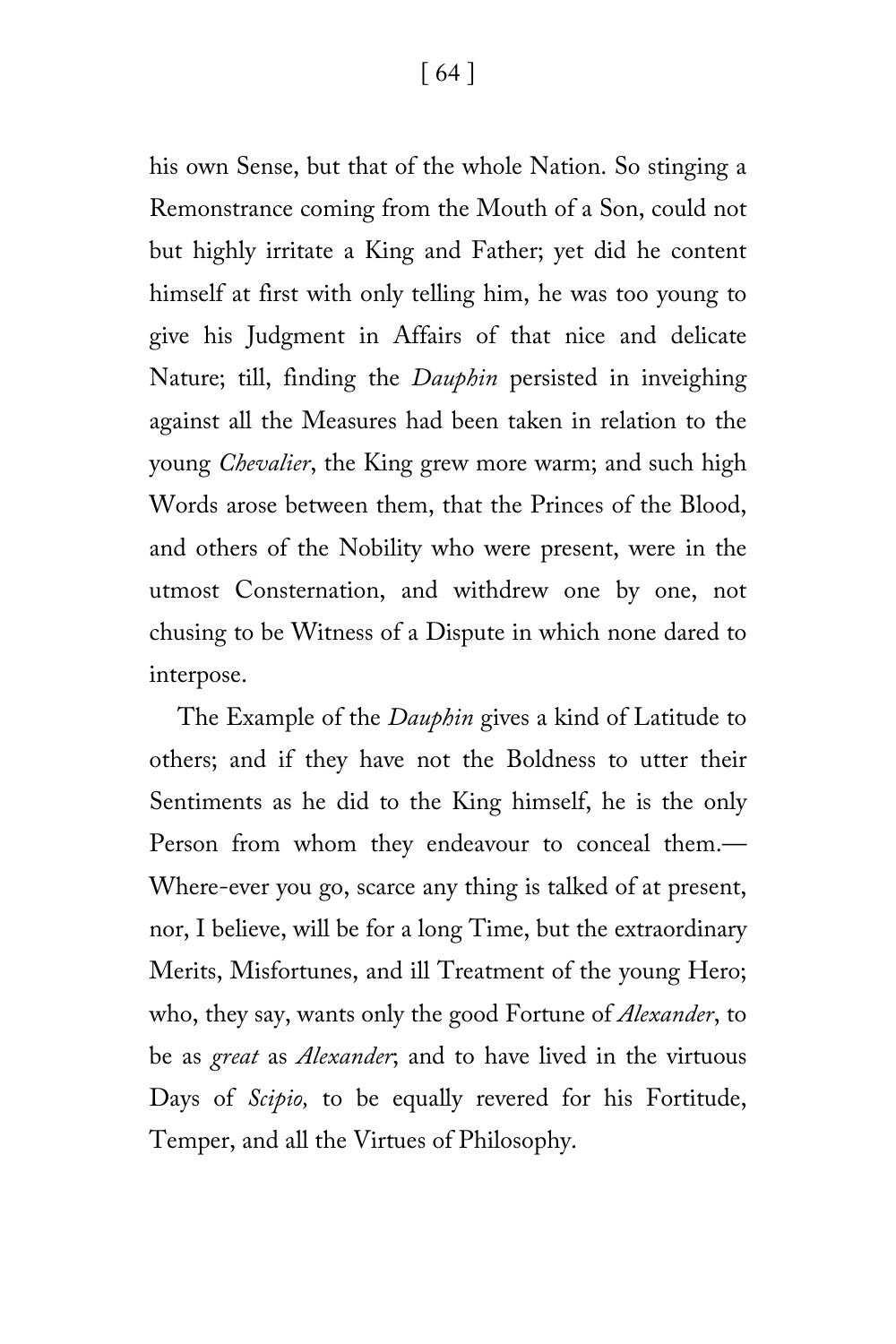Where the illustrious Wanderer will now direct his Course, is impossible to say. We only know, that the Aversion he has always had for the Superstition and Bigotry of *Rome,* made him resolve on quitting it, never to return thither to reside; and that as his great Prudence will not suffer him to make any Resolution, without well weighing the Nature of the Thing in question, and the Consequences that may probably result from it, so the Steadiness of his Temper renders him incapable of receding from whatsoever he has once resolved.—But to what Part of the World soever he goes, or what Promises soever he may hereafter be flattered with, I think we may reasonably conclude, from the whole Tenor of his late Conduct, that though he is strictly tenacious of his Claim, industrious in prosecuting it, and has Courage to undertake every thing confident with Honour for the Recovery of those Rights to which he thinks himself born, he will, for the future, always disdain to be made the Dupe of any foreign Power, to distress the People of *Great Britain***,** with how much Severity soever they may treat either his Person or Pretensions.